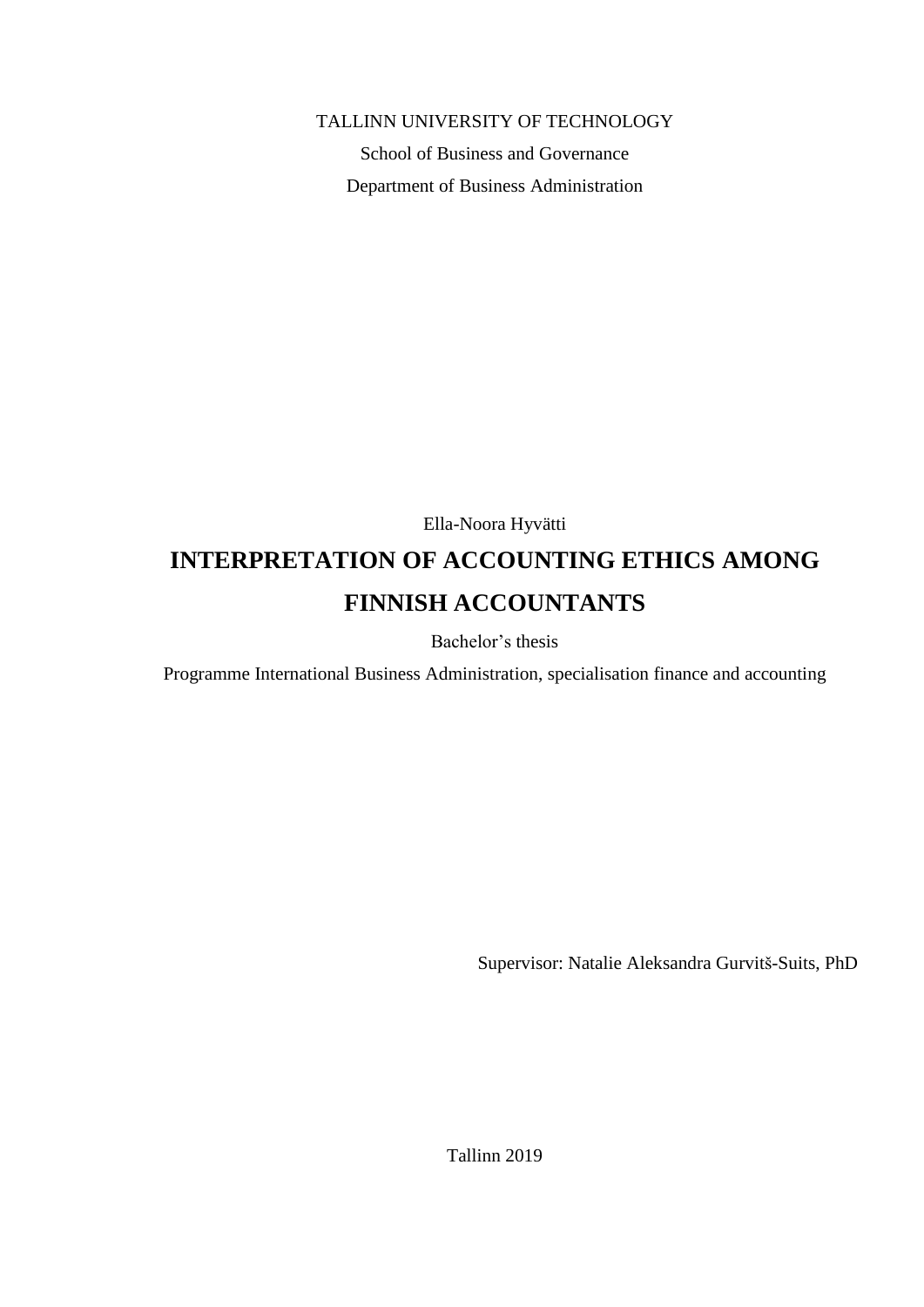I declare that I have compiled the paper independently and all works, important standpoints and data by other authors have been properly referenced and the same paper has not been previously been presented for grading. The document length is 9606 words from the introduction to the end of conclusion.

Ella-Noora Hyvätti ……………………………

 (signature, date) Student code: 166412TVTB Student e-mail address: elhyva@ttu.ee

Supervisor: Natalie Aleksandra Gurvitš-Suits: The paper conforms to requirements in force

……………………………………………

(signature, date)

Chairman of the Defence Committee: / to be added only for graduation theses / Permitted to the defence

…………………………………

(name, signature, date)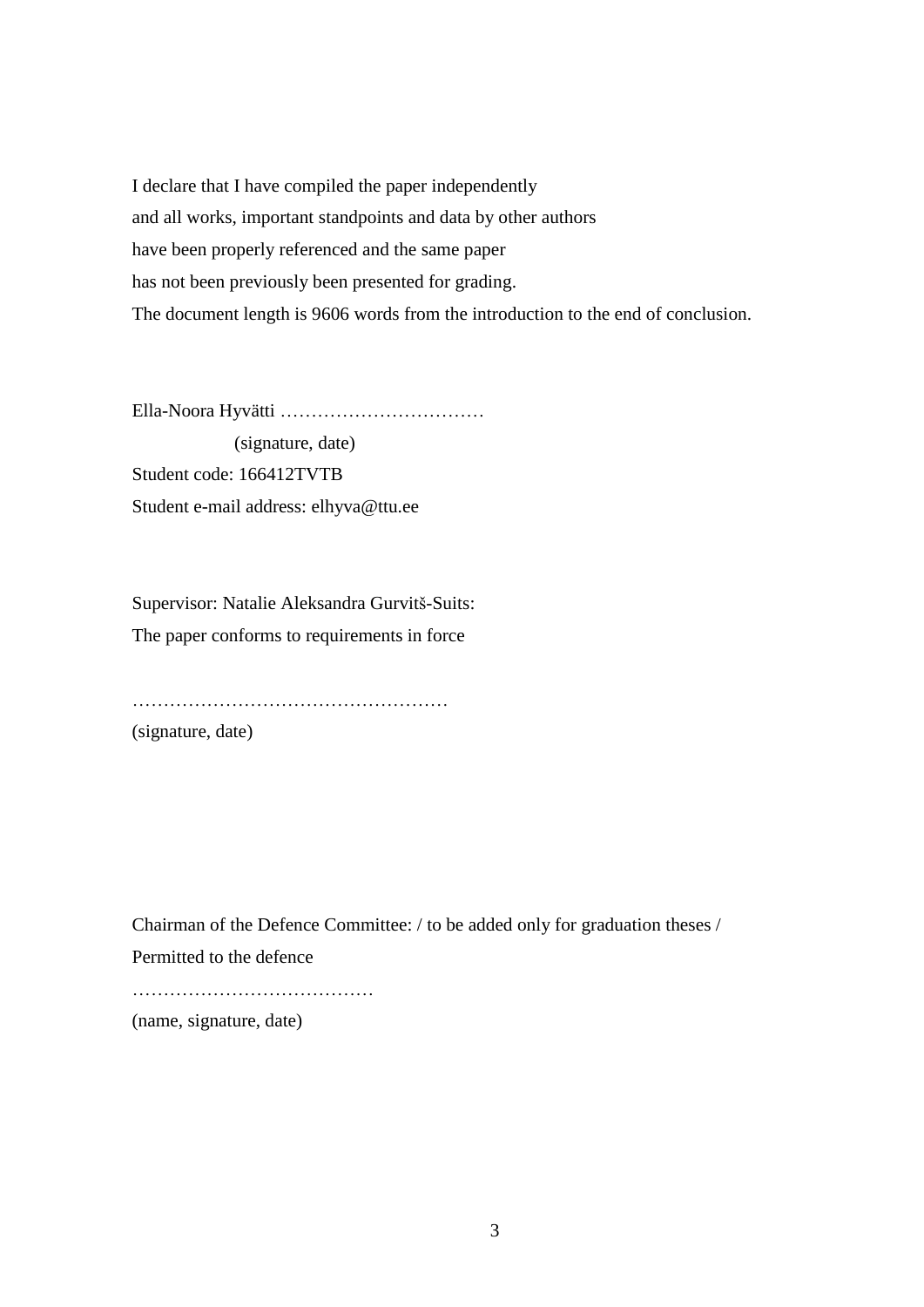# **TABLE OF CONTENTS**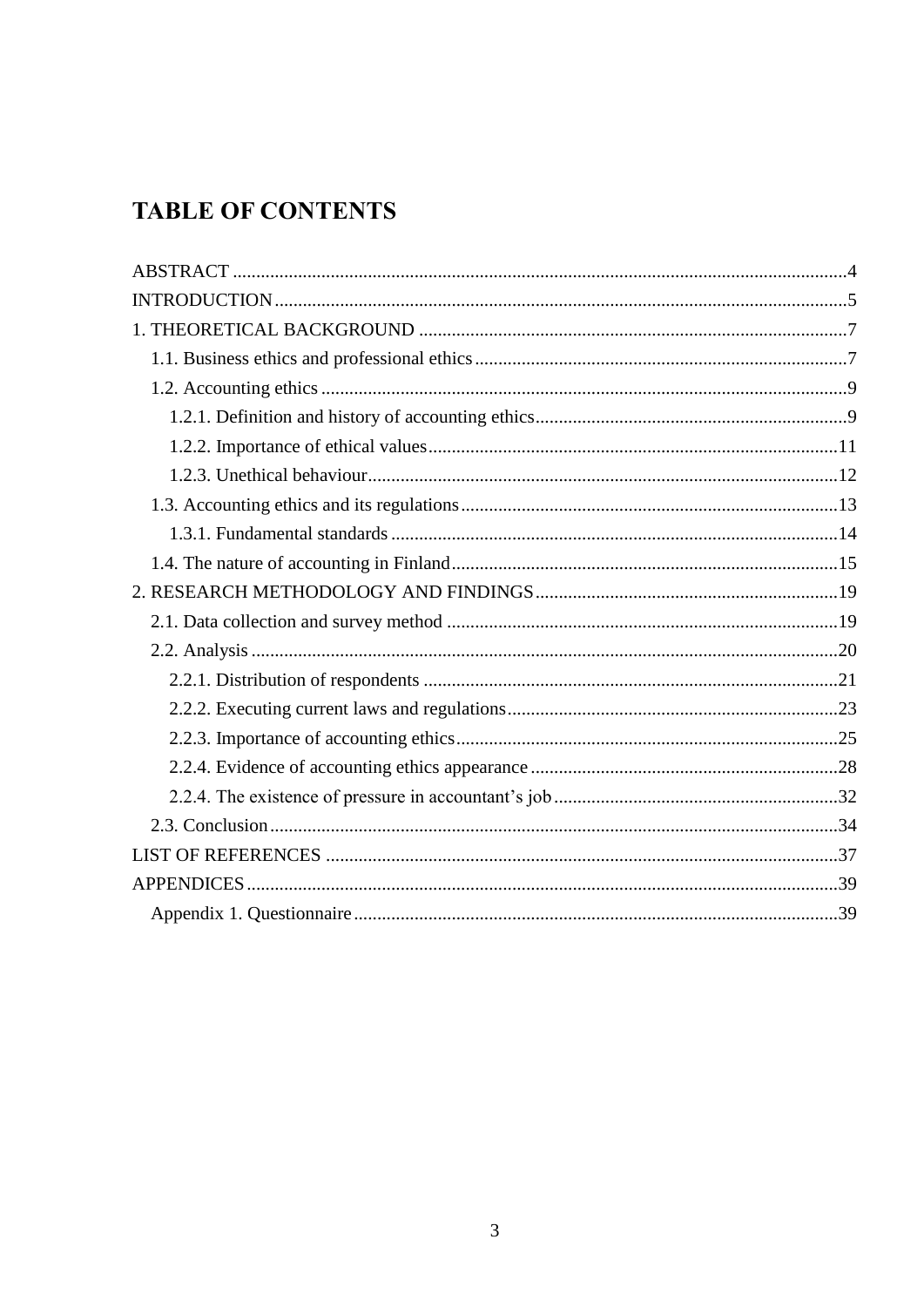## <span id="page-3-0"></span>**ABSTRACT**

Primary purpose of this paper is to study ethical behaviour, professionalism and ethical dilemmas of an accountants' and how they are perceived by Finnish accountants. The study is intended to give Finnish accountants the opportunity to express their opinions on accounting ethics, how important accounting ethics is and how they interpret ethics in their job.

Finnish accountants who are part of the Association of Finnish Accounting Firms are obligated to comply with the ethical guidelines issued by the Association. The survey questionnaire for the thesis was carried out in collaboration with the professional accountants from the Association of Finnish Accounting Firms and thesis presents the findings of the survey executed with the Finnish professional accountants. The results indicate accountants' high awareness of the current legislation, opinions on accounting ethics and its importance, behaviour in different ethically difficult situations, and occurrence of pressure in accountants' job.

Keywords: accounting ethics, Finnish accountants, professional ethics, accounting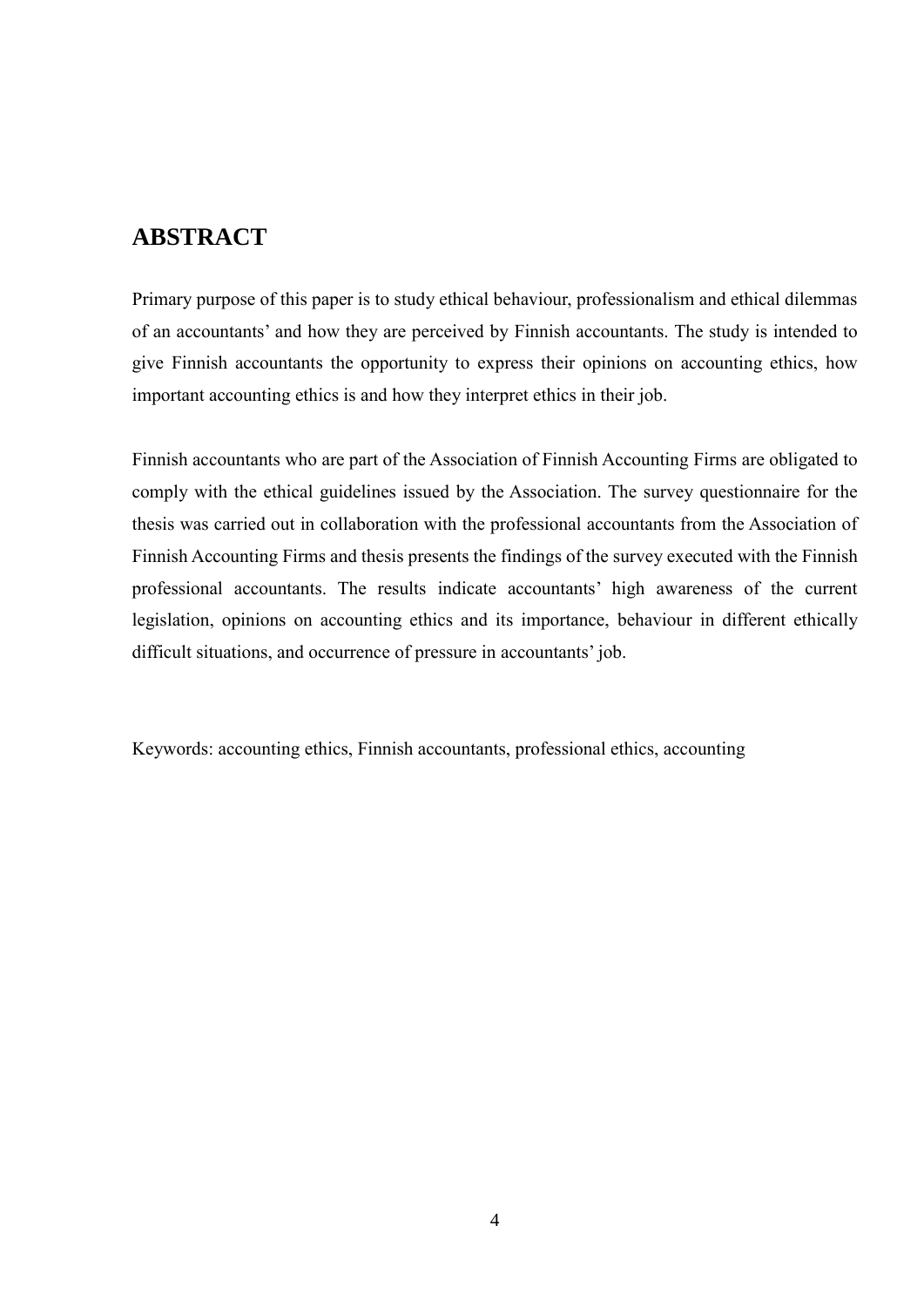## <span id="page-4-0"></span>**INTRODUCTION**

With nowadays technology, accounting profession has changed recently by giving accountants more time to advise and meet clients, which is why accountants are now required to have expertise in the field of accounting. Accounting profession is shifting towards consultative approach, with accountants becoming financial advisors to the company. With the high expectations towards accountants, the importance of acting among professional ethics increases.

The novelty is the study about Finnish accountants and their ethical approaches. The accountants were given the opportunity to freely express their opinion towards accounting ethics. In addition, Finnish people have stereotypically high working morals and it will be interesting to examine if the hypotheses come true in the field of accounting.

The aim of the thesis is to find out accountant's opinions and attitudes towards accounting ethics and how they interpret ethics in their job. Following research questions were set by the author:

- 1) How Finnish accountants follow current accounting laws and regulations?
- 2) How important accounting ethics is to Finnish accountants and is there a need to teach accounting ethics to new employees?
- 3) How does accounting ethics appear in accounting occupations?
- 4) Is there a pressure of behaving unethically in accountants' job?

To find answers to the research questions the author of the thesis studied the theoretical background of the topic and based on that justified definitions to business ethics, professional ethics and accounting ethics. Another step was to investigate the current accounting laws and regulations, the accounting ethics principles, the nature of accounting ethics in Finland, and accountant's situation in Finnish society. Then author prepared an online questionnaire to professional accountants based on theoretical background. The final step was to gather the answers, analyse them and draw conclusions.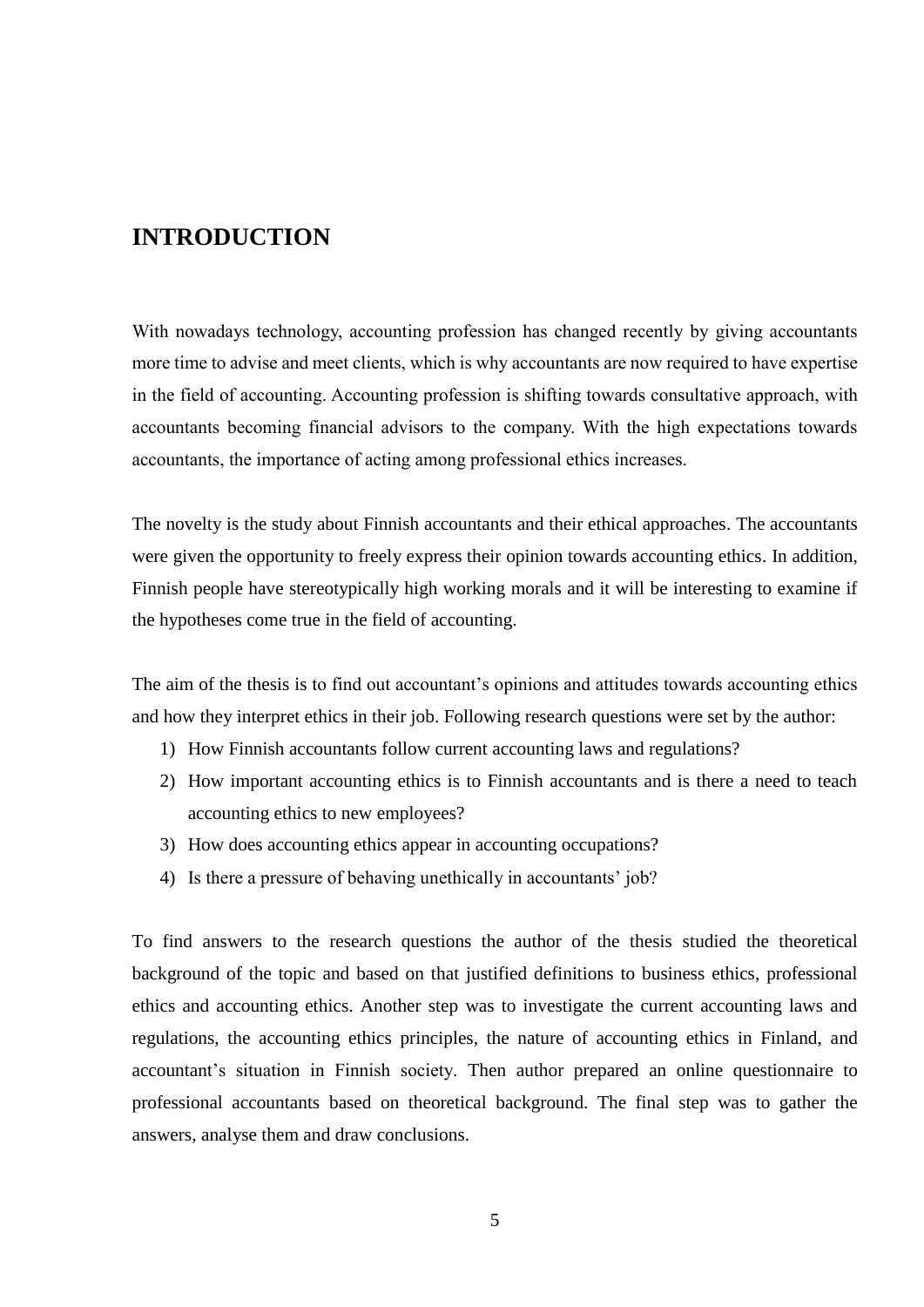Thesis contains two major chapters. First chapter represents theoretical background of accounting ethics by giving definition to the most important terms. Further it examines accounting ethics regulations and fundamental principles. Overview of the nature of accounting ethics in Finnish society will close this chapter. The second chapter of the thesis consist of the explanation of the chosen methodology, the survey findings and analysis of the findings followed by conclusions.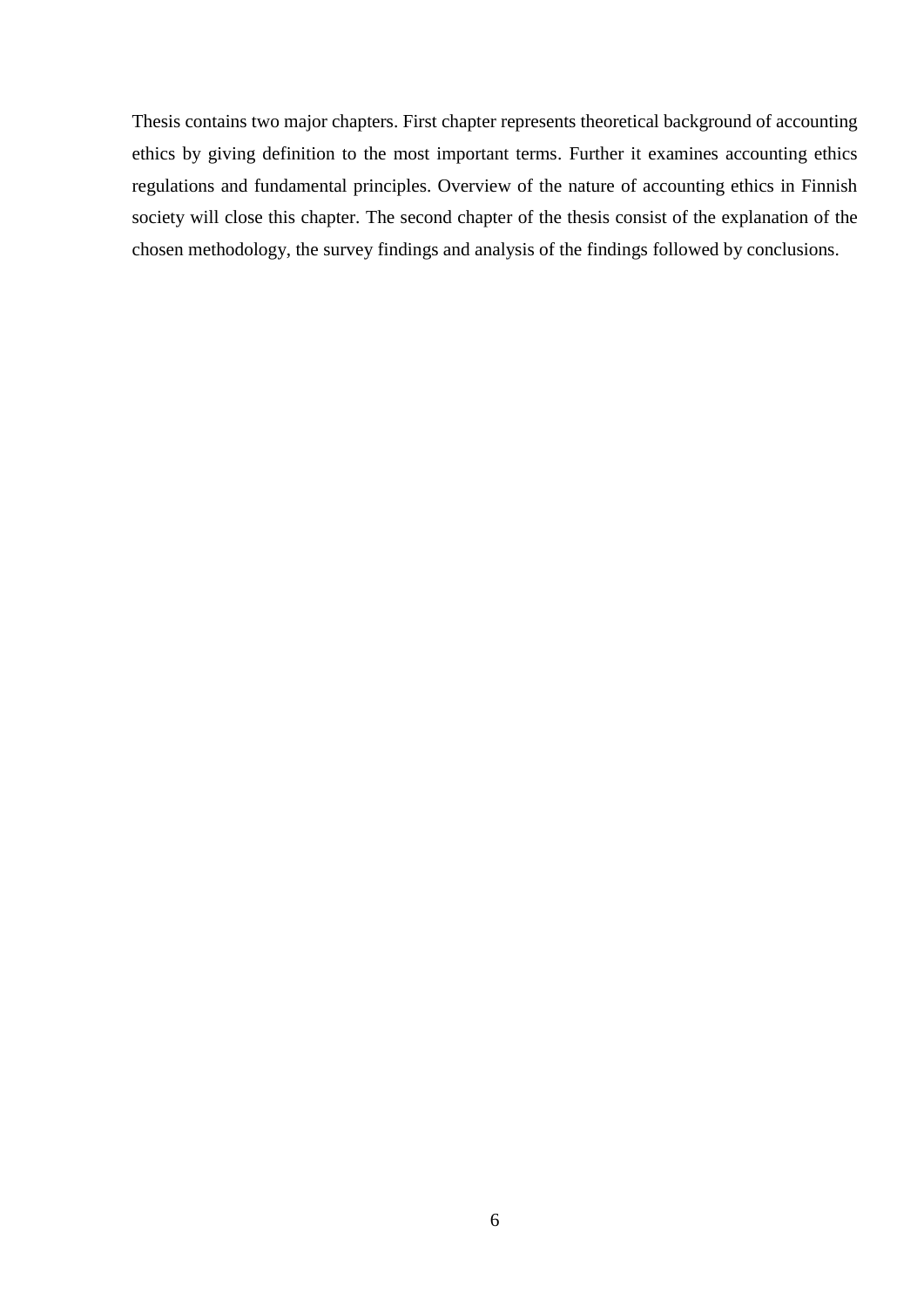## <span id="page-6-0"></span>**1. THEORETICAL BACKGROUND**

First chapter gives an theoretical overview about the ethics in accountant's job. All the necessary definitions and the importance of accounting ethics are explained and followed by the regulations and current ethical principles for accountants, both, international and Finnish.

### <span id="page-6-1"></span>**1.1. Business ethics and professional ethics**

An important matter in accounting ethics is the understanding what ethics means and what is an ethical action. Ethics is a set of moral principles that gives a guidance to humans on how to behave. Ethics determines how a person understands moral principles, it is everyone's personal moral consciousness which requires competence to face and interpret constantly changing social situations and to act in these situations based on moral understanding (Friman 2004:44).

Creyer & Ross (1997) define that, ethics is a science that examines moral questions, for example, what is right and what is wrong, which values are good and which values should be avoided, and the reasons to choose to do good rather than bad.

Nowadays business ethics is part of every businesses, from not-for-profit businesses and charities to government organizations and commercial businesses. It is essential that companies require the maintenance of basic ethical standards, for example, honesty, objectivity, trustworthiness. Duska (2011) claims that "Good ethics is good business". Business activity would not work if the other party acted dishonestly or disrespectfully nor if the employees cannot trust their employers. Usually employees experience ethical dilemmas when they are in a situation where they need to question their duties and responsibilities and what is right and what is wrong in a specific situation. These situations might be difficult to resolve and that is why business ethics is an important study. (Crane & Matten 2016:4)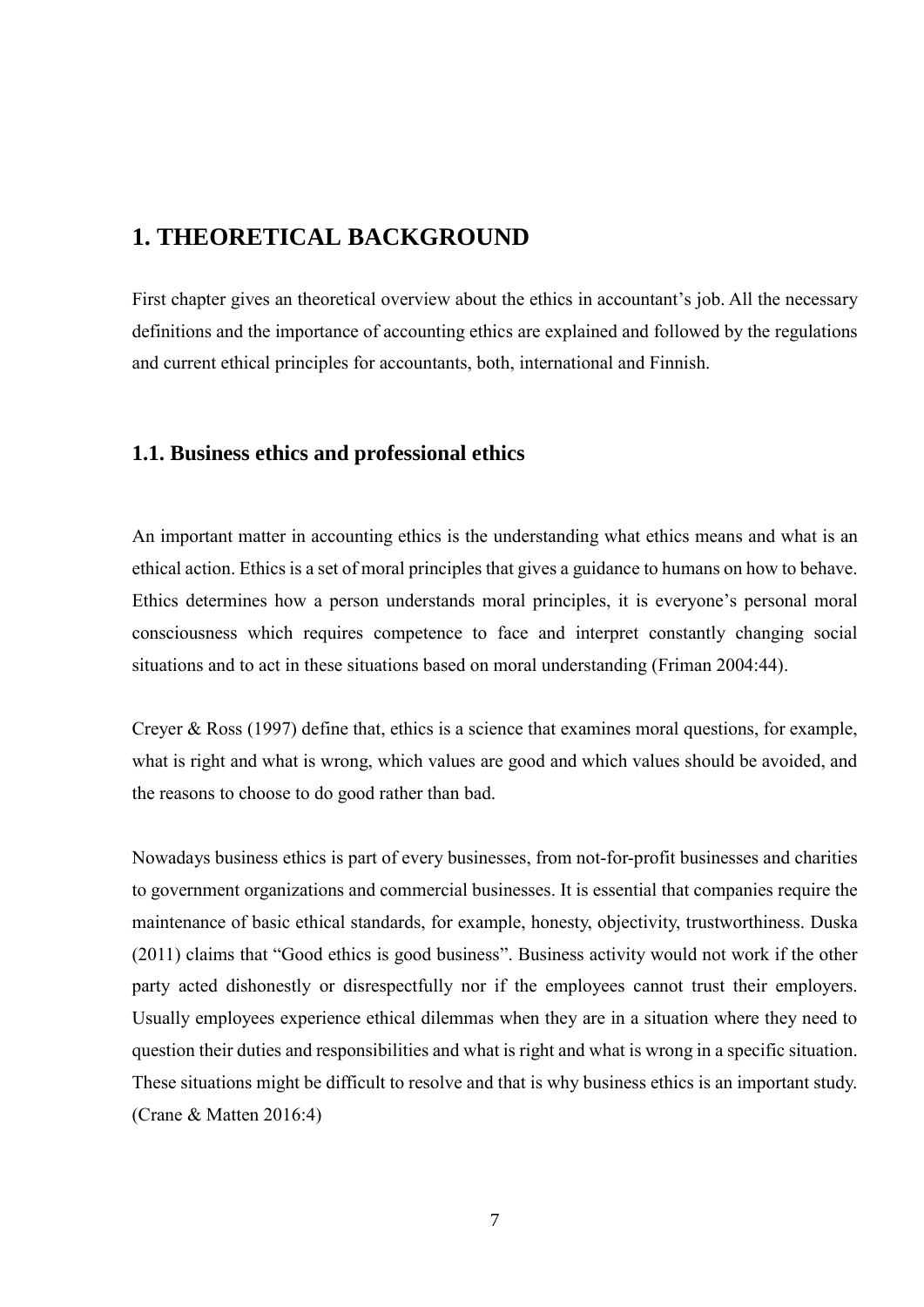Business ethics studies the proper business policies and those business activities, situations and decisions where issues of what is right and what is wrong appear. These questions occur when thinking about how to manage employees fairly, how to recognize dishonest action, or whether to accept bribery or corruption. Acting in ethical way in a business environment is making decision in a way that is consistent with what society and individuals think are good values and right ethical behaviour, this also includes acting accordance with the basic norms and regulations of the society. (Crane & Matten 2016:5-6)

Business ethics can be defined in different ways like in the study of Lewis (1985), where employees and managers were asked to define business ethics. In this study Lewis claims that there is no certain definition to business ethics on which all agree. So, he divided the study of business ethics through four approaches. Firstly, enumerating the rules, standards and principles, defines business ethics the legal and moral base for ethical behaviour. Secondly, by studying a person's decisions and actions it gives the base for the morally rightful behaviour. Thirdly, by comparing how actions corresponds with reality it gives the base to study the truthfulness of the behaviour. And fourthly, by concentrating on the specific situations where persons make ethical decisions. (Lewis 1985:379-383)

To understand the professional ethics, it is essential to understand how the word 'profession' was born. In modern developing civil society there was a need to assure clients that they can trust that they receive relevant expertise and high-quality service (Mayers 2018:14). Clients need to have skilled practitioners to whom they could turn for assistance, and with professionals, the needs would have a greater likelihood to be fulfilled effectively. Professional is an expert who is skilled in the provision of vital services and has a commitment of acting in the best interest of the client. In addition, professionals are expected to perform better than their amateur colleagues and this public's expectation builds unconsciously trust to the word profession (Mayers 2018:15). Profession representatives are required to have certain information and skills to perform tasks professionally and they are also expected to have professional ethical strength to maintain professional reputation. (Airaksinen & Friman 2008: 3) (Smith 2003:47)

Professional ethics is a part of ethical theory, it is a type of applied ethics which gives a guidance for professionals to act towards responsible way. Professional ethics is determined to focus on the professions which have fundamentally significant role in a society, such as legal professions, medical professions, accounting professions and many other professions. These professions have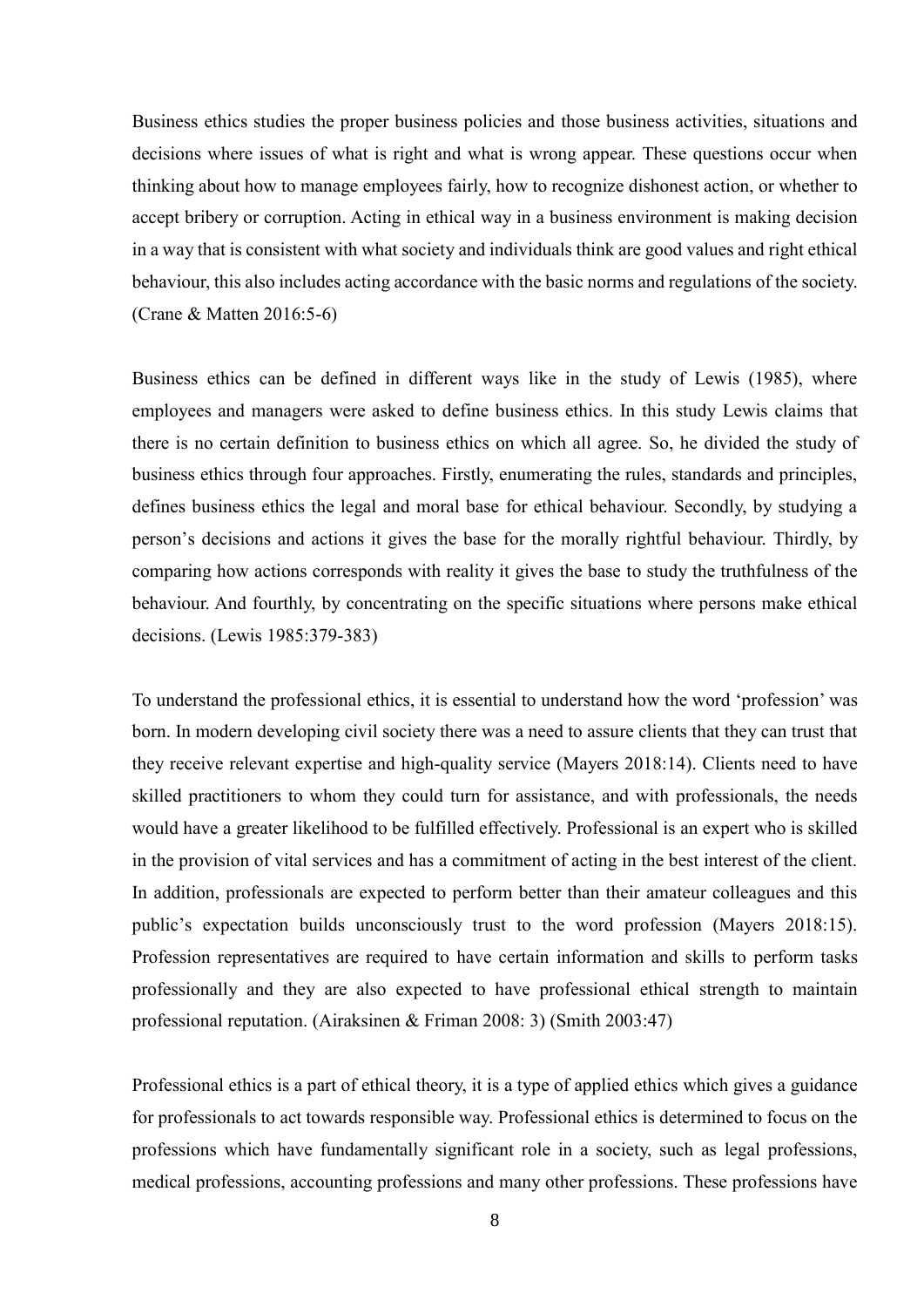to deal with difficult ethical issues on a daily basis. It raises questions about professional authority, responsibilities and duties, and the relationship between professional ethics and the moral principles of the society. (Friman 2004:58)

Accountants' job requires maintaining good business ethics as well as good professional ethics. Business ethics is a comprehensive study of how people in a business industry should behave accordance with the good manners and honourable behaviour, while professional ethics is a part of business ethics that studies how a person in a profession should behave accordance with the behaviour suitable for the specific profession. Business ethics and professional ethics are always important topics, because made decisions will inevitably have consequences which concern many other than the decision maker itself.

Further the professional ethics of accountants' will be studied by first giving the definition and then highlighting the importance of ethical behaviour and examining unethical behaviour in accountant's job.

### <span id="page-8-0"></span>**1.2. Accounting ethics**

### <span id="page-8-1"></span>**1.2.1. Definition and history of accounting ethics**

In accountant's job one of the main tasks is to prepare financial reports that are useful for creditors, investors and other users. Financial reports must present accurate data enabling users to make rational investment and various decisions. Financial reports should present information that is helpful for its users in assessing the amounts, timing and uncertainty of cash receipts about economic resources, and the possible changes in the cash receipts. (Horngren C. Harrison W. & Robinson M. (1996)

Accounting is a profession with a high-standards and ethical principles. According to Smith (2003), accountant must have an ethical understanding and ability at implementing moral judgements so that the he or she is able to consider the effects of his or her actions. Brooks (1995) demonstrates that for accountants it is essential to understand the role of a professional accountant, without it they cannot act and answer important questions in an ethically responsible way. Gowthrope & Blake (1998) argue that all accountants should be able to understand the ethical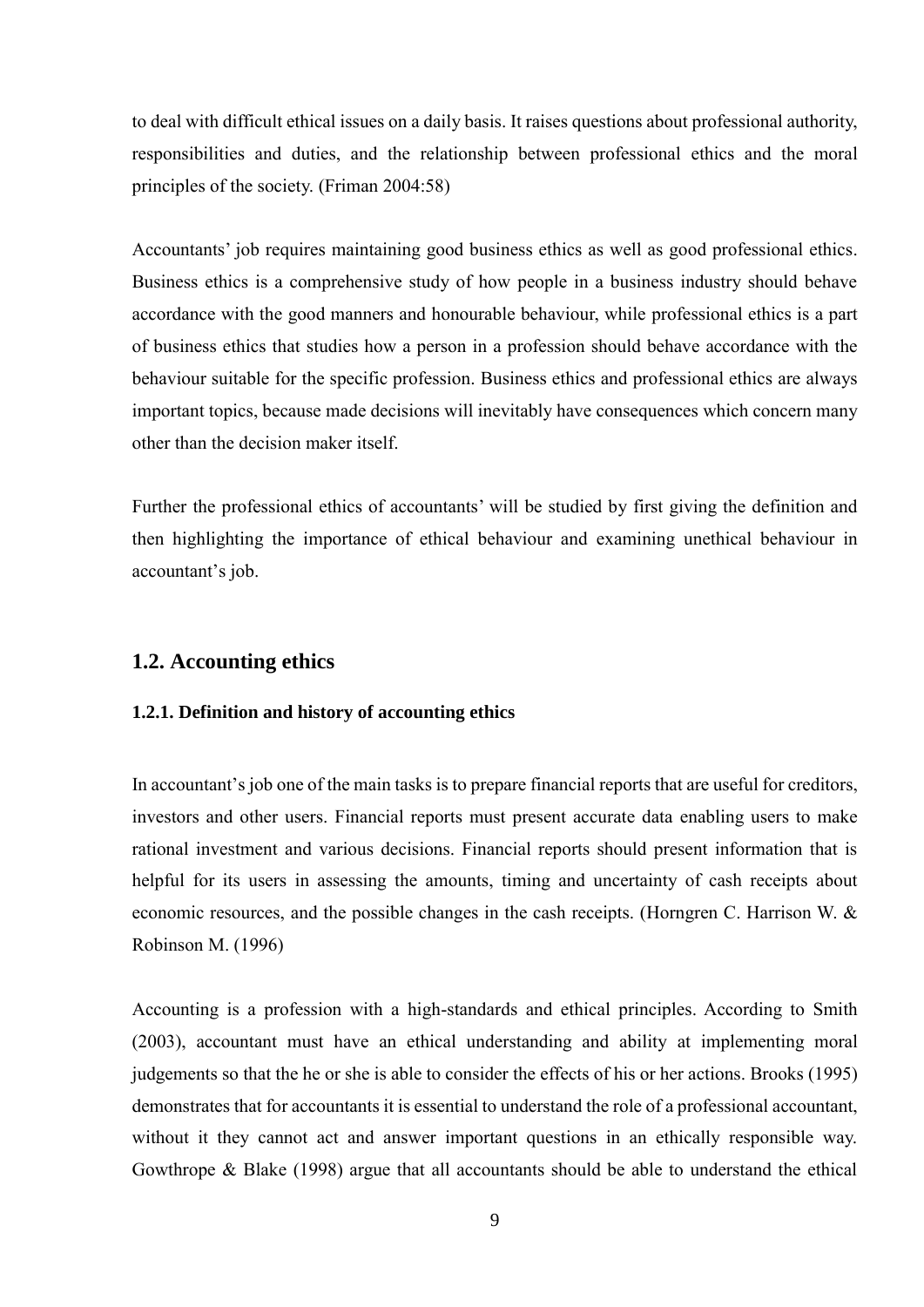consequences of the choices which are made, and they also state that accounting ethics is a legitimate study for accounting students and for accounting practitioners.

According to Elias (2002), the role of accountant is important because they are responsible for the accurate and timely preparation of financial reports to investors, shareholders and managers. Unethical behaviour damages the role of accountant by decreasing the good reputation and credibility of the accountant, and if the creditability of an accountant decreases so will the creditability of the company decrease as well.

In the study of Jaijairam (2017), there was conducted a survey to find out the ethical role of accountants and whether ethics have effect on the organizations culture. The results showed that ethics plays a vital role for the professional accountant and a good reputation of an accountant increases the reputation of the company and decreases frauds and criminal activities inside the company.

Accountant may face some difficult situations while working. Is it ethically acceptable to serve two clients with competing interests at the same time? Is it acceptable not to offer a service when the impartiality obstacle occurs? What if accountant is asked by the client to manipulate the revenues of the company or what if accountant's client is asking to write down their personal spending as a company expense. These are only few examples, and during the pressures of deadlines and budgets the choice of doing right thing becomes more challenging. There are many other ethical issues in accountants' job and that is why ethical training is important in nowadays business world.

In the middle of 1980s, scientific articles began to study the ethical reforming in the profession and defending the ethical training in accounting education. They debated about the way's ethics could be taught and can ethics be taught at all? Is it even possible to change a student's perspective and attitude towards ethics?

Tradeway Commission report and American Accounting Association committee report announced the need for more focus to ethics in a profession of accountant (Loeb 2015). In Loeb's earlier study in the 1988 he stated that accounting ethics should be taught in the college and university classrooms, he defined the goals of such teaching and also, who would be qualified to teach accounting ethics.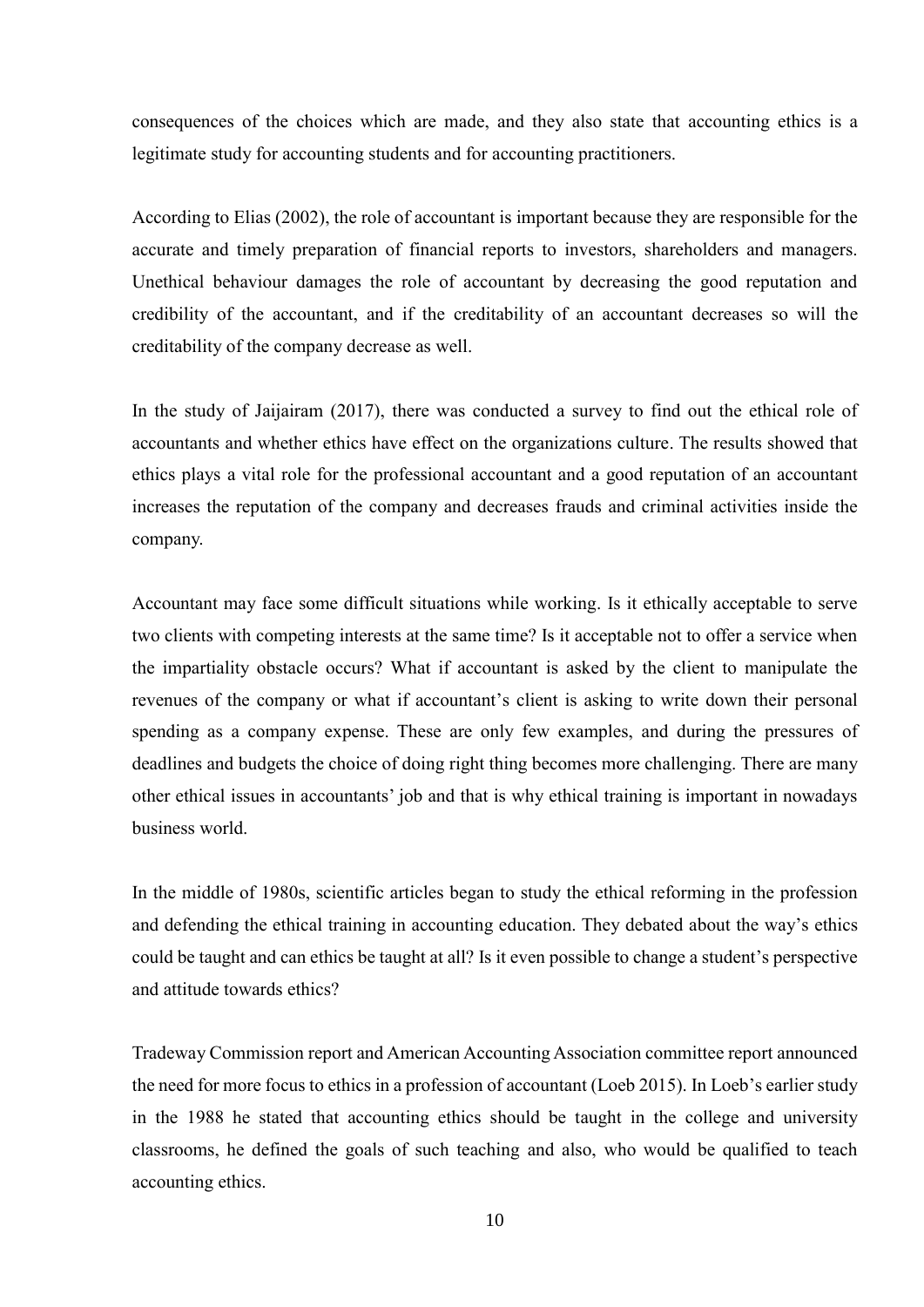After the publication of Loeb 1988 the arising ethical issues forced educational organizations to focus on the ethical training and after 18 years there has happened an increase in the education of ethics in accounting. In the past two decades several undergraduate and business school educations offer different programs of ethical training (Stuart, Stuart & Pedersen 2014). The educational organizations also began to consider the methods of evaluating the students' learning of ethics and the effectiveness of the courses. Nowadays ethics and business ethics is included in the accounting textbooks that has been used in accounting courses in universities and colleagues (Loeb 2015).

Accounting ethics are essential in accountant's job. In the profession of accountant, there are various ethical dilemmas that might occur, and the behaviour of an accountant influences the company's reputation. The need of teaching accounting ethics is increasing in the accounting education programmes. In the chapter 1.2.2. the author will highlight the importance of ethical values.

#### <span id="page-10-0"></span>**1.2.2. Importance of ethical values**

Ethical values give the base where the modern civil society has built itself and without the ethical values the society would not be the same. In every society there are the basic values that everyone must implement in their own personal life and business life. In the business world the goal of the company is usually to increase or maintain the wealth of its owners and to success in that it requires the public's trust. To maintain the public's trust the company must perform business activities ethically based on the values corresponding society's values. The importance of values in a company can be seen through the actions of the company and not in the words. Every employee of the company must carry out the common values. (Smith 2003)

American Accounting Association President G. Peter Wilson stated in 2002 that in accountant's job there are two values that are the most important values for accountant and these are integrity and professional scepticism (Smith 2003). Based on Wilson, educators need to emphasize more these two values because they maintain the reputation of accountants. In a position of accountant integrity means remaining true and honest in every situation relating to occupation as well as in every professional relationship (IFAC 2005). Accountants must be critical thinkers and trust their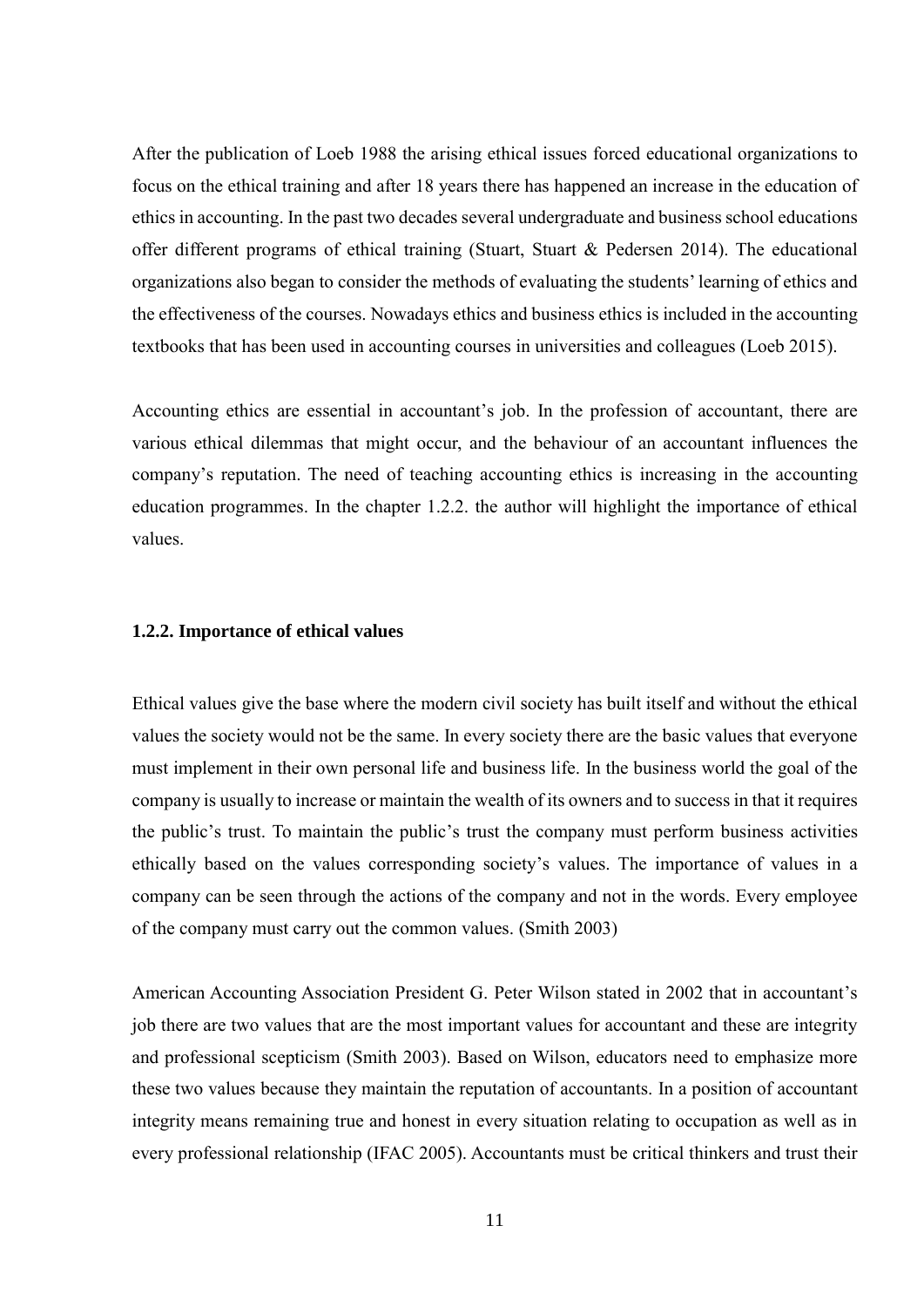own professional knowledge to determine the validity of a matter and that is why professional scepticism is one of the most important ethical values for accountant (Smith 2003).

Association of Finnish Accounting Firms have the basic common values that every member has to implement in their actions. The values are expertise, sincerity and communality, and customeroriented approach. To maintain these values the organization aims to increase the attractiveness of the industry, to promote the economic profitability of its customers and to support the personal success of its employees in their careers. The Association of Finnish Accounting Firms emphasizes that accountant working in honourable way is in the end more satisfying than gathering more success and wealth for itself. (Taloushallintoliitto 2019)

In general accountant's profession requires high ethical standards from its author. Accountant handles important and confidential information, so accountants must be trustworthy and responsible. It is essential for accountants to maintain a good reputation for accounting occupation by acting with integrity and professional scepticism. Subchapter 1.2.3. focuses on the unethical behaviour that might occur in the job of an accountant.

### <span id="page-11-0"></span>**1.2.3. Unethical behaviour**

Unethical behaviour might sometimes occur when accountant is facing a difficult situation with a pressure of a deadline. Then the result might not be desired. Successful organization encourages their employees to ethical behaviour and discourages them from unethical behaviour. It is not always easy to separate unethical behaviour from ethical behaviour but in accountant's job there are strict rules about few most common dilemmas. (Idris 2011)

There are different types of unethical behaviour that might occur in accountant's job. Most typical unethical behaviour occur when there are dilemmas related to gifts, frauds, corruption, confidentiality, manipulation and business relationships. For example, management might offer money or gifts to accountants to have more favourable reports, inadequate employment in the accounting sector is not qualified enough to handle important financial reports, conflict between colleagues about leaking and sharing confidential information about a client's financial reports, clients ask their accountants to bend the rules, illegal accounting practices and embezzlements, and many other examples. (Low, Davey & Hooper 2006)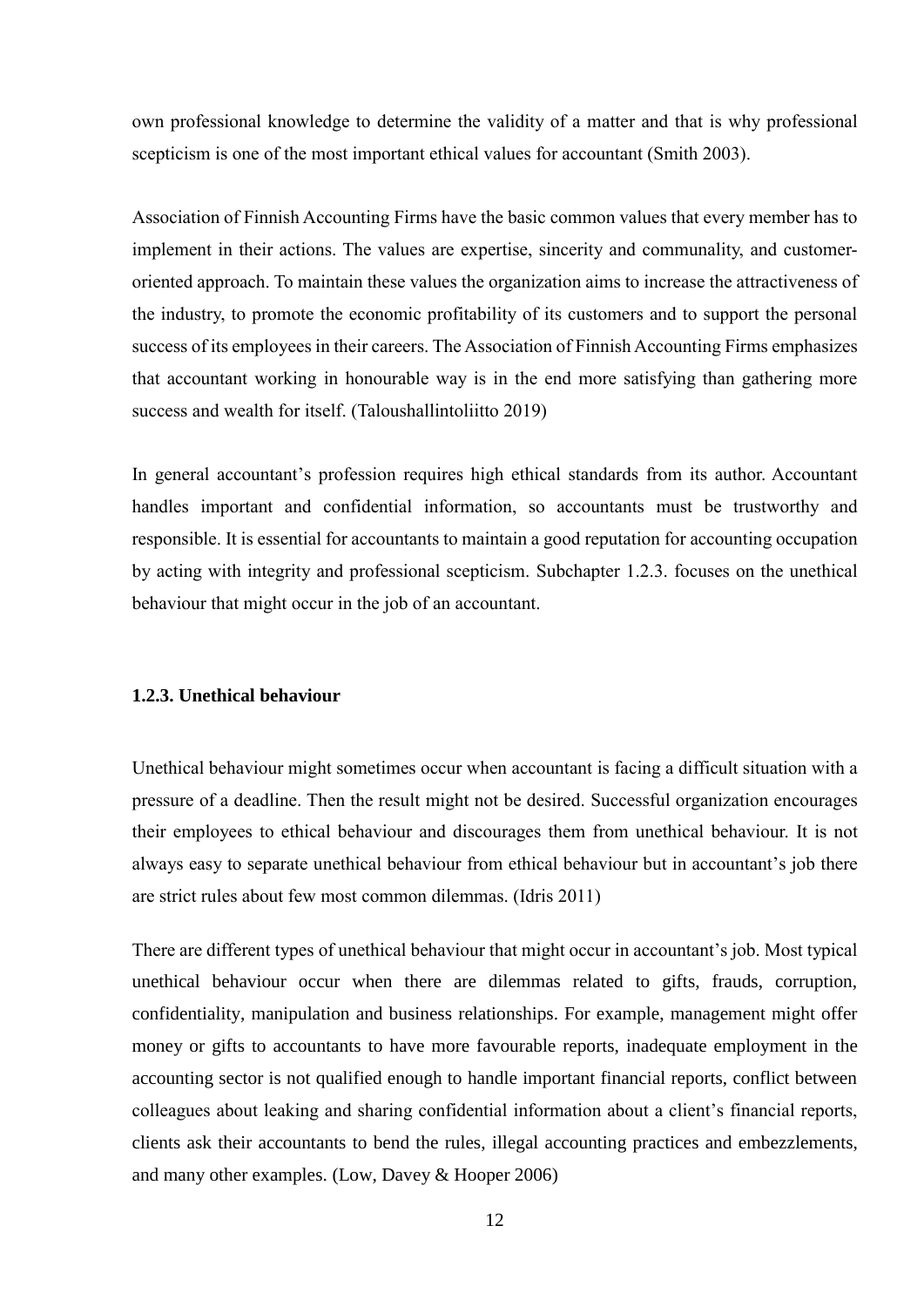Consequences of unethical behaviour can be disastrous for the company and for the accountant itself. Even though unethical behaviour occurs among accountants. According to Idris (2011), there are many reasons why accountant might act unethically:

- 1) Selfish reasons and self-interest
- 2) Conflict of interest inside the company or with a client accountant may own money to the company or have a significant stake in a company or accountant may serve two clients with a competing interest, so that he or she may not be the best alternative individual to prepare the financial statements according to the ethical standards
- 3) An employee may embezzle assets or funds from his or her employer to advantage the financial gain
- 4) The Chief Financial Officer may prepare financial statements in a way that the company seems to be performing much better than it actually is, and only to make the stock portfolio increase
- 5) An accountant may feel pressured from management or client

Unethical behaviour might be difficult to define in accountant's job because dilemmas are not always that simple. There are various reasons why accountant may act unethically in a situation but often the behaviour is not intended.

### <span id="page-12-0"></span>**1.3. Accounting ethics and its regulations**

Distinctive feature for accountant is to act in the public interest according to the ethical principles. The way every accountant understands what is the right ethical way to act is based on their personal values and the values expected by the company. It is not always easy to serve the clients needs and comply with the code of ethics at the same time. There can be a conflict where accountant must remember to act according to the fundamental principles of professional accountants and apply these principles to the certain situation. (Idris 2011)

In the following chapters there are listed the most important fundamental principles and standards that supports and gives the base on the accounting ethics.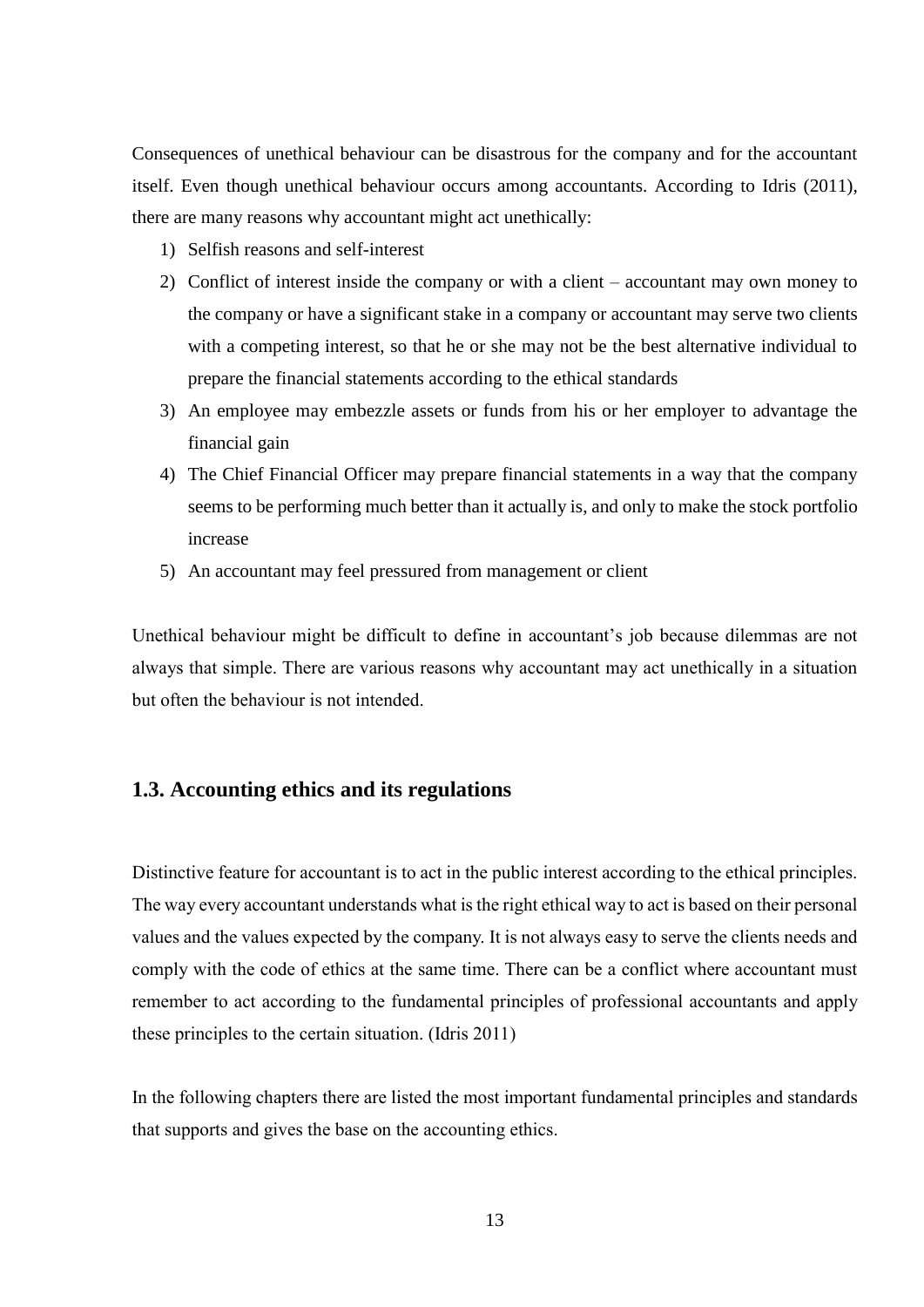#### <span id="page-13-0"></span>**1.3.1. Fundamental standards**

The International Federation of Accountants (IFAC) is the global professional accounting association serving the purpose of strengthening the worldwide accountancy profession as well as contributing the public trust by developing a sustainable organizations, markets and economies. IFAC supports and develops accountability, transparency and comparability of financial reports. IFAC has more than 175 members in more than 130 countries and all together almost 3 million public accountants. (IFAC 2017)

IFAC has the independent standard-setting boards and among them there is International Ethics Standards Board for Accountants (IESBA) which serves the public interest by developing and setting high-quality ethical standards for professional accountants (IFAC 2017). IESBA presented the code of ethics for professional accountants which sets out fundamental ethical principles that professional accountant must follow in his or her job. The principles give the guidance of behaviour expected of a professional accountant. These fundamental principles are:

- $\triangleleft$  Integrity obligates accountants to be honest and sincere in his or her activity;
- ❖ Objectivity professional accountant should not allow bias or conflict of interest to override the professional judgement;
- ❖ Professional competence and due care professional accountant must serve his or her client with competence and due care by maintain professional knowledge and skills that are based on the current developments;
- $\triangle$  Confidentiality professional accountant must respect the confidentiality information acquired as a result of professional services and should not release such information to any third party;
- $\triangle$  Professional behaviour professional accountant should always act among current laws and regulations by avoiding any action that discredits the profession (The Code 2010).

The Code is internationally approved, and it is intended to share the globally common values and principles that characterizes accountancy across nations and cultures (Stuart, Stuart & Pedersen 2014). Code of ethics binds their members and employees to high levels of ethical conduct and it also provides guidance in performing their professional duties responsibly (Horngren, Harrison & Robinson 1996).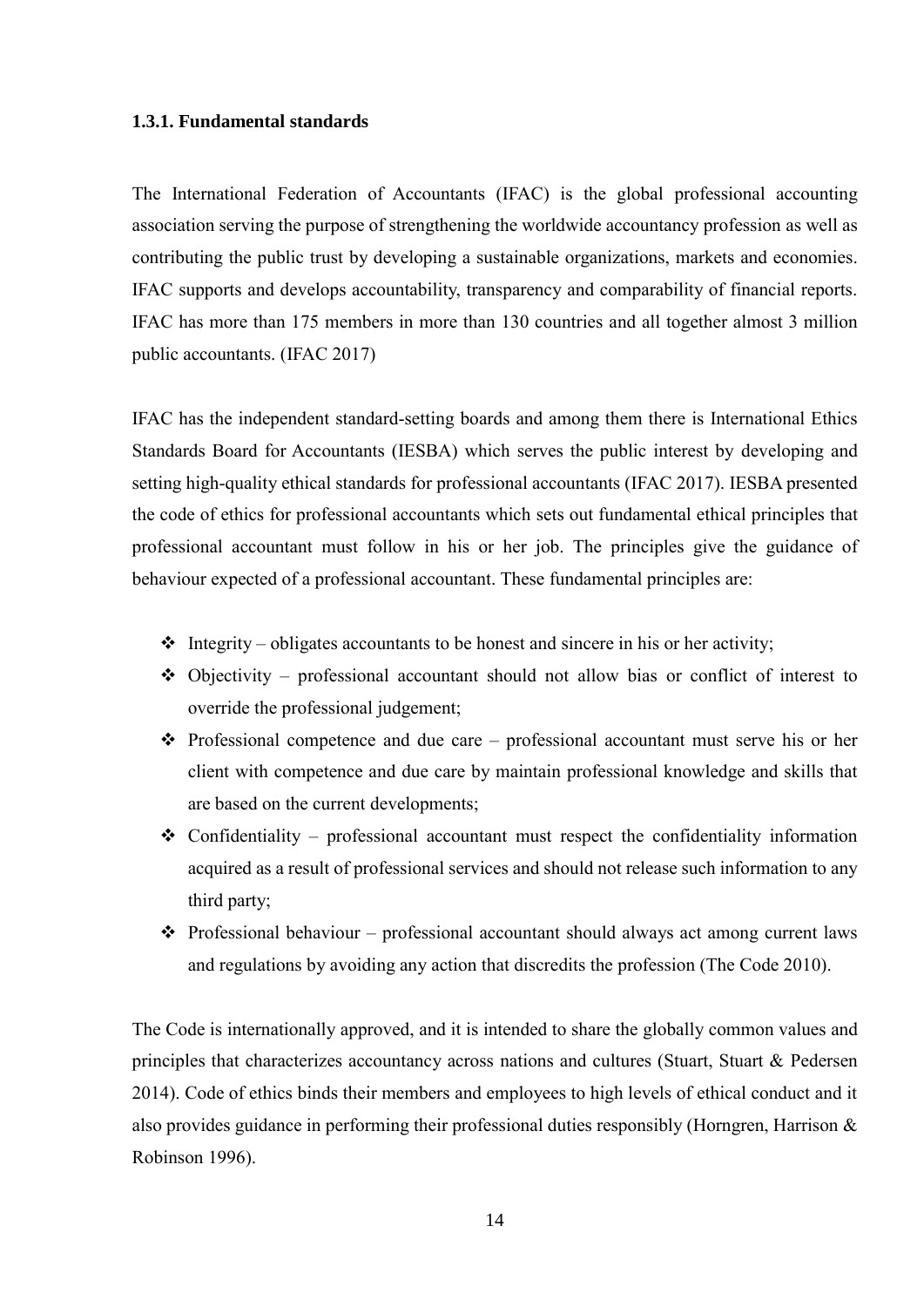Another code of accounting ethics can be found in the United States. American Institute of certified public accountants (AICPA) has implemented a Code of Professional Conduct which gave the basic ethical standards for accountants in the United States (AICPA 2012). The code provides guidance and rules for every member of the certified public accountant in their performance of their professional practise (Spalding & Oddo 2012).

The AICPA Code of Conduct consists of two parts, the first part includes principles and the second part includes the rules (AICPA 2012). The code also includes interpretations and other guidance for accountants in performing their professional duties. The AICPA binds their members to follow the principles and rules of the code (Ibid.). According to Spalding & Oddo 2012, AICPA Code of Conduct is out of date and some of the rules are poorly crafted and deficient. They argue in their study, that principles-based ethics are more effective to accounting profession that rules-based approach. Thus, according to this study the Code of Ethics for Professional Accountants would serve better the profession than the Code of Professional Conduct.

Every professional accountant should follow ethical standards set by the company, but also understanding of the code of ethics for professional accountants is important because it shares the globally common values among accounting organizations.

### <span id="page-14-0"></span>**1.4. The nature of accounting in Finland**

Finland is a developed country with high business standards. The homogeneous international accounting framework is essential in a globalized world and Finland among many other countries has exercised International Accounting Standards (IAS) and International Financial Reporting Standards (IFRS). The Finnish central government budgetary organization has approximately 100 financial administration bodies who handle the governments budget and financial statements. (Oulasvirta 2014)

At the end of the 19<sup>th</sup> century Finnish community law contained accounting obligations. However, the first accounting law was legislated in 1925 and later it was completed by a law on publicity for the financial statements in 1928. The big development in accounting laws occurred in the 1970's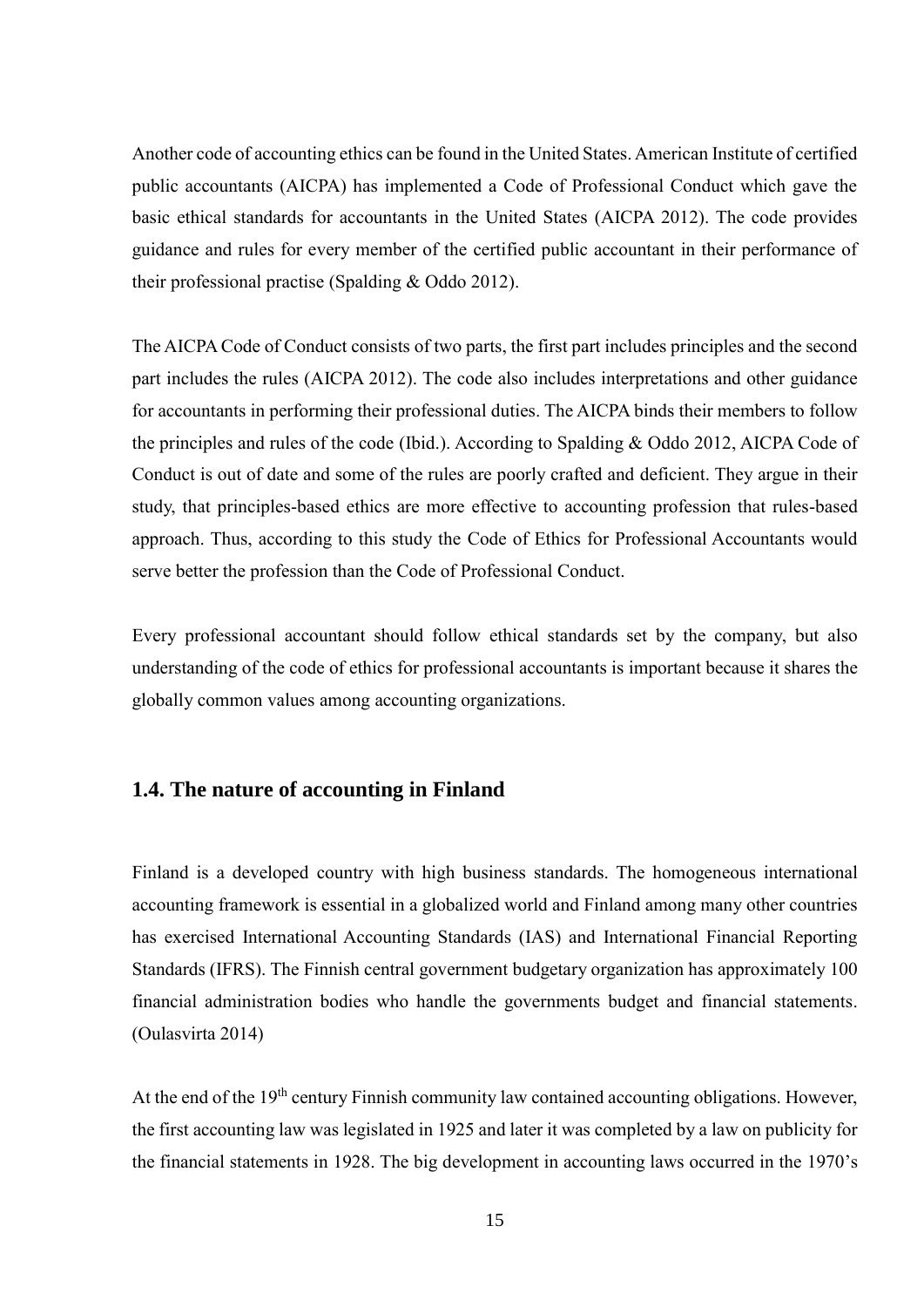initiated by Martti Saario, Henrik Virkkunen and Jaakko Honko, who imported management accounting into Finnish accounting system. Besides that, Finnish accounting legislation entered into force in 1974 and changed the balance sheet-oriented financial statements into profit and lossoriented. The primary goal of the financial statements was to calculate the profit. Nowadays the Finnish accounting law is mostly based on common principles of accounting. (Oulasvirta 2014)

Finland became a member of the European Union (EU) in 1995. As a member of the EU, Finland is obligated to follow accounting, auditing and financial reporting requirements addressed in EU Regulations and Directives. EU Regulations are converted into Finnish laws and regulations. Since 2005, all EU listed companies had to follow the standards and interpretations that has been imposed in IAS Regulations and adopted by the EU. (IFAC 2017)

The Ministry of Employment and Economy, together with the Accounting Board, is regulating accounting legislation which is called Accounting Act (2015). The Accounting Boards main mission is to give guidelines and opinions about the Accounting Act (Työ-ja elinkeinoministeriö 2019). The Accounting Act includes the implementation of EU International Accounting Standard (IAS) Regulation (EY N:o 1606/2002) which requires Finnish companies, with a public interest like banks and insurance companies, to follow and fulfil International Financial Reporting Standards (IFRS) and prepare their consolidated financial statements based on IFRS (Kirjanpitolaki 2015). IFRS should be implemented by companies whose securities trade in a regulated market. Non-listed companies are not obligated to apply or use IFRSs, but they must prepare financial reports based on the Finnish Generally Accepted Accounting Principles (Finnish GAAP), which is the basic standard for the financial statements in Finland (IFAC 2017).

Finland has not legally adopted the IESBA Code of Ethics but there is an interest towards fundamental ethical standards since Suomen Tilintarkastajat ry has adopted the Code for its members in 2015 when the association translated in Finnish language the IESBA Handbook of the Code of Ethics for Professional Accountants. The association also arranges ethical trainings for its new members based on the IESBA Code. Even though Finland has not fully adopted the Code into its legislation, Finnish accountancy organizations are encouraged to exercise ethical guidelines similar as IESBA Code represents them and they are encouraged to adopt the IESBA Code for professional accountants in Finland. (IFAC 2017)

Association of Finnish Accounting Firms (2019), have listed the following ethical guidelines: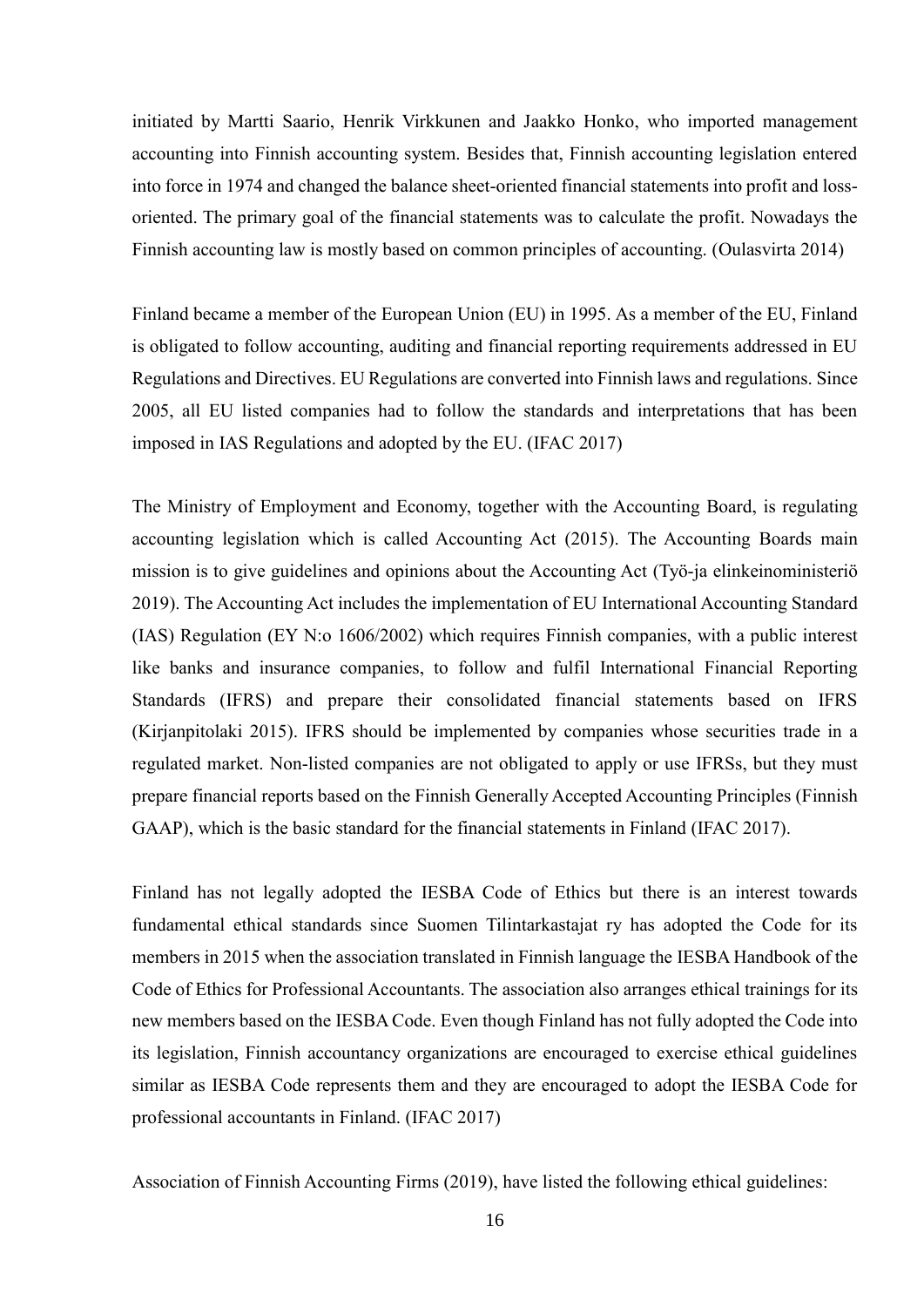"- Professional comply with the current legislation and good practice in the field. Professional acts responsibly in its customer relationship by considering the interest of the customer. Professional is independent in its financial and other activities. Professional operates in a systematic, long-term, careful and professional manner. Professional contribute to maintaining and strengthening good relations. Professional through its own actions promotes the appreciation of the industry. Professional takes care of the well-being of its own and of its colleagues."

In Finland, the education level for accounting and finance is high-quality, comprehensive and professional. Universities and colleges are a central part of the public innovation system in Finland. High education and research play an essential role in business and in economic growth. In addition, high education increases labour force in Finnish society. In colleges and universities, the education offers many alternatives and possibilities, some of the schools arranges courses in accounting ethics and principles. Furthermore, many Finnish accounting associations, for example Suomen Tilintarkastajat ry, arranges ethical training for new members and employees. The professional level in business practice is important to Finnish community and the maintenance of the high-level business ethics starts from the education. (Nykänen 2008)

Finnish accounting companies usually do not offer both accounting and auditing inside the same business, auditing is performed separately in auditing company. Accountants prepare financial statements and auditors are responsible for evaluating the validity of those financial statements prepared by accountants. Accounting profession in Finland is well developed occupation with high standards. KLT-degree in Finland is a highly respected degree in the field of financial administration and accounting profession. A person who has the KLT-degree stands for accounting professional whose job descriptions are more challenging and more diverse than accountant in general. KLT-degree has an important meaning in the Finnish accounting organization. To pass the degree it requires many years of experience from the accountant and at least college degree. An estimated one-fifth of those working in a field of accounting have completed KLT-degree. (Suomen Taloushallintoliitto 2019)

The situation of employment for accountants is good in Finland. In a year 2018, Finnish financial sector is growing at an annual rate of 2-3% and the net sales in the financial sector are around one billion euros a year (Työ-ja elinkeinoministeriö 2019). The growing industry has a good employment situation for accountants and in many municipalities in Finland it is difficult to find skilled professional accountants. Some accounting offices have a constant need for professional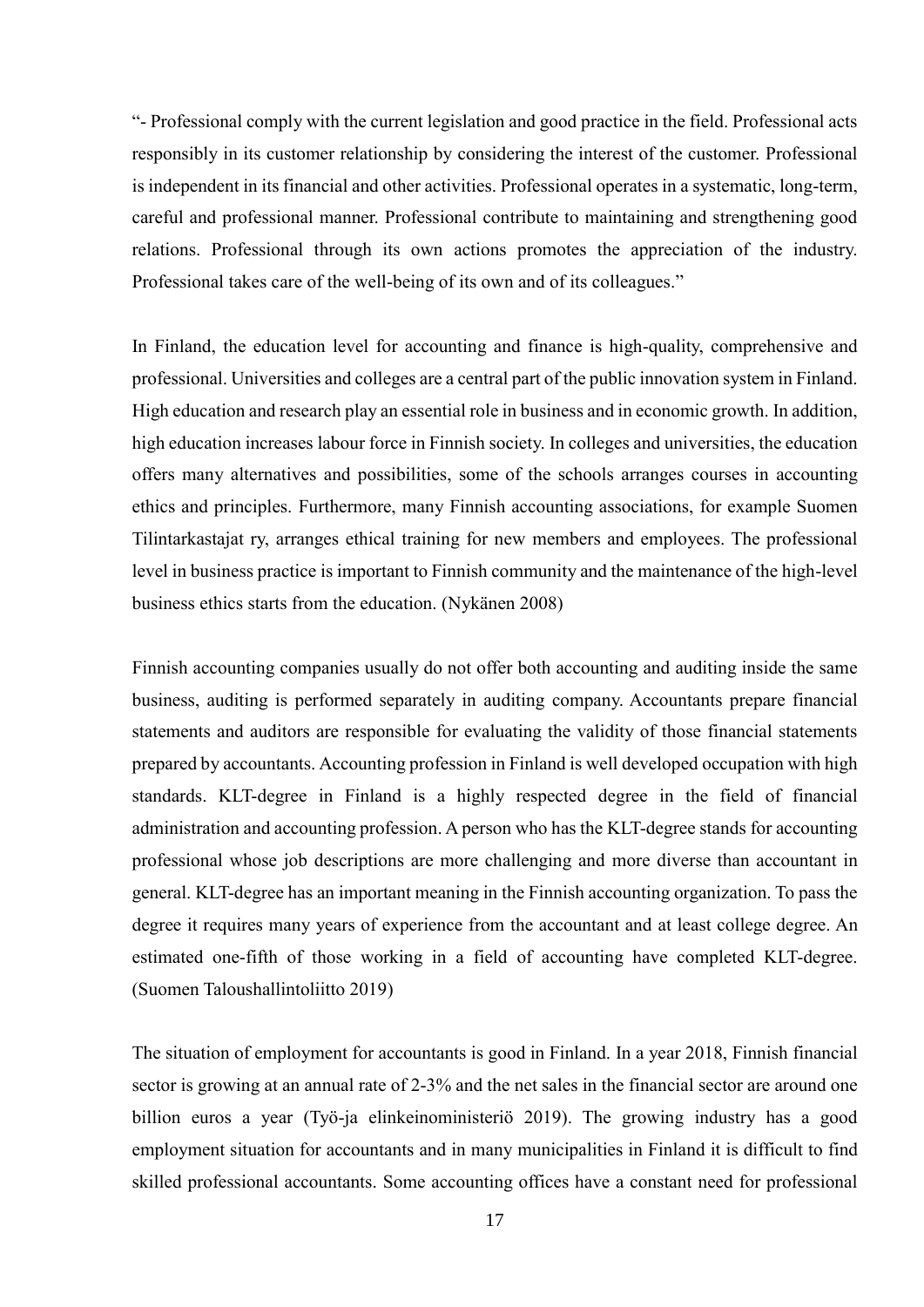accountants. The Finnish financial administration employed around 13,000 people in a year 2017 and around 12,000 in a year 2018. Financial administration offers occupations in companies in different industries, and the employees calculate the half-million Finnish wages monthly. (Taloushallinto 2019)

In the future, an increasing number of employees working in the financial administration will be working in the accountancy companies because companies are outsourcing their financial management so that they can focus on their core business (Taloushallinto 2019). Because of technology development and digitalisation, the tasks in the financial administration are moving towards expert services, consulting and developing business strategies (Ibid.). Demand for professional and skilled accountants is increasing in the financial sector and clients require creditability, ethical and responsible behaviour from their financial advisors. In return, accountants are receiving more and more accreditation from their clients and the authority of the accountant as advisor is increasing to the same level as the authority of a lawyer or a doctor. (Taloushallintoliitto 2019)

In general, it can be concluded that there is a strong place for accountant profession in Finnish society. The understanding of business ethics and accounting ethics stars from the education, continues in the workplace and stabilizes in the legislation. With high work morals and strong ethical guidelines Association of Finnish Accounting Firms offers well educated and responsible professional accountants to Finnish companies.

Finland has not a long history with globally common standards in accounting, but its membership in the EU has given the obligation to follow accounting reporting requirements which are set in the EU Regulations and Directives. Finnish accounting organizations have mostly their own ethical guidelines for their members, nevertheless accounting organizations are well familiar with the IESBA Code of Ethics. Awareness of the accounting ethics and its executing adds additional value to Finnish accounting organizations.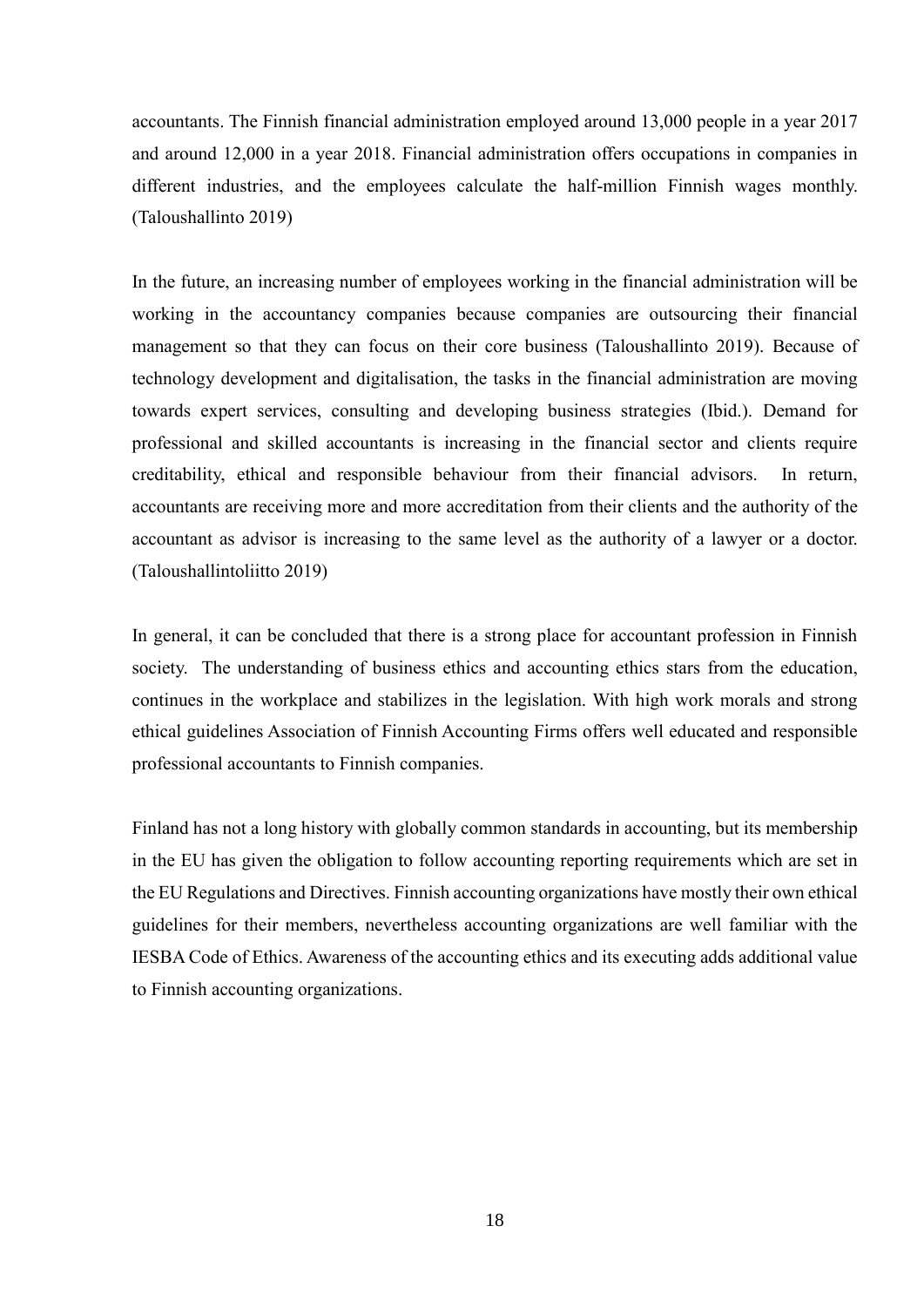### <span id="page-18-0"></span>**2. RESEARCH METHODOLOGY AND FINDINGS**

Second chapter includes explanation of the chosen research method, and validity and reliability of the research. It is followed by the analysis and results of the survey and conclusion will finish this chapter.

### <span id="page-18-1"></span>**2.1. Data collection and survey method**

The author has used quantitative research method is used in this study by organizing a questionnaire which enables to describe and interpret the object statistically with numbers and is suitable for large groups of people. (Hirsjärvi, Remes & Sajavaara 1997)

The objective of the study was to find out accountant's opinions and attitudes towards accounting ethics and how they interpret ethics in their job. The goal was to reach large group of accountants in order to gather valid results for the study. Questionnaire is the best alternative option to get enough responses for this study because it can be shared to large groups and there can be asked many questions.

Questionnaire is a technique to collect a quantitative data through survey on a certain topic. For this, author thought of going through quantitative data collection to carry out the research. Written questionnaire with 165 respondents gives the needed data, numbers and percentages to make analyses and conclusion for the research questions. The questionnaire is a favourable way to collect the data because the larger sample size the more information and more realistic result. (Hirsjärvi, Remes & Sajavaara 1997:195)

The author arranged online questionnaire which was shared among Finnish accountants via Association of Finnish Accounting Firms. The questionnaire includes 23 multiple choice questions (Appendix 1), where the author has prepared ready-made, numbered response options and the respondent chooses one response opinion that best describes his or her opinion. There were two different multiple-choice question type: 16 single choice questions where the respondent was asked to choose one option from the list and 7 linear choice questions where respondent was asked to rate on a scale 1 to 5. Language for the questionnaire was Finnish because the target group was only Finnish accountants. Respondents stayed anonymous, which gave them freedom to express their opinions without any judging.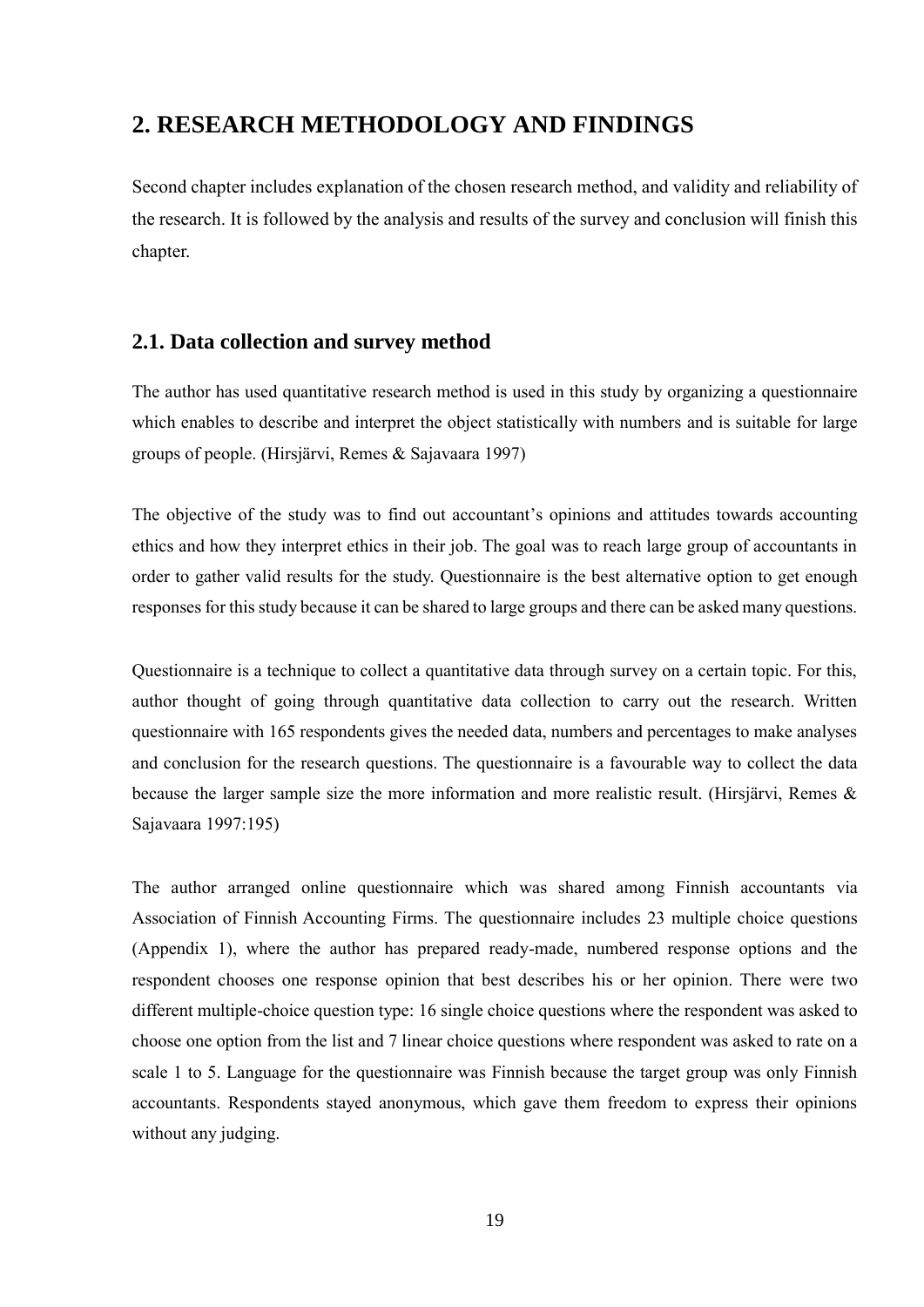The questionnaire consisted of 5 different sections. First respondents were asked about their background information, then about their attitude towards accounting law and accounting ethics, their experience of ethical dilemmas at the workplace, pressure of behaving ethically in their job, and lastly how the respondents experience accounting ethics in the workplace.

Target audience for this research was professional accountants. Respondent consisted of professional accountants in different positions and auditors were not included, because as mentioned in the theory chapter these are two different occupations in Finland. In addition, students were not included in the target audience because the study focuses on accounting ethics from professional accountant's point of view, so the results might have been different if students were counted as a part of the target group.

The author reached 165 Finnish accountants by contacting 82 biggest accounting firms in Finland. To find the contact information of the accounting companies, author used Association of Finnish Accounting Firms- webpage, where there were listed all Finnish authorized accounting companies. The author contacted 82 companies via email and asked if they would like to share the online questionnaire among their employees. Even though this was the busiest time for accountants the questionnaire reached 165 responses from professional accountants. The online questionnaire was available from 19.03.2019 to 08.04.2019.

The online questionnaire was available for accountants for 21 days. After enough responses were received, in this study 165 responses, the author gathered the data and analysed it and based on the data analysis gave results and answers to the research questions.

### <span id="page-19-0"></span>**2.2. Analysis**

The author divided analysis of the research into five sections based on the research questions. Sections provide survey findings to different research questions which makes it easier to understand how the results can be linked with the research problems.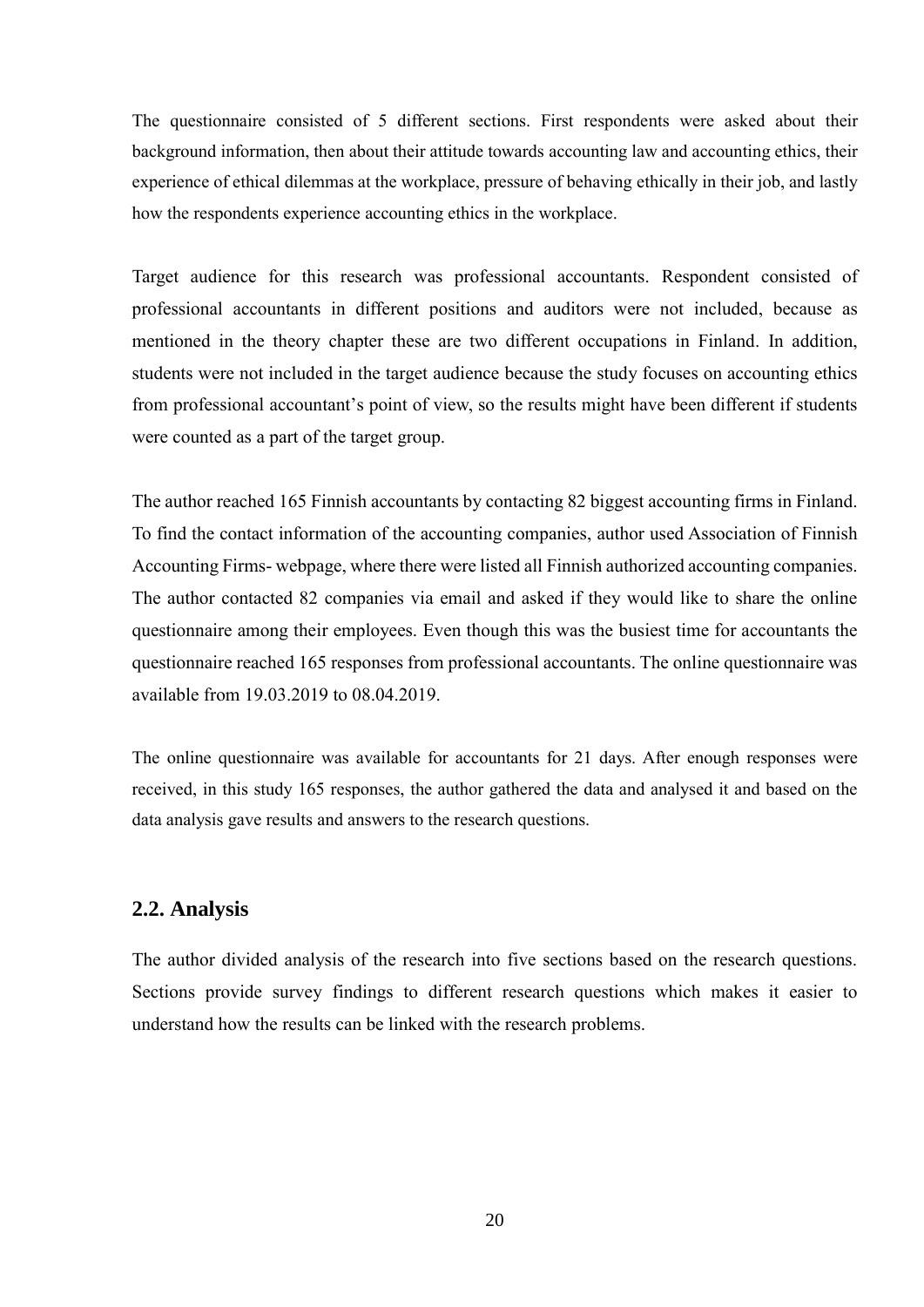### <span id="page-20-0"></span>**2.2.1. Distribution of respondents**

Target group was professional accountants and in the Table 1. the author gathered the main characteristics of every respondent. It is essential for the study to see what kind of background the professional accountants have. Meaning the work experience, education and job position of the accountant. Later in the study the author will separate the responses from accountants from different job positions. That way the study will show the similarities and differences that accountants from different positions have. Respondents sex was not asked because it did not matter in this study.

| Table 1. Distribution of respondents |  |
|--------------------------------------|--|
|--------------------------------------|--|

|                        | <b>Amount</b> | $\frac{0}{0}$ |
|------------------------|---------------|---------------|
| Age:                   |               |               |
| 19-29                  | 28            | 17%           |
| 30-40                  | 43            | 26%           |
| $41 - 50$              | 44            | 27%           |
| over 50                | 50            | 30%           |
| <b>Total</b>           | 165           | 100%          |
| <b>Education:</b>      |               |               |
| University degree      | 49            | 30%           |
| College degree         | 58            | 35%           |
| Upper secondary degree | 57            | 34,4%         |
| Other                  | $\mathbf{1}$  | 0,6%          |
| <b>Total</b>           | 165           | 100%          |
| <b>KLT-degree:</b>     |               |               |
| Yes                    | 73            | 44%           |
| N <sub>o</sub>         | 92            | 56%           |
| <b>Total</b>           | 165           | 100%          |
| <b>Occupation:</b>     |               |               |
| Accountant             | 96            | 58%           |
| Chief accountant       | 51            | 31%           |
| Other                  | 18            | 11%           |
| <b>Total</b>           | 165           | 100%          |
| <b>Experience:</b>     |               |               |
| under 1 year           | 8             | 5%            |
| 1 to 5 years           | 27            | 16%           |
| 5 to 10 years          | 31            | 19%           |
| 10 to 15 years         | 24            | 15%           |
| over 15 years          | 75            | 45%           |
| <b>Total</b>           | 165           | 100%          |

Source: prepared by the author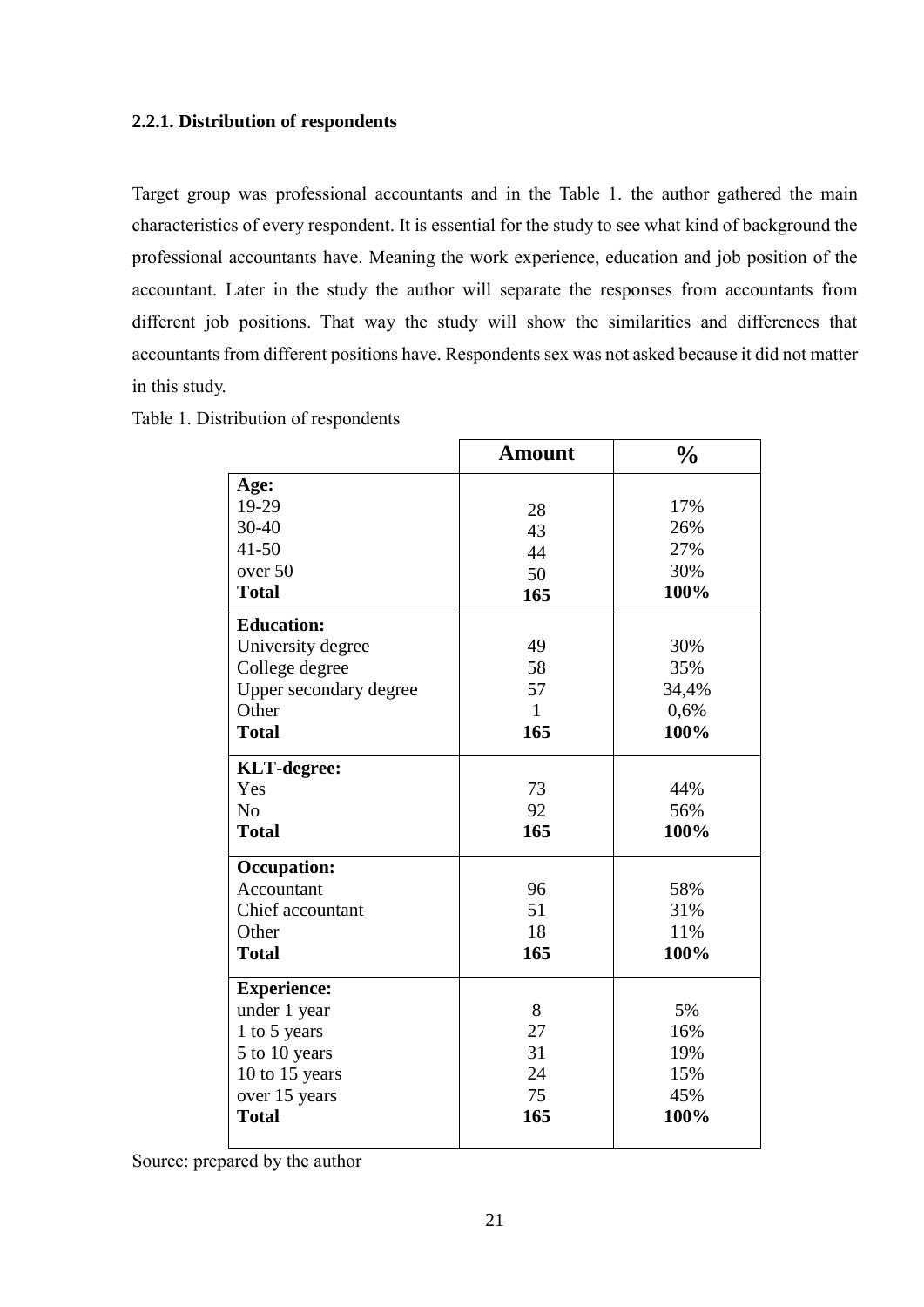Table 1. represents the distribution of the respondents. Study collected 165 responses where the age distribution was very even between the respondents. The largest group was accountants who were over 50 years old which is 30%. The second largest group was from 41 to 50 years old, which was 27% and almost the same number of accountants was from age 30-40 years old, which was 26%. The smallest group of respondents were from the age 19 to 29 years old with 17%.

Every respondent had either university degree, college degree or upper secondary degree. This represents us that large proportion of accountants in Finland are educated in the business field. The largest group had college degree in business with 35%. Almost as many accountants, in this study 34,4%, had upper secondary degree in business and 30% of the respondents had university degree. Only one respondent had a different degree which was a combination of high school and business degree.

As it can be seen in Table 1. 73 respondents which is 44% has the KLT-degree and 92 respondents which is 56% did not have KLT-degree. The results showed that none of the 19-29-year-old respondents did not have KLT-degree and almost every respondent who has KLT-degree in over 41 years old. This represents that to pass the KLT-degree examination accountant need to have years of experience in the field of accounting. In this study the amount of KLT accountants is very favourable because it shows that large proportion of respondents in this study are highly educated to their job.

All the respondents were working in the field of accounting. For the author of the study this was a favourable result because all the responses show the opinion of accountant and that was one of the goals in this study. Out of 165 responses 96 which is 58% of the respondents were accountants, 51 or 31% are chief accountants and 18 or 11% were working in other position. The group of other professions included financial advisors, office managers, payroll clerks and one chief executive officer. These responses were taken into consideration because they are professions that work on the field of accounting and are familiar with the profession of accountant.

Out of the responses 75 or 45% which is almost half of the 165 respondents had a work experience longer than 15 years. This result correlates with the KLT-degree question. The longer work experiences the larger possibility that the accountant has KLT-degree. 15% of the respondents has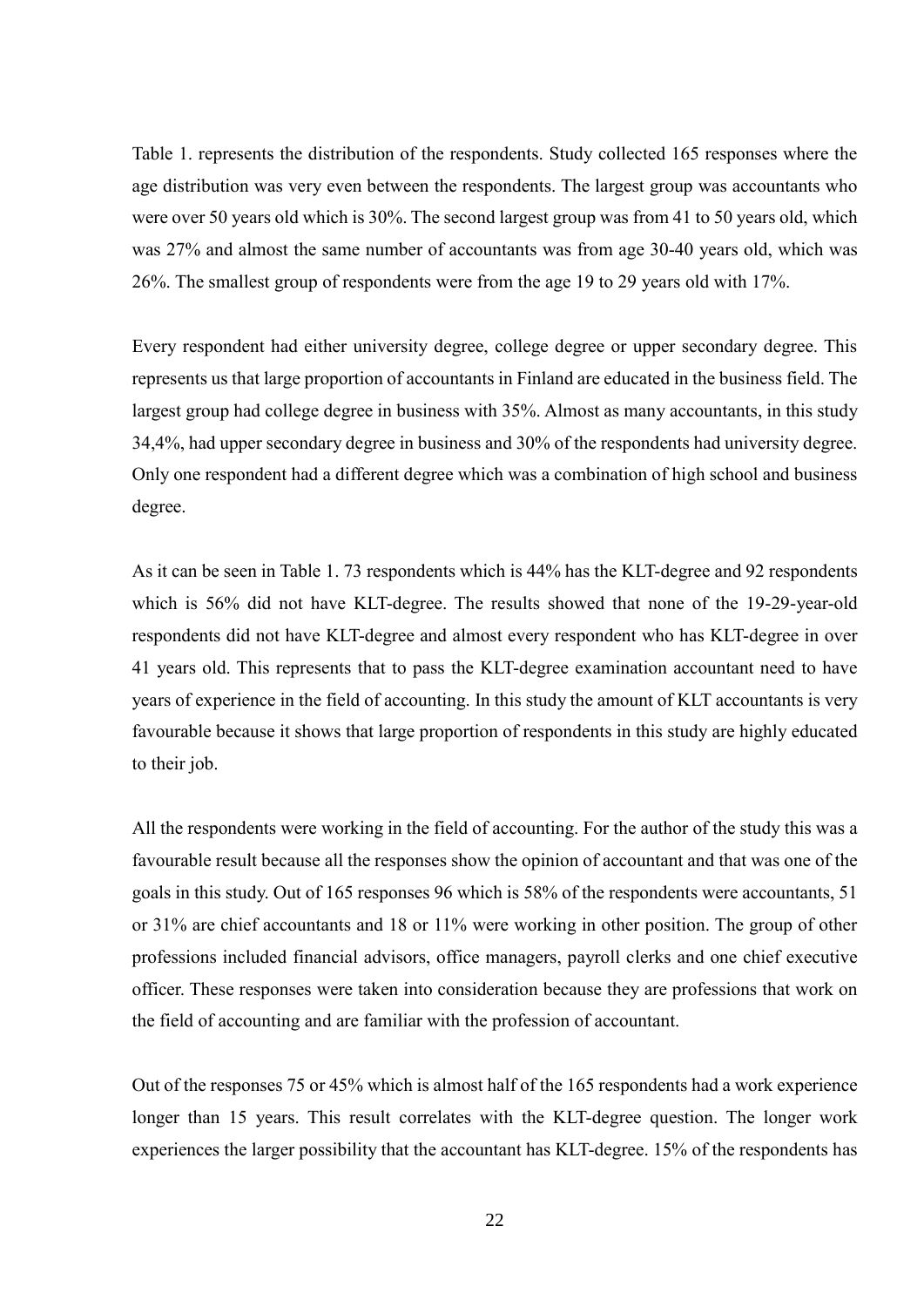a work experience from 10 to 15 years, 19% has a work experience from 5 to 10 years, 16% has a work experience from 1 to 5 years and 5% has a work experience under one year.

#### <span id="page-22-0"></span>**2.2.2. Executing current laws and regulations**

To find out how well accountants are familiar with accounting laws and regulations in Finland the respondents were asked four single choice questions where the answer options were "yes", "no", or "not sure". The purpose of these four questions was to find out accountants awareness of the current laws and regulations and how they act in order to fulfill the norms and if they have withnessed any other accountant acting against the current laws and regulations. This shows results on how accountants in Finland follow current laws and regulations in their work. The results are divided between different positions to point out the differences and similarities.

| <b>Occupation:</b> | <b>Yes</b>    | <b>Yes</b>    | N <sub>0</sub> | N <sub>0</sub> | <b>Total:</b> |
|--------------------|---------------|---------------|----------------|----------------|---------------|
|                    | <b>Amount</b> | $\frac{6}{6}$ | Amount         | $\frac{6}{6}$  |               |
|                    |               |               |                |                |               |
| Accountant         | 75            | 78%           | 21             | 22%            | 96            |
| Chief accountant   | 48            | 94%           | 3              | 6%             | 51            |
| Other              | 14            | 78%           | 4              | 22%            | 18            |
|                    |               |               |                |                |               |
| <b>Total:</b>      | 137           | 83%           | 28             | 17%            | 165           |
|                    |               |               |                |                |               |

Table 2. Respondents answers to the question "Are you familiar with the current accounting laws and regulations?"

Source: prepared by the author

Table 2. represents that 83% of the respondents are familiar with the current accounting laws and regulations and 17% are not familiar. A further distribution of answers by position shows that, chief accountants were the largest group that are familiar with the accounting laws and regulations by 94% of them answering "yes" to the question. In accountants and others there were equal percentage by 78% who are familiar with the current accounting laws and regulations and 22% of them are not familiar with the current laws and regulations.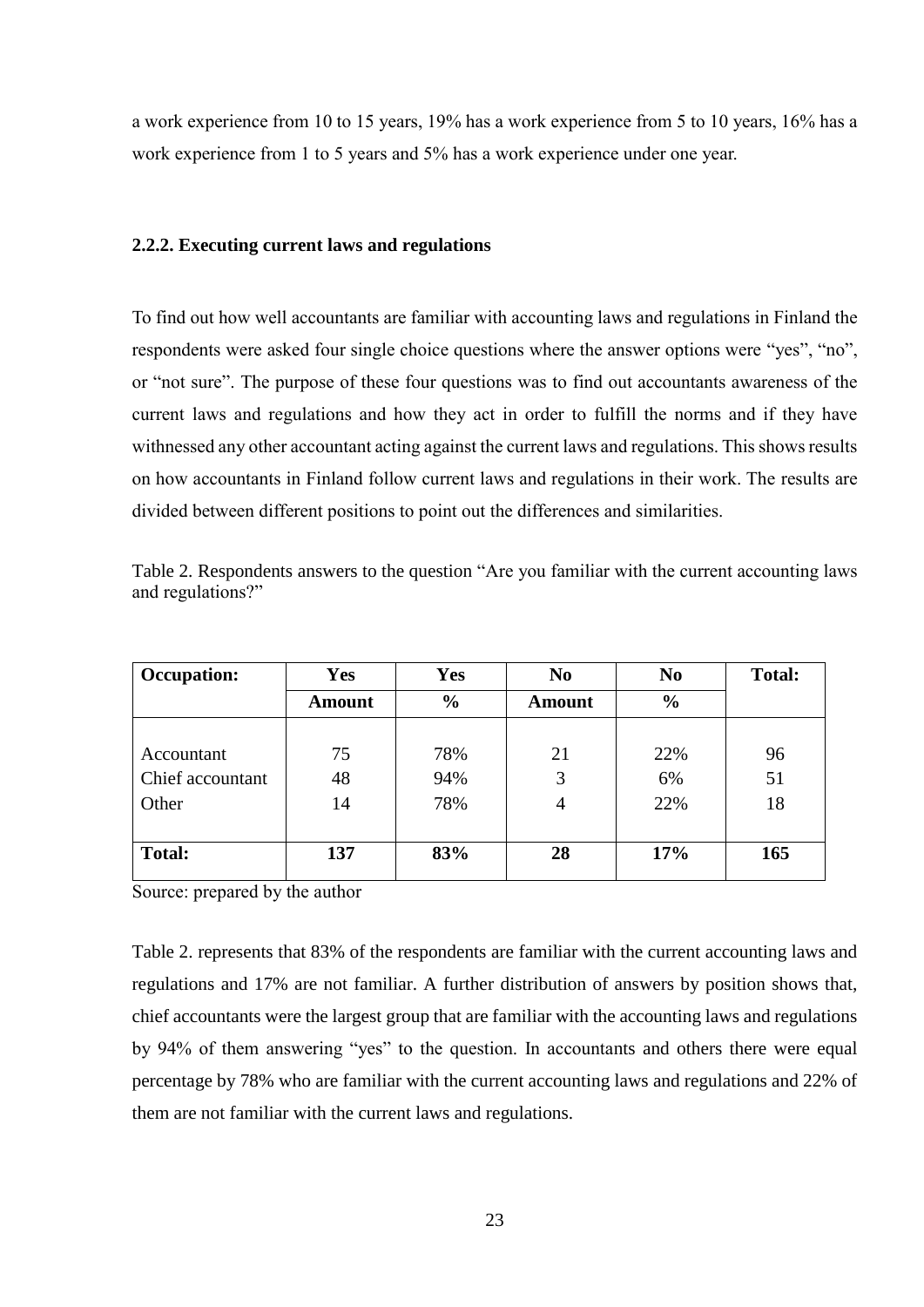| <b>Occupation:</b> | <b>Yes</b>    | <b>Yes</b>    | N <sub>0</sub>   | N <sub>0</sub> | <b>Total:</b> |
|--------------------|---------------|---------------|------------------|----------------|---------------|
|                    | <b>Amount</b> | $\frac{6}{6}$ | Amount           | $\frac{6}{6}$  |               |
|                    |               |               |                  |                |               |
| Accountant         | 92            | 96%           | $\overline{4}$   | 4%             | 96            |
| Chief accountant   | 50            | 98%           |                  | 2%             | 51            |
| Other              | 18            | 100%          | $\boldsymbol{0}$ | 0%             | 18            |
|                    |               |               |                  |                |               |
| <b>Total:</b>      | 160           | 97%           | 5                | 3%             | 165           |
|                    |               |               |                  |                |               |

Table 3. Respondents answers to the question "Do you always act in accordance with the laws and regulations?"

Source: prepared by the author

Table 3. indicates that 160 or 97% of the respondents feel that they always act according to the laws and regulations and only 5 respondents which is 3% feel that they do not always act according to the laws and regulations. As the Table 3. shows there is no significant difference in the answers between different position. Even though, as the Table 2. represents, 17% of the respondents are not familiar with the current accounting laws and regulations many of them still feel that they follow and act according to the laws and regulations.



Figure 1. Respondents answers to the question "Have you ever been asked to act against the laws and regulations?"

Source:prepared by the author

Another question was asked to find out whether respondents have been asked to act against the laws and regulations. The results are presented in a Figure 1. where 31% of accountants and 55% of chief accountants have been asked to act against the laws and regulations. Other respondents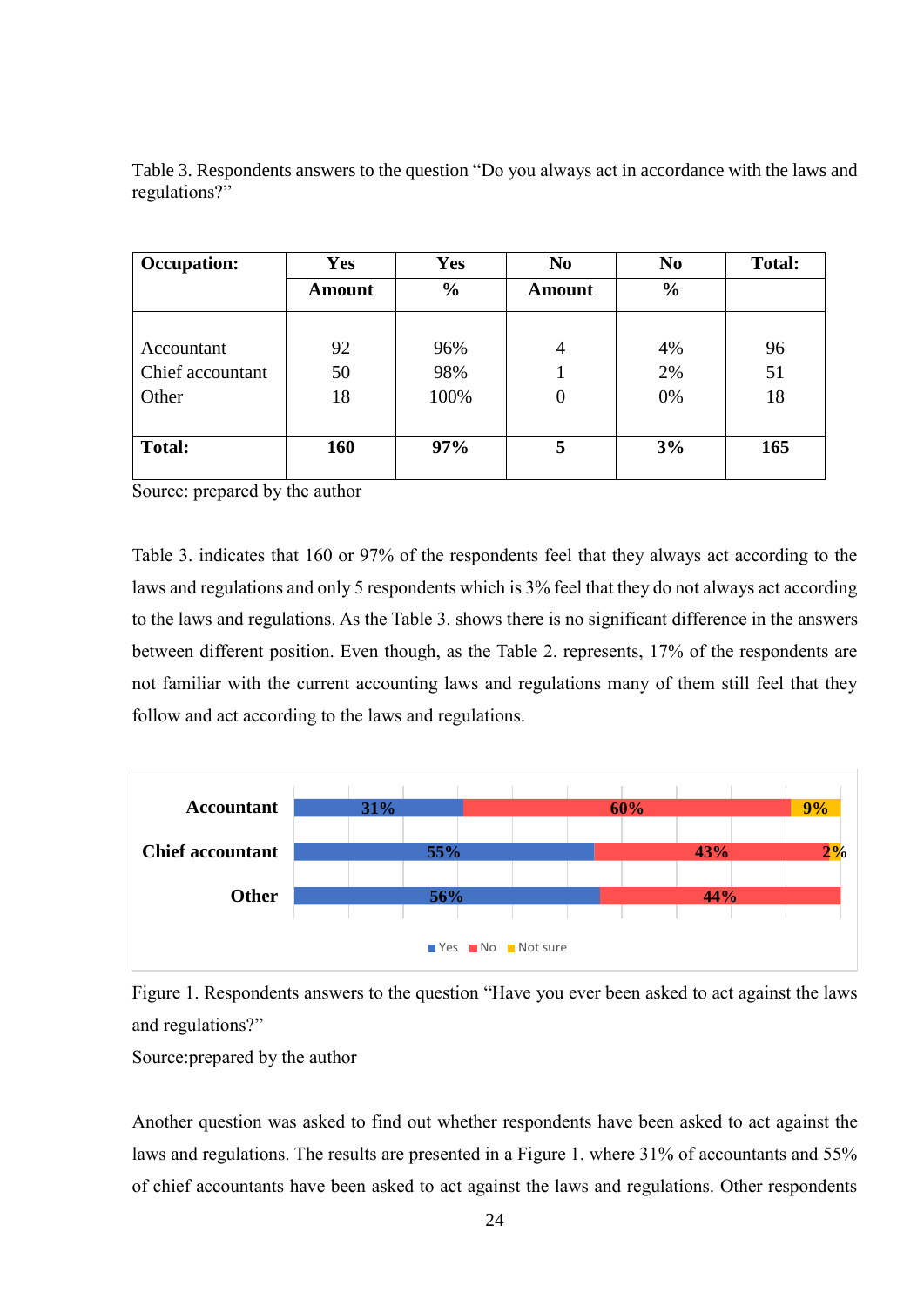have also experienced by 56% being asked to act against the laws and regulations. There are 9% of accountants and 2% of chief accountants who are not sure whether they have been asked to act against the laws and regulations or not.

Table 4. Respondents answers to the question "Have you ever witnessed any other person acting against the current laws and regulations?"

| <b>Occupation:</b>                      | <b>Yes</b>     | <b>Yes</b>        | N <sub>0</sub> | N <sub>0</sub>    | Not sure                              | Not sure       | <b>Total:</b>  |
|-----------------------------------------|----------------|-------------------|----------------|-------------------|---------------------------------------|----------------|----------------|
|                                         | <b>Amount</b>  | $\frac{0}{0}$     | <b>Amount</b>  | $\frac{6}{6}$     | <b>Amount</b>                         | $\frac{6}{6}$  |                |
| Accountant<br>Chief accountant<br>Other | 18<br>18<br>10 | 19%<br>35%<br>56% | 73<br>29<br>8  | 76%<br>57%<br>44% | 5<br>$\overline{4}$<br>$\overline{0}$ | 5%<br>8%<br>0% | 96<br>51<br>18 |
| <b>Total:</b>                           | 42             | 25%               | 114            | 69%               | <b>Q</b>                              | 6%             | 165            |

Source: prepared by the author

Table 4. summarise the results of people who have been witnessed other person acting against to the laws and regulations. In total 114 respondents stated that they have not seen anyone acting against the laws and regulations and 42 respondents have witnessed other persons acting against the laws and regulations. Only 9 respondents were not sure if they have witnessed this or not.

When distributing the answers by job position type there can be seen that 19% of accountants, 35% of chief accountants and 56% of others have witnessed other person acting against the laws and regulations. Majority of the respondents have not been witnessed any action against to the laws and regulations by 76% of accountants, 57% of chief accountants and 44% of other job positions.

### <span id="page-24-0"></span>**2.2.3. Importance of accounting ethics**

In order to find out the respondents' attitudes and opinions towards accounting ethics and its importance the questionnaire included first two linear choice questions where respondent had pick one answer that describes the best his or her opinion on a scale 1 to 5, where 1 absolutely disagrees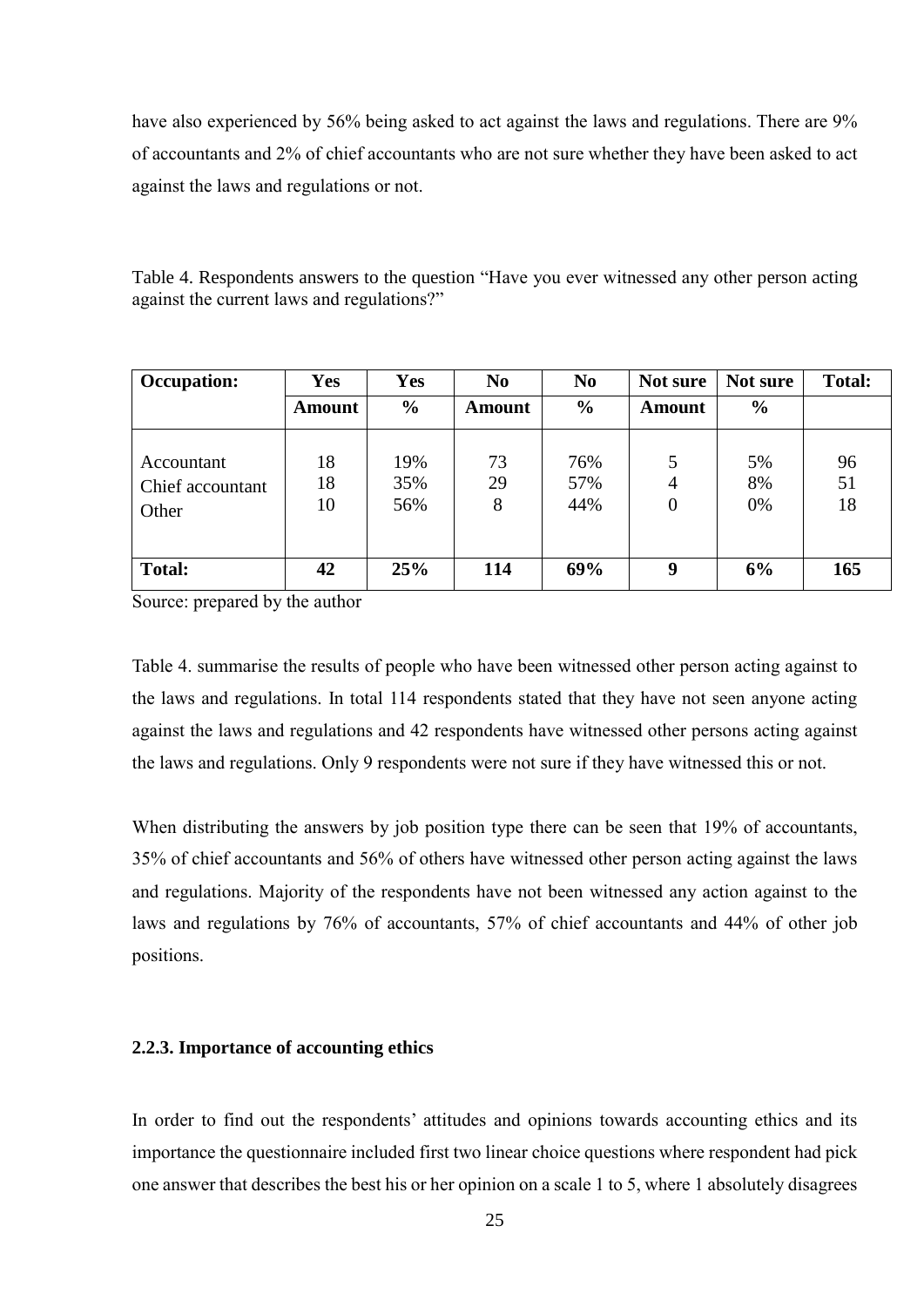and 5 totally agrees. These questions were followed by one single choice question where the answer options were "yes", "no" or "not sure".



Figure 2. Importance of accounting ethics. (On a scale 1 to 5, where 1-Absolutely disagree and 5- Totally agree.)

Source: based on authors own calculations

In Figure 2. there are two claims where respondents had to give their opinion on. The first claim "Accounting ethics is important in accountant's job" received in total 81% answers which totally agreed to the claim and rest 19% agreed with the claim as well by answering "4". There were no answers to "3", "2" or "1" which represents that all respondents were agreeing with the claim.

The second claim "Every accountant should be familiar with accounting ethics" had similar responses as the first state by 82% in total were totally agree with the claim, 17% chose "4" and 1% chose "3". No answers were given to "2" or "1" which means that respondents did not disagree with the claim.

In the Table 5. below, the same linear choice questions are summarised, but the answers are divided between the different job positions in order to point out the average answers. Total average 4,80 in both claims, and small distribution between different job position averages, states that despite different job position every respondent feel that accounting ethics is important in accountant's job, and every accountant should be familiar with accounting ethics. A small difference is between chief accountants' and accountants' answers. As Table 5. shows chief accountants answers increase the total average result because their answers were above the total average and accountants' answers are below the total average.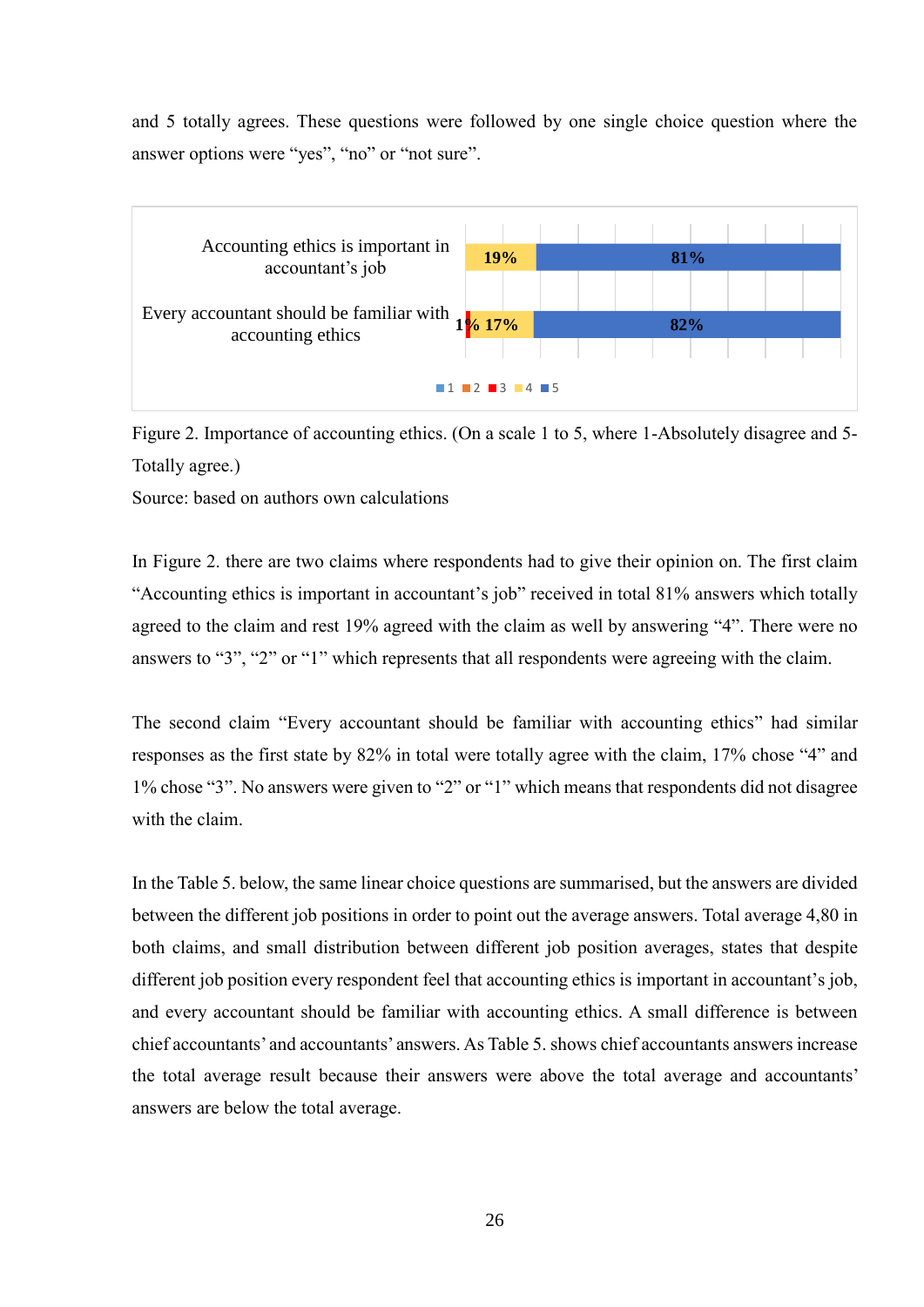### Table 5. Importance of accounting ethics

| <b>Claim:</b>                                                 | <b>Accountant</b> | <b>Chief</b> | <b>Other</b> | <b>Total:</b> |
|---------------------------------------------------------------|-------------------|--------------|--------------|---------------|
|                                                               |                   | accountant   |              |               |
| Accounting ethics is important in<br>accountant's job         | 4,78              | 4,88         | 4,78         | 4,80          |
| Every accountant should be familiar<br>with accounting ethics | 4,70              | 4,86         | 4,83         | 4,80          |

Source: prepared by the author

The following linear choice questions were asked to find out how respondents think should the accounting ethics be taken more into consideration in the workplace and should employer and the management emphasize the importance of ethical behaviour. The respondents were asked to rate on a scale 1 to 5 whether they totally agree (5) or absolutely disagree (1) with two different claims.



Figure 3. Accounting ethics importance in the workplace Source: based on authors own calculations

According to Figure 3. none of the respondents disagreed with the first claim that employer should emphasize the importance of accounting ethics. The largest group 54% of the respondents answered "5" which totally agreed with the claim, second largest group with 42% of the respondents answered "4" and the rest 4% of the respondents answered "3". This means that all of the respondents feel that it is essential that employer emphasizes the importance of accounting ethics in the workplace.

The second claim in Figure 8. stated that accounting ethics should be taken more into consideration in the workplace and also trained for employees. The largest group 47% of the respondents totally agreed with the claim by answering "5". Second largest group 35% answered "4" and 16% answere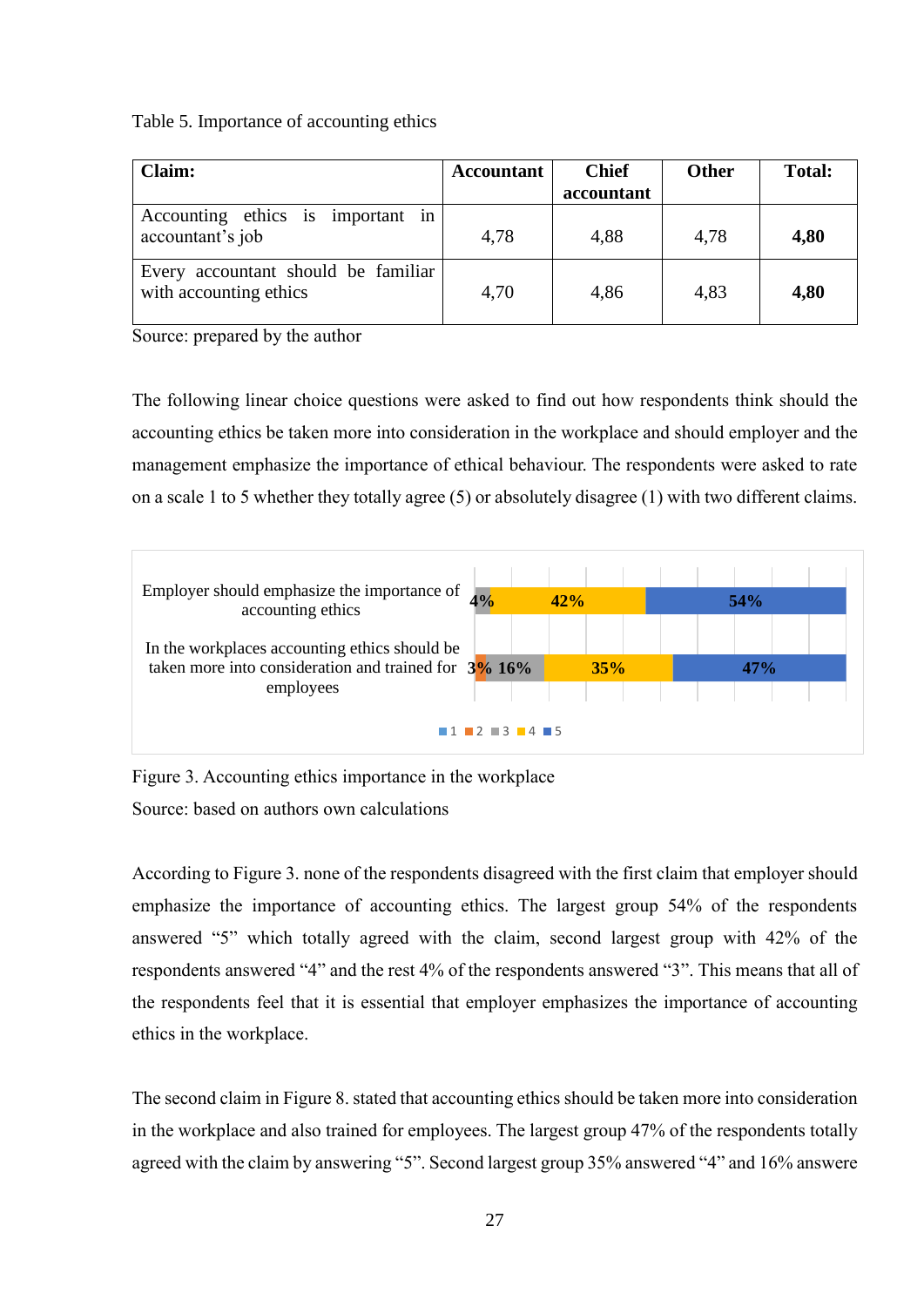"3". The rest 3% did not exactly agree with the claim and they answered "2". None of the respondents were absolutely disagreeing with the claim. The distribution of the answers is bigger in the second claim but still majority agrees with it and here it can be concluded that the respondents think that there should be more focus on accounting ethics in the workplace and training accounting ethics would be favourable.

### <span id="page-27-0"></span>**2.2.4. Evidence of accounting ethics appearance**

In order to find out how accounting ethics appear respondents' job and how respondents react to ethical dilemmas the questionnaire included four single choice questions and three linear choice questions.

First question investigated how many respondent have been in a situation where they had to give up for a job task to avoid having to act against professional ethics. Table 6. represents the answers divided with job positions. In total 53 respondents or 32% have gave up for a job task to avoid having to act against professional ethics and from them 20 were accountants, 29 were chief accountants and 4 were from other job positions. The larger amount of respondents, in total 102 or 62%, have not been in a situation where they had to gave up for a job task to avoid having to act against professional ethics and from them 66 were accountants, 22 were chief accountants and 14 were from other job position.

| <b>Occupation:</b> | <b>Yes</b>    | <b>Yes</b>    | N <sub>0</sub> | N <sub>0</sub> | Not sure         | Not sure      | <b>Total:</b> |
|--------------------|---------------|---------------|----------------|----------------|------------------|---------------|---------------|
|                    | <b>Amount</b> | $\frac{0}{0}$ | <b>Amount</b>  | $\frac{6}{6}$  | <b>Amount</b>    | $\frac{6}{6}$ |               |
|                    |               |               |                |                |                  |               |               |
| Accountant         | 20            | 21%           | 66             | 69%            | 10               | 10%           | 96            |
| Chief accountant   | 29            | 57%           | 22             | 43%            | $\overline{0}$   | 0%            | 51            |
| Other              | 4             | 22%           | 14             | 78%            | $\boldsymbol{0}$ | 0%            | 18            |
|                    |               |               |                |                |                  |               |               |
| <b>Total:</b>      | 53            | 32%           | 102            | 62%            | 10               | 6%            | 165           |

Table 6. Respondents answers to the question "Have you ever given up for a job task in order to avoid having to act against professional ethics?"

Source: prepared by the author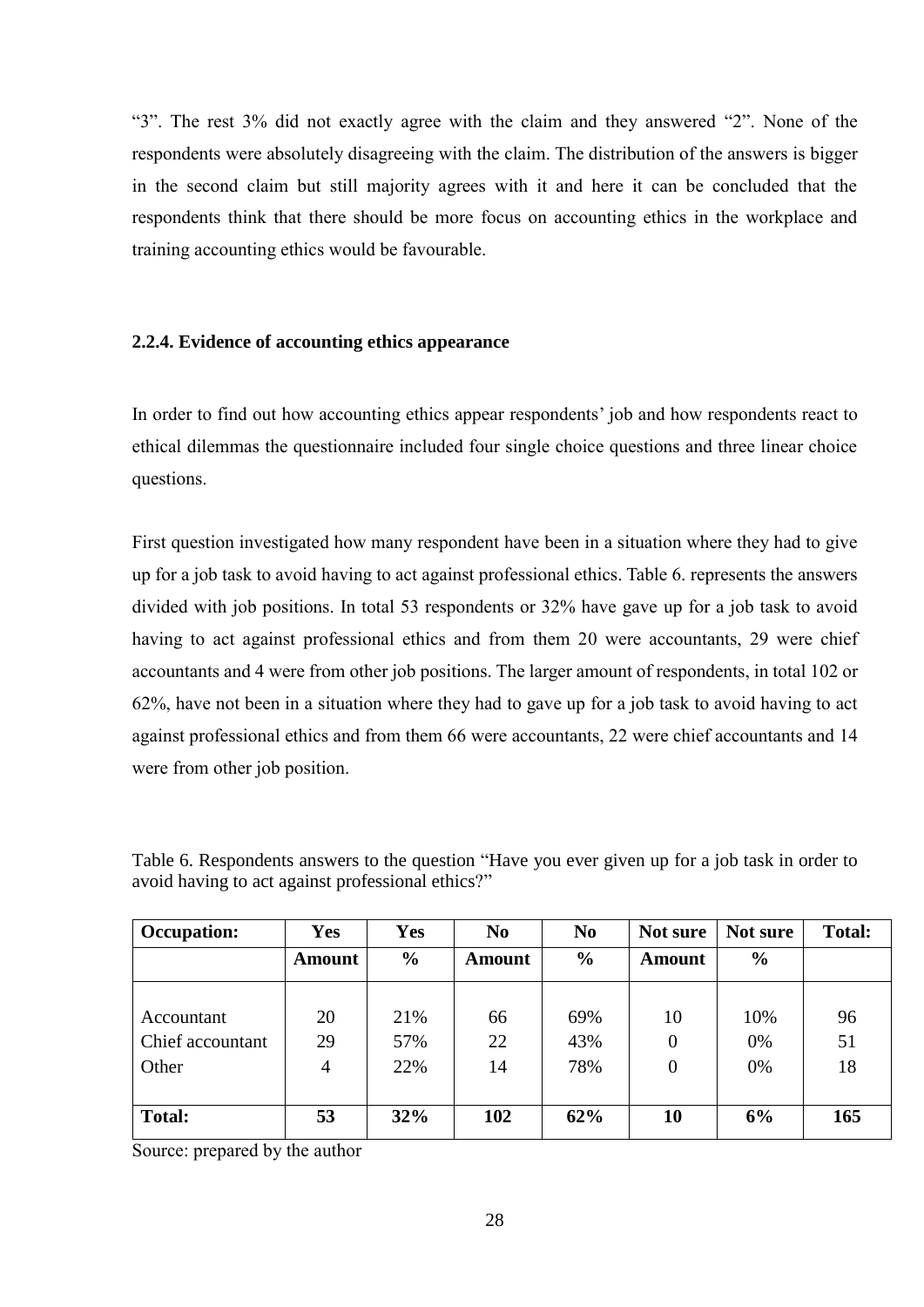The following questions link together by first examining with single choice question that have the respondent ever been in a certain ethically difficult situation, which follows a linear choice question that examines what respondents think is ethically acceptable behaviour in the situation they were asked about before.

Table 7. Respondents answers to the question "Have you ever been asked to share confidential information?"

| <b>Occupation:</b> | <b>Yes</b>    | <b>Yes</b>    | N <sub>0</sub> | N <sub>0</sub> | <b>Total:</b> |
|--------------------|---------------|---------------|----------------|----------------|---------------|
|                    | <b>Amount</b> | $\frac{6}{6}$ | <b>Amount</b>  | $\frac{0}{0}$  |               |
|                    |               |               |                |                |               |
| Accountant         | 37            | 39%           | 59             | 61%            | 96            |
| Chief accountant   | 33            | 65%           | 18             | 35%            | 51            |
| Other              | 5             | 28%           | 13             | 72%            | 18            |
|                    |               |               |                |                |               |
| <b>Total:</b>      | 75            | 45%           | 90             | 55%            | 165           |
|                    |               |               |                |                |               |

Source: prepared by the author

According to Table 7. 75 or 45% of the respondents have been in a situation where they have been asked to share confidential information to a third party. From the 75 respondents, 37 were accountants, 33 were chief accountants and 5 were from other job positions. Chief accountants have the highest percentage 65% of respondents who have been in this situation, 39% of accountants and 28% of respondents from other positions have been asked to share confidential information.



Figure 4. "Is it ethically acceptable to share confidential information to a third party?" (On a scale 1 to 5, where 1 - Not acceptable and 5 - Totally acceptable.) Source: based on authors own calculations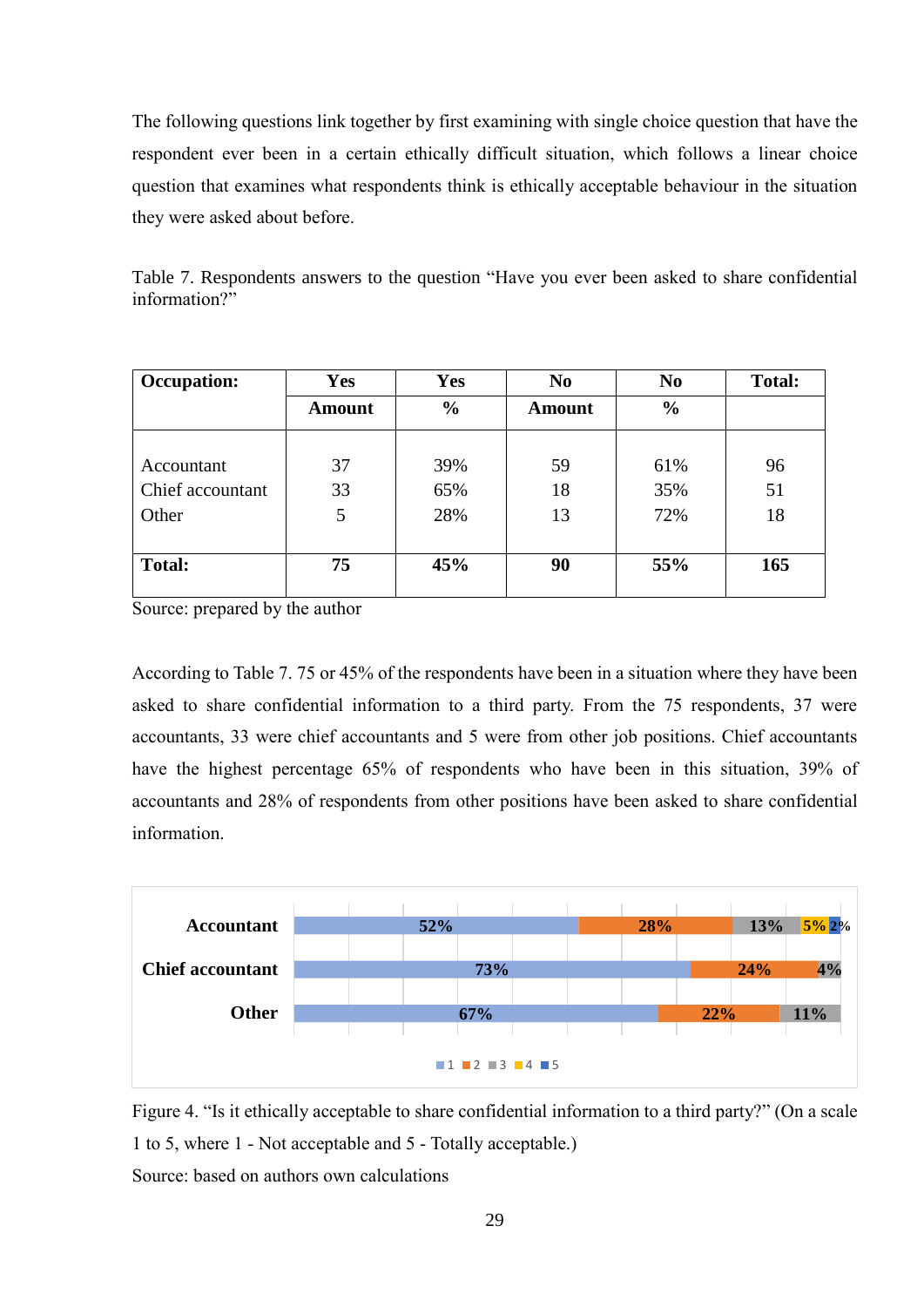The following question links to the previous question by asking is it ethically acceptable to share confidential information to a third party. The answers are summarised in Figure 4. where the respondents had to choose on a scale 1 to 5 whether they find it acceptable or not. Figure 4. indicates that chief accountants were most strik about the confidentiality rule by 73% answering that sharing confidential information is not acceptable and there were no respondents among chief accountants who would say sharing confidential information is totally acceptable which means that chief accountants were less likely to share confidential information. From accountants the distribution of the answers was larger, 52% feel it is not acceptable but only 2% feel it is totally acceptable, so accountants group is more likely to share confidential information compared to chief accountants. Other respondents answers were more similar with chief accountants answers than to accountants answers, 67% said it is not acceptable and no one said it is totally acceptable.

| Table 8. Respondents answers to the question "Have you ever been in a situation where you have |  |
|------------------------------------------------------------------------------------------------|--|
| been asked to take on a job that has threatened the principle of objectivity?"                 |  |

| <b>Occupation:</b> | Yes           | <b>Yes</b>    | N <sub>0</sub> | N <sub>0</sub> | <b>Total:</b> |
|--------------------|---------------|---------------|----------------|----------------|---------------|
|                    | <b>Amount</b> | $\frac{6}{6}$ | Amount         | $\frac{0}{0}$  |               |
|                    |               |               |                |                |               |
| Accountant         | 21            | 22%           | 75             | 78%            | 96            |
| Chief accountant   | 19            | 37%           | 32             | 63%            | 51            |
| Other              | 3             | 17%           | 15             | 83%            | 18            |
|                    |               |               |                |                |               |
| <b>Total:</b>      | 43            | 26%           | 122            | 74%            | 165           |
|                    |               |               |                |                |               |

Source: prepared by the author

Table 8. represents that only 43 respondents in total have been in a situation where they have been asked to take on a job that has threathened the principle of objectivity. 21 accountants, 19 chief accountants and 3 from other position have been in this situation. Majority of the respondents, in this case 122 have not been asked to take on a job that has threathened the objectivity.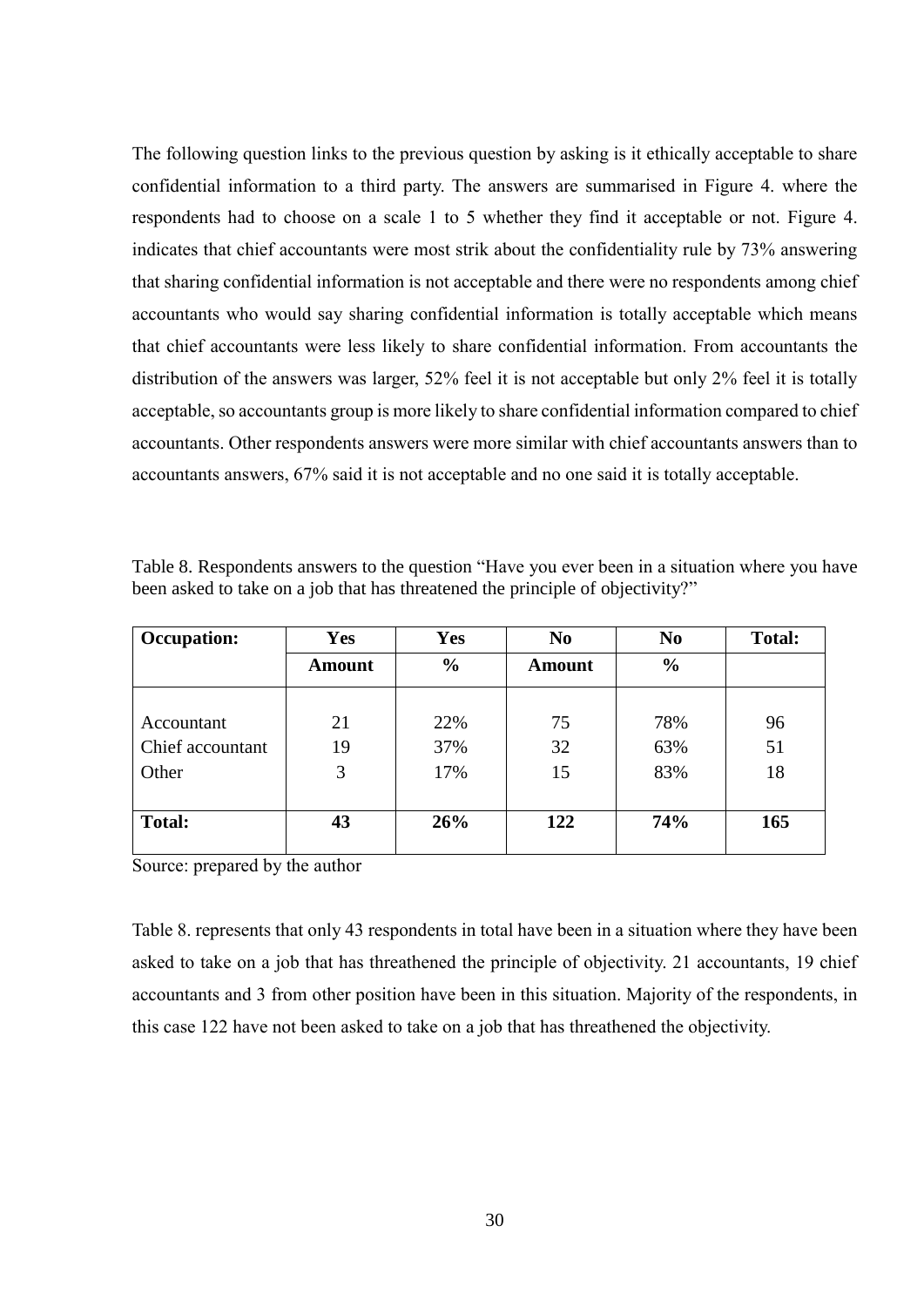

Figure 5. "Is it ethically acceptable to take on a job that threatens your objectivity?" (On a scale 1 to 5, where 1 - Not acceptable and 5 - Totally acceptable.) Source: based on authors own calculations

Figure 5. indicates that chief accountants are less likely to take on a job that threathenes objectivity because 71% of them found it ethically unacceptable. 48% of accountants and 56% of others found it also unacceptable. None of the repondents held it totally acceptable behaviour to take on a job that threthenes the objectivity.

| <b>Occupation:</b> | <b>Yes</b>    | Yes           | N <sub>0</sub> | N <sub>0</sub> | <b>Total:</b> |
|--------------------|---------------|---------------|----------------|----------------|---------------|
|                    | <b>Amount</b> | $\frac{0}{0}$ | Amount         | $\frac{0}{0}$  |               |
|                    |               |               |                |                |               |
| Accountant         | 8             | 8%            | 88             | 92%            | 96            |
| Chief accountant   | 5             | 10%           | 46             | 90%            | 51            |
| Other              |               | 5%            | 17             | 95%            | 18            |
|                    |               |               |                |                |               |
| <b>Total:</b>      | 14            | 8,5%          | 151            | 91,5%          | 165           |
|                    |               |               |                |                |               |

Table 9. "Have you ever been offered gifts or bribes?"

Source: prepared by the author

According to Table 9. only 8,5% of all the respondents were offered gifts or bribes and 91,5% in total were never been offered gifts or bribes. Not more than 8 accountants, 5 chief accountants and 1 other respondent have been offered gifts or bribes.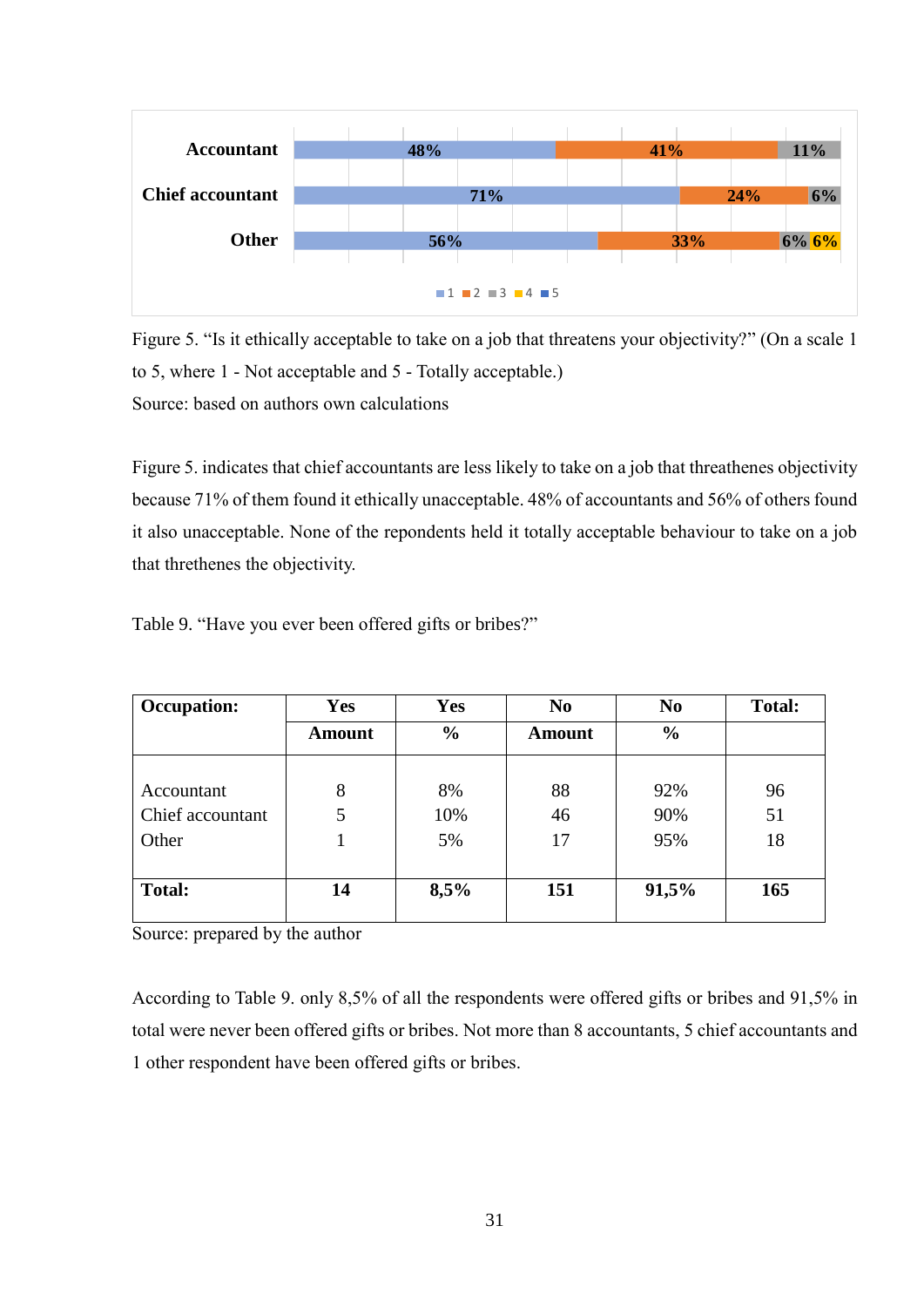

Figure 6. Responses to the question "Is it ethically acceptable to receive gifts or bribes?" (On a scale 1 to 5, where 1 - Not acceptable and 5 - Totally acceptable.) Source: based on authors own calculations

Following question was asked to find out respondents' attitude towards receiving gifts and bribes. Figure 6. represents the answers where majority of the respondents did not think receiving gifts or bribes is ethically acceptable. 77% of accountants, 82% of chief accountants and 100% of other respondents did not find this acceptable and none of the respondents thought that receiving gifts or bribes would be totally acceptable. Only 1% of accountants think that receiving gifts is ethically acceptable.

### <span id="page-31-0"></span>**2.2.4. The existence of pressure in accountant's job**

The following part of the survey examines with two single choice question, if pressure occurs in the respondent's job and does the pressure cause the respondent to act unethically in his or her job. In order to study whether there is more pressure in other job position the author divided the answers between different job positions (Table 10).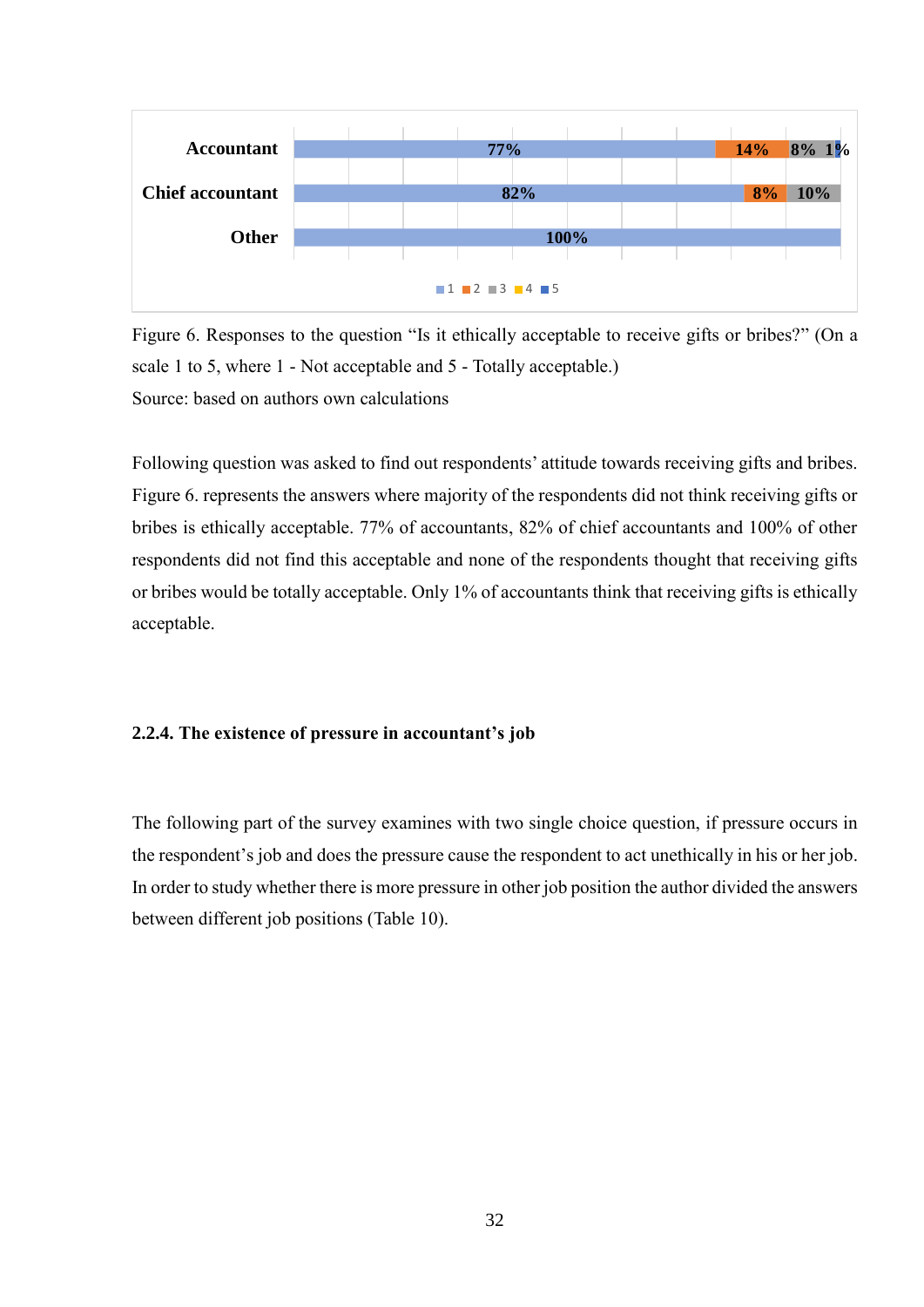

Figure 7. Responses to the question "Have you ever experienced a pressure in your job?" Source: based on authors own calculations

According to Figure 7. 49% of the sample or 81 respondents have experienced a pressure in his or her job while 48% or 79 of the respondents have never experienced any pressure in their job. The rest 3% were not sure whether they have been under a pressure or not. In Figure 7. the answers divide equally but the following Table 10. represents the answers to the same question but it indicates the distribution in the answers between different job positions.

Table 10. Evidence of the pressure in respondents' job

| <b>Occupation:</b> | Yes           | Yes           | N <sub>0</sub> | N <sub>0</sub> | Not sure       | Not sure      | <b>Total:</b> |
|--------------------|---------------|---------------|----------------|----------------|----------------|---------------|---------------|
|                    | <b>Amount</b> | $\frac{0}{0}$ | <b>Amount</b>  | $\frac{6}{6}$  | <b>Amount</b>  | $\frac{6}{9}$ |               |
|                    |               |               |                |                |                |               |               |
| Accountant         | 39            | 41%           | 53             | 55%            | 4              | 4%            | 96            |
| Chief accountant   | 37            | 73%           | 13             | 25%            |                | 2%            | 51            |
| Other              | 5             | 28%           | 13             | 72%            | $\overline{0}$ | 0%            | 18            |
|                    |               |               |                |                |                |               |               |
| <b>Total:</b>      | 81            | 49%           | 79             | 48%            | 5              | 3%            | 165           |

Source: prepared by the author

According to Table 10. chief accountants experience more pressure in their job by 73% of answering "yes" to the survey question. From accountants 41% have experienced pressure and from other respondents only 28% have experienced pressure. It can be concluded that chief accountants are more likely to have more stressful work tasks than other groups.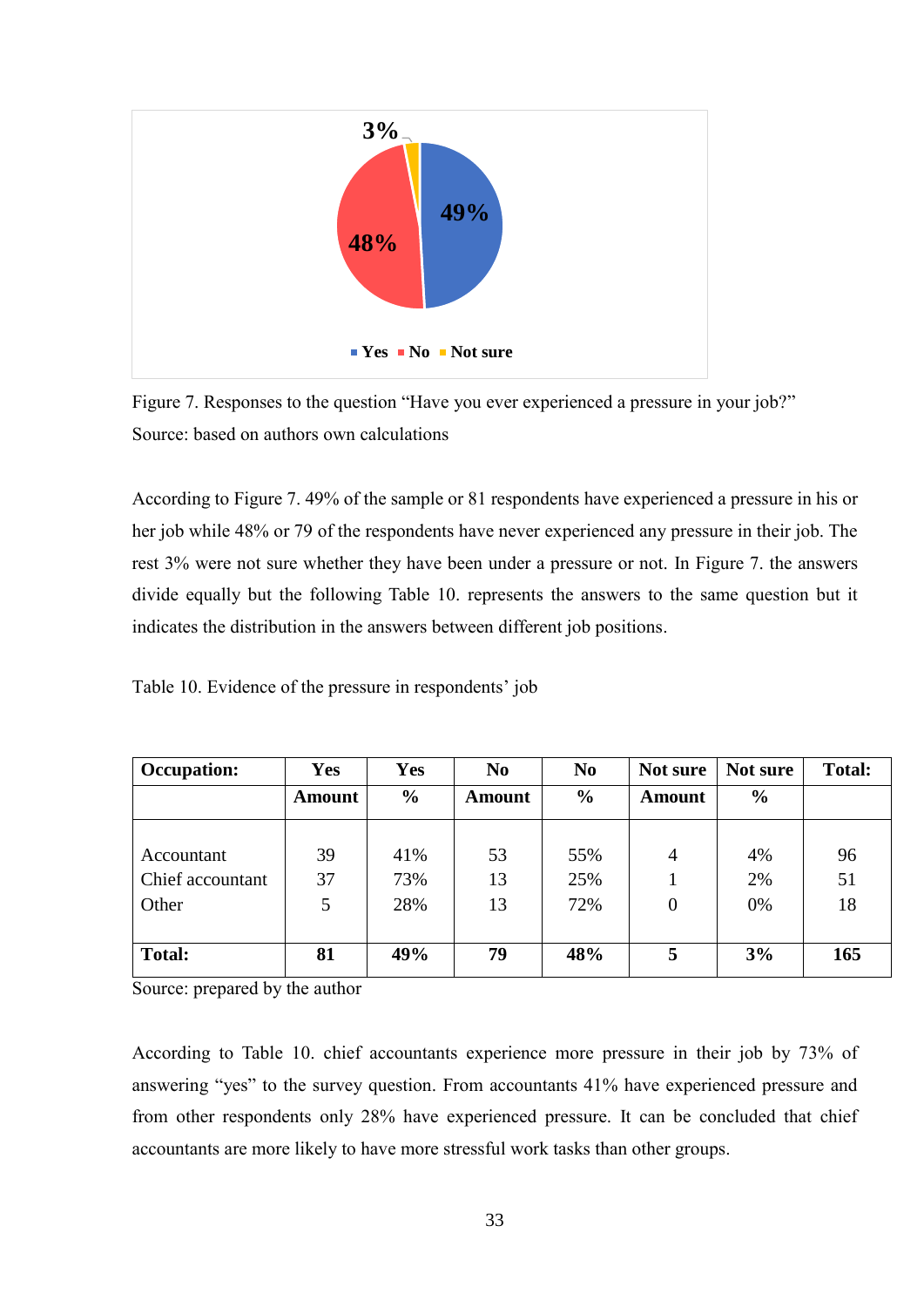

Figure 8. Responses to the question "Has the pressure of your work made you behave unethically?" Source: based on authors own calculations

Another question was asked about the appearance of pressure in respondents job. Figure 8. summarises the responses to the question indicating that in total 67% of the respondents does not feel that the pressure in his or her job has caused them to act unethically. From the respondents 18% feel they have behaved unethically because of the pressure in the job and the rest 16% are not sure whether the pressure has an influence on their ethical behaviour.

### <span id="page-33-0"></span>**2.3. Conclusion**

The aim of the thesis was to identify Finnish accountants' opinions and attitudes towards accounting ethics and how they interpret ethics in their job. Four research questions were presented in the paper's introduction. In order to examine the research questions, the author organized an online questionnaire where the target group was Finnish professional accountants.

The sample demographics of the study was valid in order to provide accurate and relevant results. The online questionnaire gathered 165 responses from professional accountants where 57% of the respondents were older than 41 years old and had over 10 years' experience in a field of accounting. All the respondents were professional accountants working in a different job positions which 58% were accountants, 31% chief accountants and 11% were other job positions like financial advisors, office managers and payroll clerks.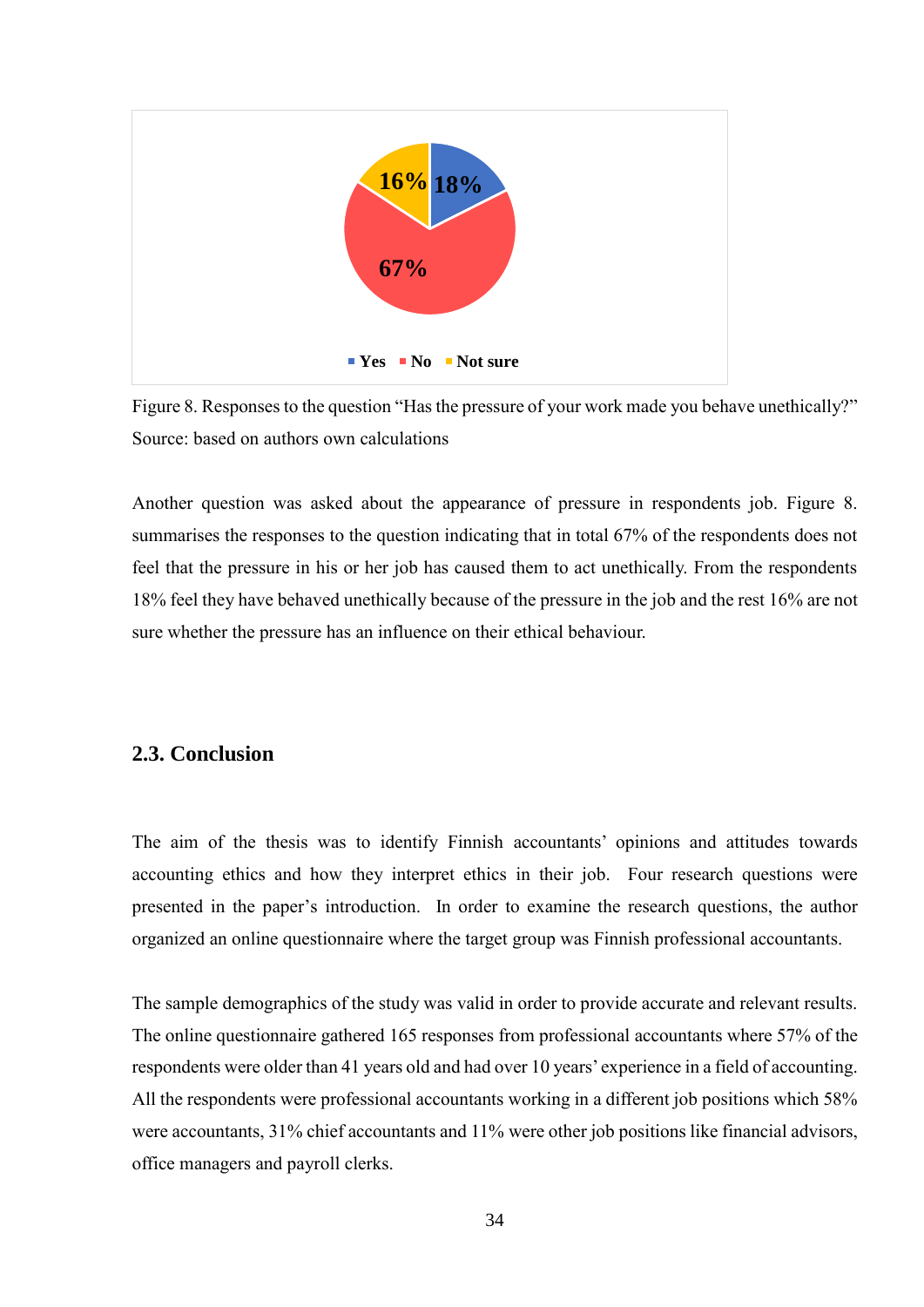The survey findings revealed how Finnish professional accountants interpret accounting ethics in their job. The study gives an empirical evidence of how accounting ethics can be seen in the work environment of a Finnish accountant. Next the author will give answers to the research questions based on the study made.

First research question examines how Finnish accountants follow current accounting laws and regulations. In total 97% of the respondents stated that they always act according to the laws and regulations which tells that Finnish professional accountants are law-abiding. Nevertheless 25% of the respondents have witnessed other person acting against the laws and regulations and in total 53% of the respondents have been asked to act against to the laws and regulations. Even though Finnish professional accountants feel that they are law-abiding and act according to the laws there can still be seen unlawful action among Finnish accountants. From different job positions chief accountants (35%) have been witnessed unlawful action more than accountants (19%) which is a matter that could be examined even further.

Second research question was aimed to find out how important accounting ethics is to Finnish accountants and is there a need to teach accounting ethics to new employees. According to the questionnaire total average likeliness of thinking that accounting ethics is important was surprisingly high 4,8 (from a scale 1 to 5). This proves that every respondent agrees that accounting ethics is important, and with the same average 4,8 the respondents think that every accountant should be familiar with accounting ethics. Finnish accountants also think that employer should emphasize the importance of accounting ethics by 54% of the respondents totally agreeing and 42% partly agreeing with the state. Whether the accounting ethics should be taught in the workplace, only 3% of the respondents disagreed with the state and 16% were not sure. This indicates that the majority (81%) feels that accounting ethics should be taken more into consideration in the workplace.

The appearance of accounting ethics in different accounting occupations is examined in the third research question. According to the questionnaire ethical dilemmas do appear in Finnish accountants' job since 32% of the respondents have given up a job task to avoid having to act against professional ethics. The respondents have been in ethically difficult situations related to issues with confidentiality (45%), objectivity (26%) and bribery (8,5%). Chief accountants face these ethically difficult situations more often than accountants and other respondents, which is a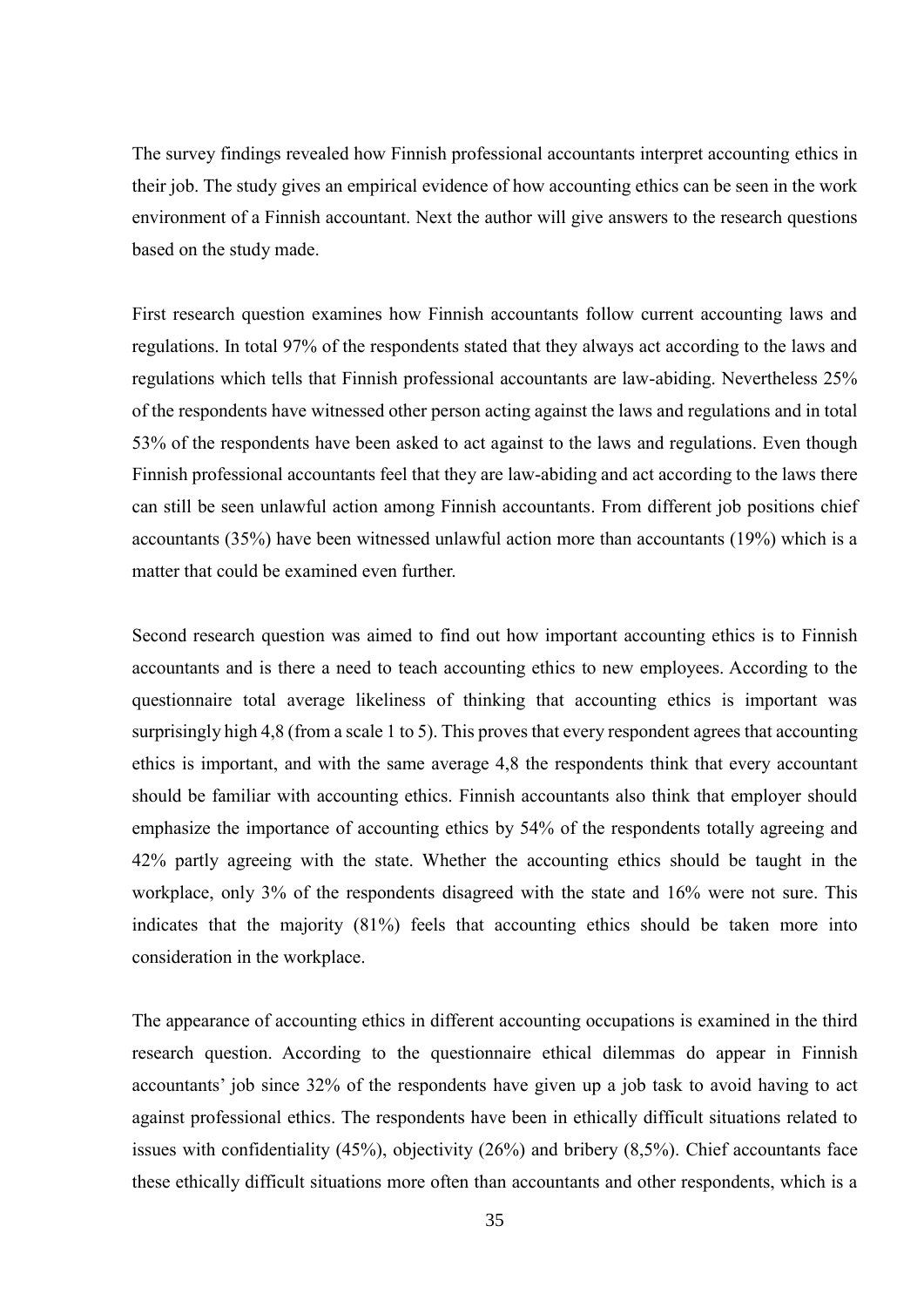topic that could be examined even further. Nevertheless, chief accountants are the most ethically strictest group since, according to the questionnaire, they are less likely to share confidential information to a third party (1,3 average on a scale 1 to 5) and they are less likely to take on a job that would threaten the principle of objectivity (1,4). Accountants group is more likely to share confidential information (1,8) than chief accountants' group, and take on a job that would threaten the principle of objectivity (1,6). Still all respondents showed strong commitment to the ethical principles. Additionally, respondents from all different job positions seem to agree with each other that bribery is totally unacceptable. The average likeliness of accepting gifts or bribes was very low (1,2), and only 8,5% of the total respondents has been offered gifts in their job. This result was expected because Finnish professions do not usually involve illegal activity or corruption.

The last research question was aimed to find out is there a pressure of behaving unethically in accountant's job. According to the questionnaire, the pressure occurs in (49%) respondents' job. Nevertheless, only a few (18%) respondent stated that the pressure has caused them to act unethically. It can be concluded that the pressure occurs in Finnish accountants' job, but it does not have a large effect on the ethical behaviour. In addition, from the survey finding it can be noted that chief accountants (73%) feel more pressure than accountants (41%) or other positions (28%). Based on the results chief accountants are more likely to have more stressful work tasks.

Finnish accountants' have high awareness for the legislation as well as for ethical principles. Accountants, chief accountants and others addressed high professional knowledge towards ethical behaviour and professional competence. The pressure of work does not seem to have significant impact on the accountant's ethical behaviour. Nevertheless, the unethical and unlawful action occasionally occurs in the workplace. To prevent these situations that lead to unethical behaviour the company should have proper internal controls in place and the management should establish a work culture in which the unethical behaviour will not be tolerated. Lastly, to ensure that unethical behaviour will not occur in the workplace these actions should be properly investigated.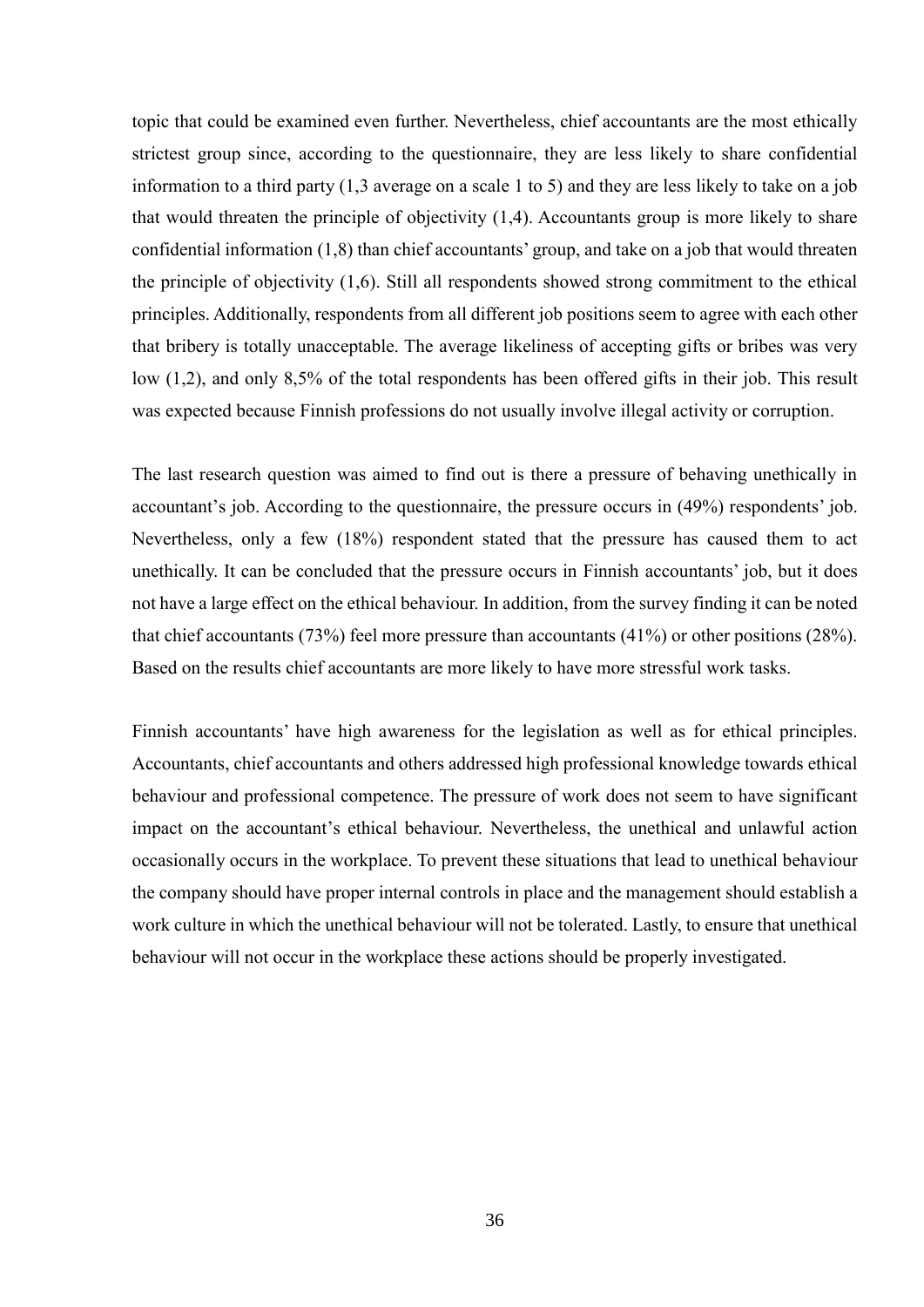## <span id="page-36-0"></span>**LIST OF REFERENCES**

- Airaksinen T. & Friman M. (2008), Asiantuntija-ammattien etiikka. Hämeenlinna: Hämeen ammattikorkeakoulu.
- American Institute of Certified Public Accountants (2012), The Code of Professional Conduct.
- Ammattinetti, Taloushallinto (2019), retrieved from http://www.ammattinetti.fi/ammattialat/detail/6d91ff7ac0315a8d0144dd9038a77bb1?li nk=true
- Brooks L. (1995), Professional Ethics for Accountants. United States of America: West Publishing Company. Business Ethics, 40(1), 33-45
- Crane A. & Matten D. (2016), Business Ethics.  $4<sup>th</sup>$  edition. United Kingdom. Oxford: Bell& Bain Ltd.
- Creyer E & Ross W. (1997), The Influence of Firm Behaviour on Purchase Intention: Do Consumers Really Care about Business Ethics? Journal of Consumer Marketing, Vol. 14 Issue:6, pp. 421-432.
- Elias, R. Z. (2002), Determinants of earning management ethics among accountants. Journal of
- Friman M. (2003), Ammatillisen asiantuntijan etiikka ammattikorkeakoulutuksessa. Jyväskylä University Printing House.
- Generally Accepted Accounting Principles (2019), retrieved from https://www.accounting.com/resources/gaap/
- Gowthrope C. & Blake J. (1998), Ethical Issues in Accounting. United States of America. New York: Routledge.
- Hirsjärvi, Remes & Sajavaara (1997), Tutki ja kirjoita. Vol. 15. Kustannusosakeyhtiö Tammi
- Horngren C. Harrison W. & Robinson M. (1996), Accounting. 3th ed. New Jersey: Prentice-Hall.
- Idris O. A. (2011), Unethical Behavior by Professional Accountant in an Organization. Research Journal of Finance and Accounting. Vol 2, No 2.
- International Ethics Standards Board for Accountants (2018), Handbook of the International Code of Ethics for Professional Accountants. International Federation of Accountants.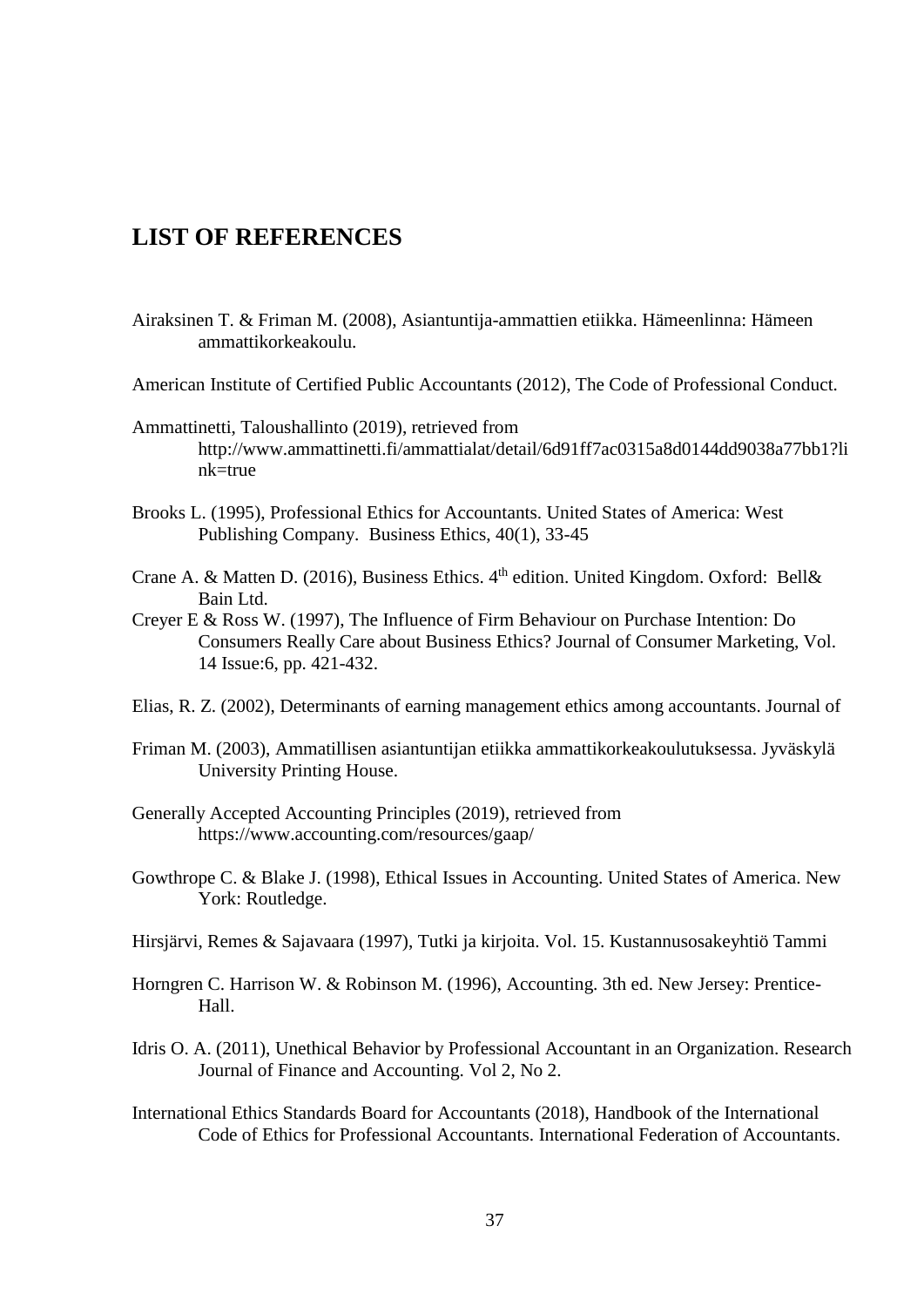- International Federation of Accountants (2017), Handbook of International Education Pronouncements. United States. New York: IFAC
- International Financing Reporting Standards (2019), retrieved from https://www.ifrs.org/issuedstandards/
- Jaijairam, P. (2017), Ethics in Accounting. Journal of Finance and Accountancy.
- Kirjanpitolaki (2015), retrieved from https://www.finlex.fi/fi/laki/ajantasa/1997/19971336
- Lewis, P. V. (1985), Defining 'business ethics': Like nailing jello to a wall. Journal of Business ethics. 4(5). pp. 377-383.
- Loeb S. E. (2015), Issues Relating to Teaching Accounting Ethics. In Research on Professional Responsibility and Ethics in Accounting. Published online: 10 Mar 2015; 1-30
- Loeb, S. (1988), Teaching students accounting ethics: some critical issues, Issues in Accounting Education 3, 316–29
- Low M. Davey H. & Hooper K. (2006), Accounting scandals, ethical dilemmas and educational challenges. Critical Perspective on Accounting Vol 19, Issue 2 p. 222-254
- Mayers C. (2018), The Professional Ethics Toolkit. USA. Hoboken: John Wiley & Sons, Inc.
- Murphy Smith L. (2003), A Fresh Look at Accounting Ethics. Vol. 17 No. 1. American Accounting Association. Accounting Horizons. pp.47-49
- Nykänen P. (2008), Yliopistovertailu, Yritysnäkökulma. Keskuskauppakamari.
- Oulasvirta L. (2014), Governmental Financial Accounting and European Harmonisation: Case Study of Finland. Vol. 4 Issue 3. School of Management, University of Tampere.
- Spalding A. D. & Oddo A. (2012), It's Time for Principles-Based Accounting Ethics. Springer Science + Business Media B.V. 2012
- Stuart I. Stuart B. & Pedersen L. (2014), Accounting Ethics. United Kingdom. West-Sussex: John Wiley & Son Ltd.
- Suomen Taloushallintoliitto (2019), KLT-tutkinto, retrieved from https://taloushallintoliitto.fi/kl

Työ-ja elinkeinoministeriö (2019), retrieved from https://tem.fi/en/accounting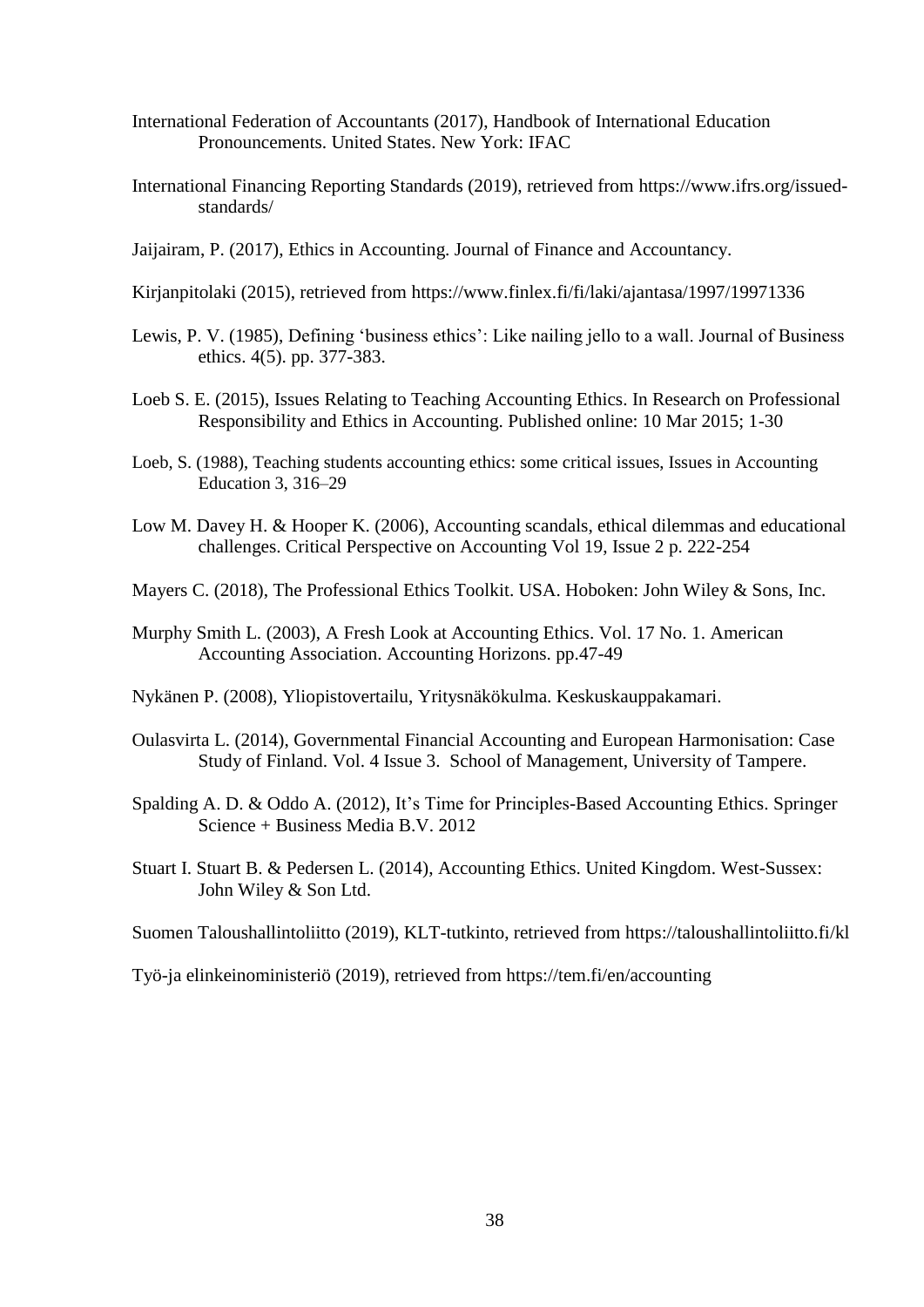## <span id="page-38-0"></span>**APPENDICES**

## <span id="page-38-1"></span>**Appendix 1. Questionnaire**

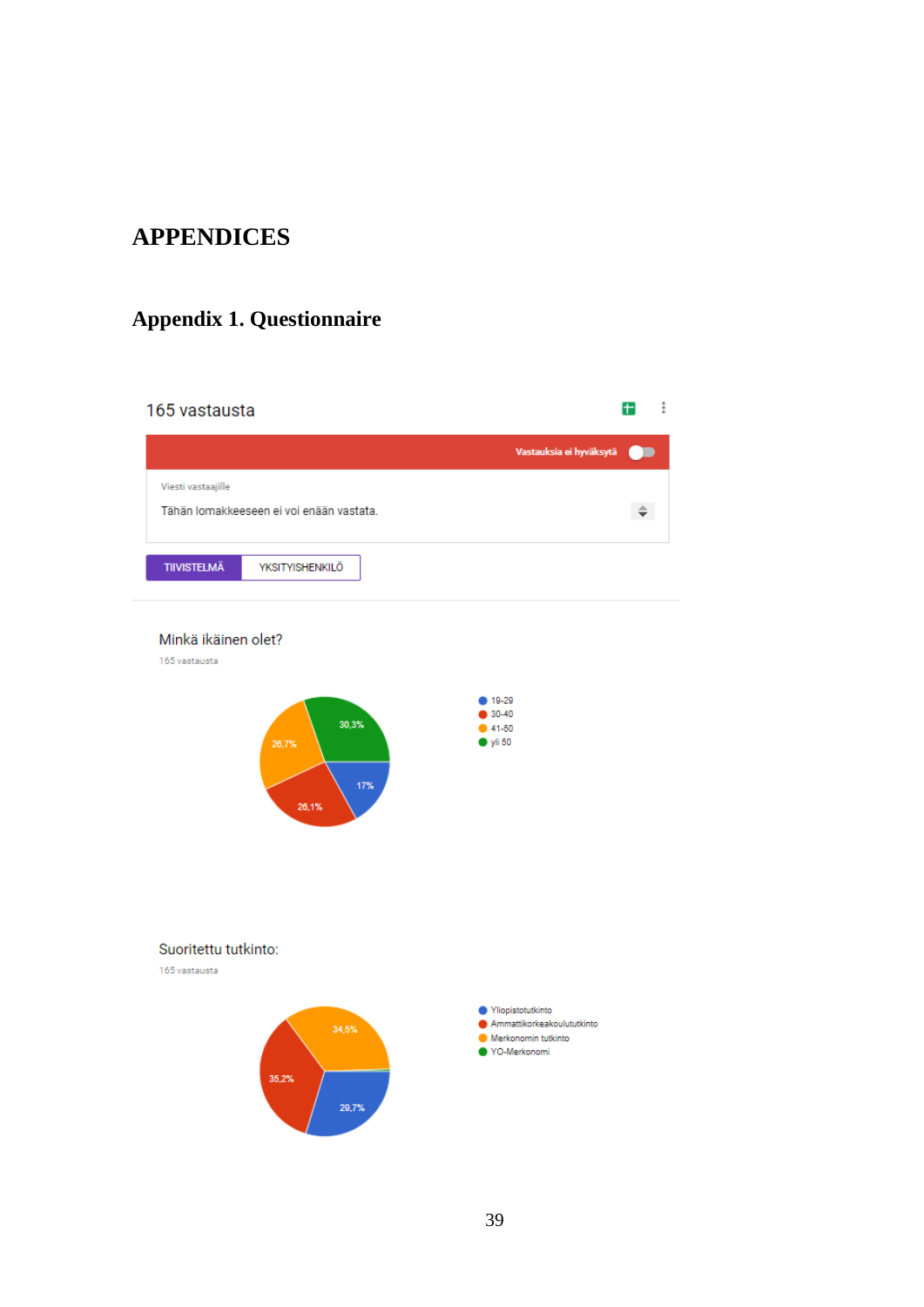#### Onko sinulla KLT-tutkinto?

165 vastausta



### Mikä on sinun työtehtävänimike?

165 vastausta



### Työkokemuksesi?

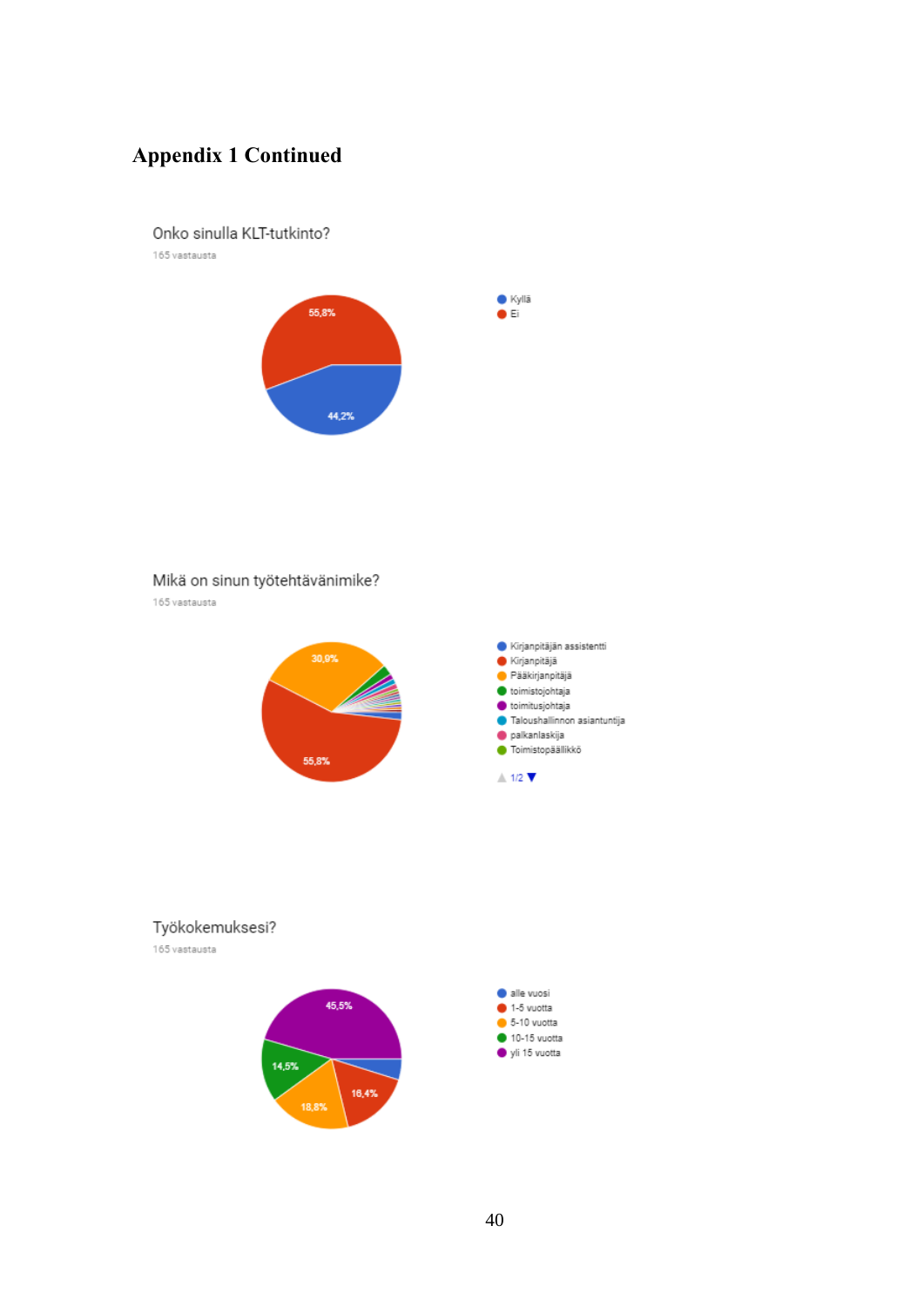Oletko perehtynyt voimassa olevaan kirjanpitolakiin ja säädöksiin? 165 vastausta



## Toimitko työssäsi aina voimassa olevien lakien ja säädösten mukaan?

 $\bullet$  Kyllä  $\bullet$  Ei

165 vastausta





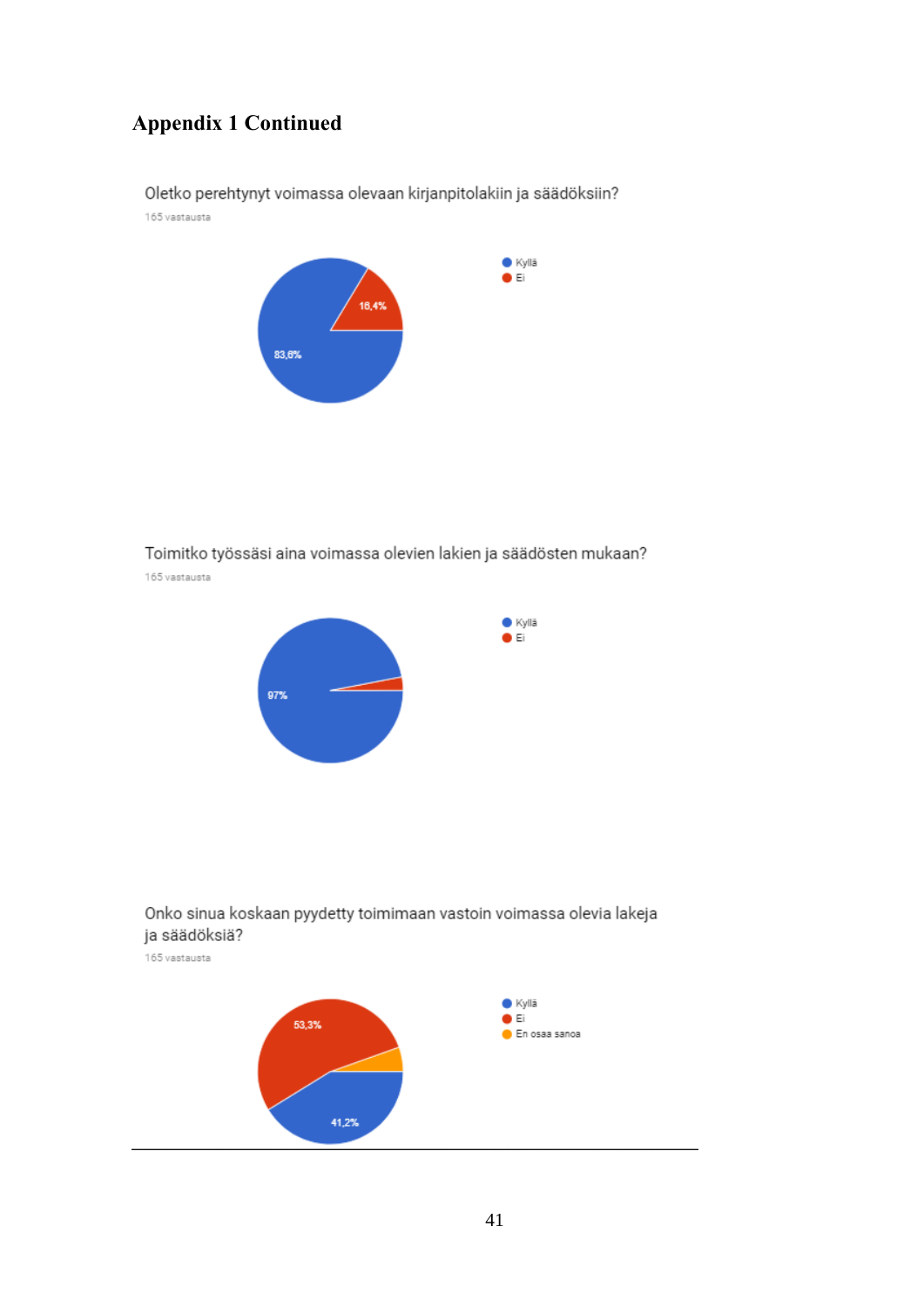Oletko joskus työssäsi todistanut toisen henkilön toimivan vastoin voimassa olevia lakeja ja säädöksiä?

165 vastausta



### Ammattieettisyys on tärkeää kirjanpitäjän työssä.

165 vastausta



### Jokaisen kirjanpitäjän tulisi olla tietoinen ammattieettisyyden periaatteista.

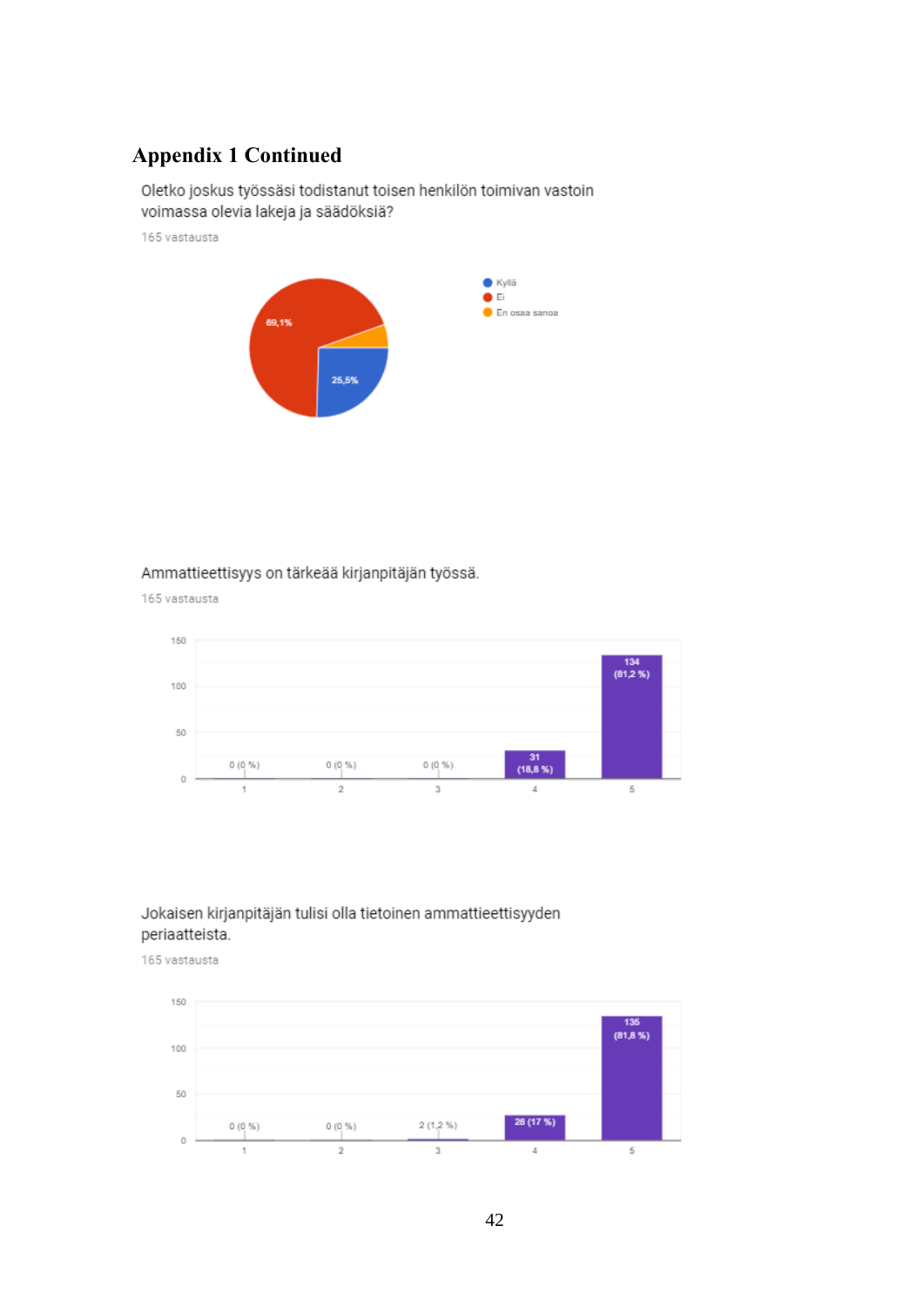Oletko joskus työssäsi joutunut jättämään työtehtävän tekemättä jotta et joutuisi toimimaan vastoin ammattieettisiä periaatteita?

165 vastausta



Osa 3.

Oletko koskaan ollut tilanteessa, jossa sinulta on pyydetty salassapitovelvollisuuden alaista tietoa?

165 vastausta



#### Onko eettisesti hyväksyttävää antaa luottamuksellista tietoa kolmannelle osapuolelle tai kollegalle?

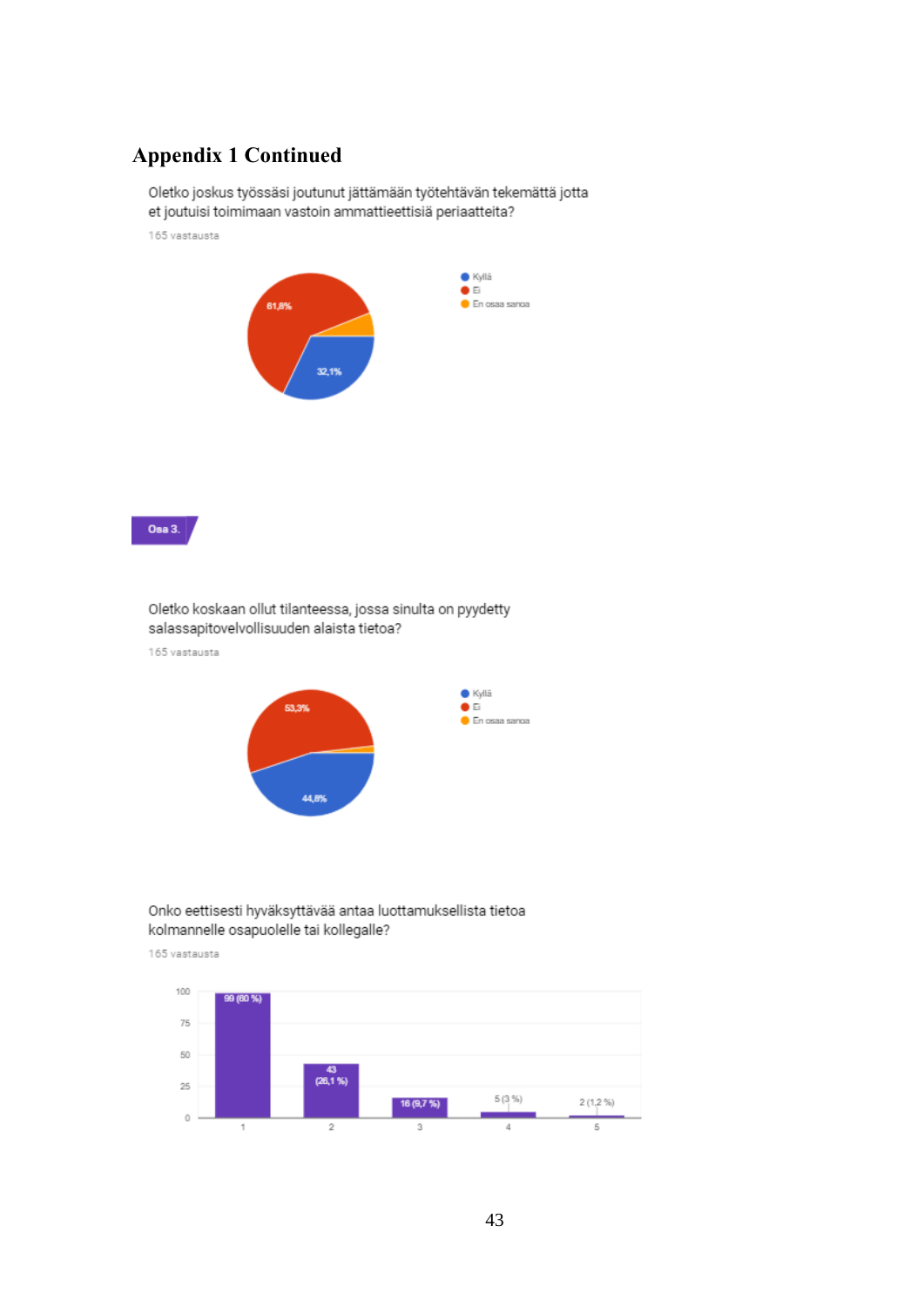Oletko koskaan ollut tilanteessa, jossa sinua on pyydetty ottamaan työtehtävä, joka on uhannut puolueettomuus periaatetta?

165 vastausta



### Onko eettisesti hyväksyttävää ottaa vastaan työtehtävä, joka uhkaa puolueettomuuttasi?

165 vastausta



### Oletko ollut tilanteessa, jossa sinulle on tarjottu lahjuksia?

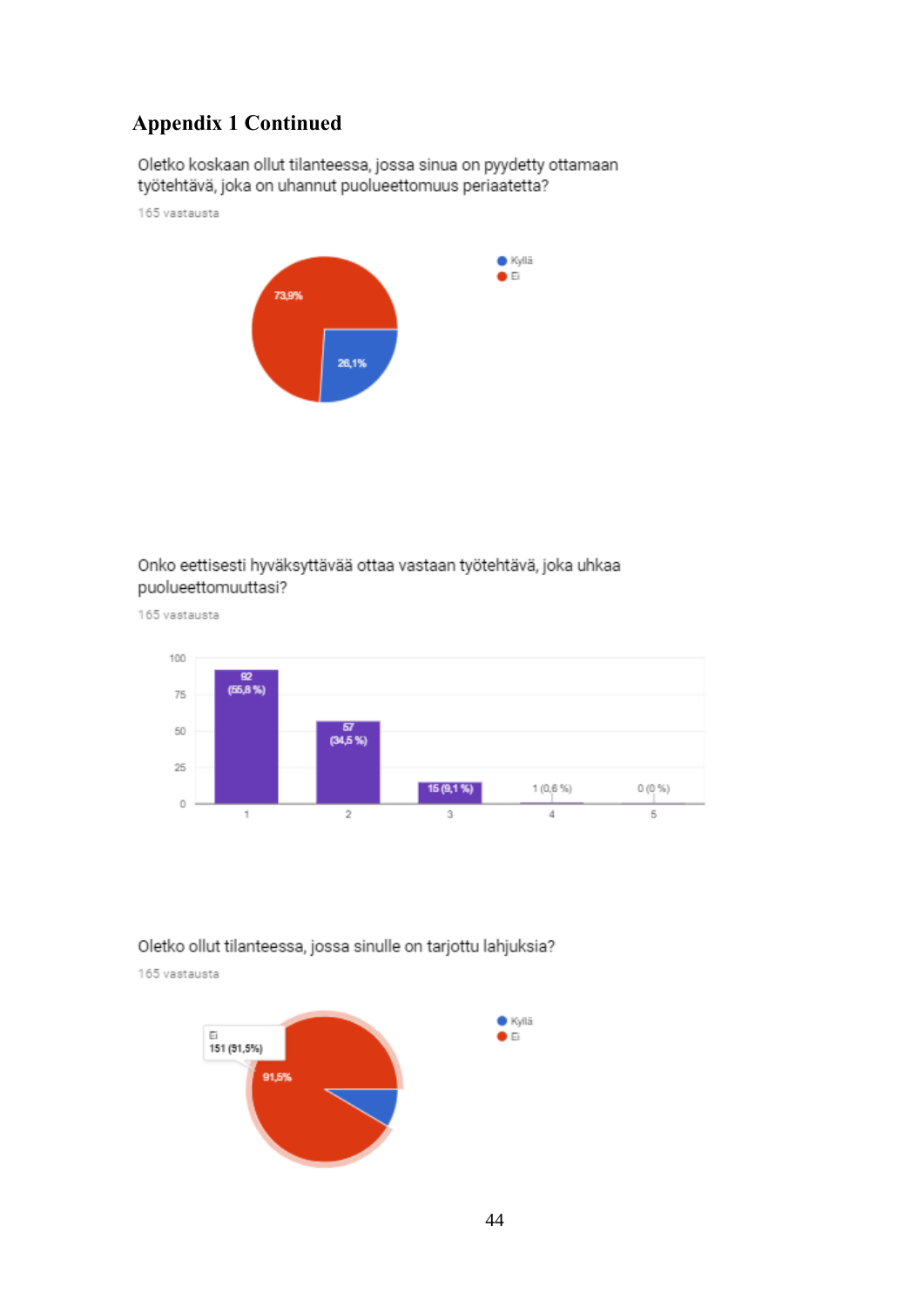Onko eettisesti hyväksyttävää ottaa vastaan lahjuksia asiakkaalta?

165 vastausta



Osa 4.

### Onko työsi koskaan aiheuttanut sinulle painetta toimia vastoin ammattieettisiä periaatteita?

165 vastausta



### Oletko koskaan kokenut toimineesi vastoin ammattieettisiä periaatteita?